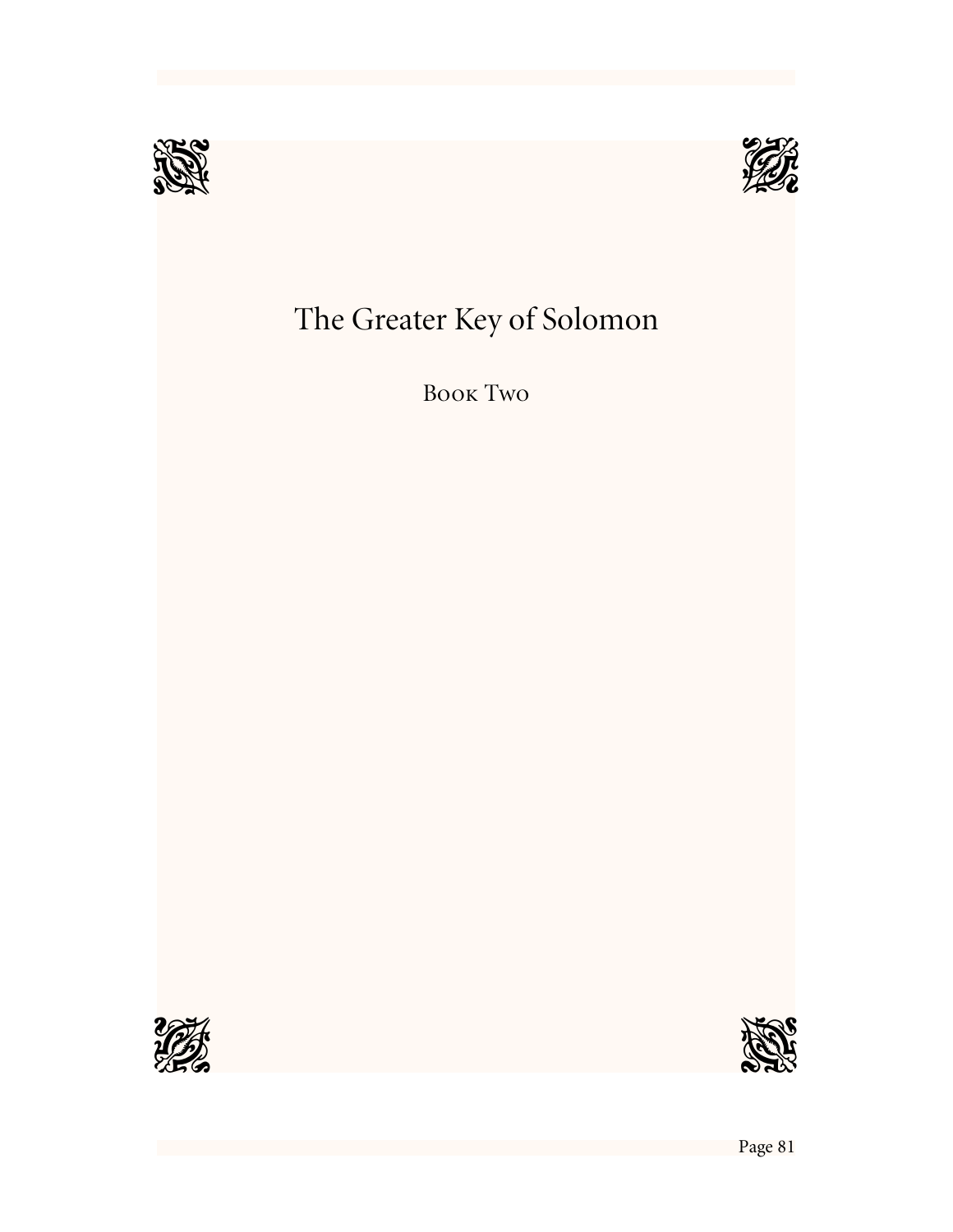### **PREFATORY NOTE TO BOOK TWO.**

This work of Solomon is divided into Two Books. In the first thou mayest see and know how to avoid errors in Experiments, Operations, and in the Spirits theirselves. In the second thou art taught in what manner Magical Arts may be reduced to the proposed object and end.

It is for this reason that thou shouldst take great heed and care that this Key of Secrets fall not into the hands of the foolish, the stupid, and the ignorant. For he who is the possessor hereof, and who availeth himself hereof according to the ordinances herein contained, will not only be able to reduce the Magical Arts herein unto their proposed end, but will, even if he findeth certain errors herein, be able to correct them.

Any Art or Operation of this kind will not be able to attain its end, unless the Master of the Art, or Exorcist, shall have this work completely in his power, that is to say, unless he thoroughly understand it, for without this he will never attain the effect of any operation.

For this reason I earnestly pray and conjure the person into whose hands this Key of Secrets may fall, neither to communicate it, nor to make any one a partaker in this knowledge, if he be not faithful, nor capable of keeping a secret, nor expert in the Arts. And I most humbly entreat the possessor of this, by the Ineffable Name of God in Four Letters, YOD, HE, VAU, HE, and by the Name ADONAI, and by all the other Most High and Holy Names of God, that he values this work as dearly as his own soul, and that he makes no foolish or ignorant man a partaker therein.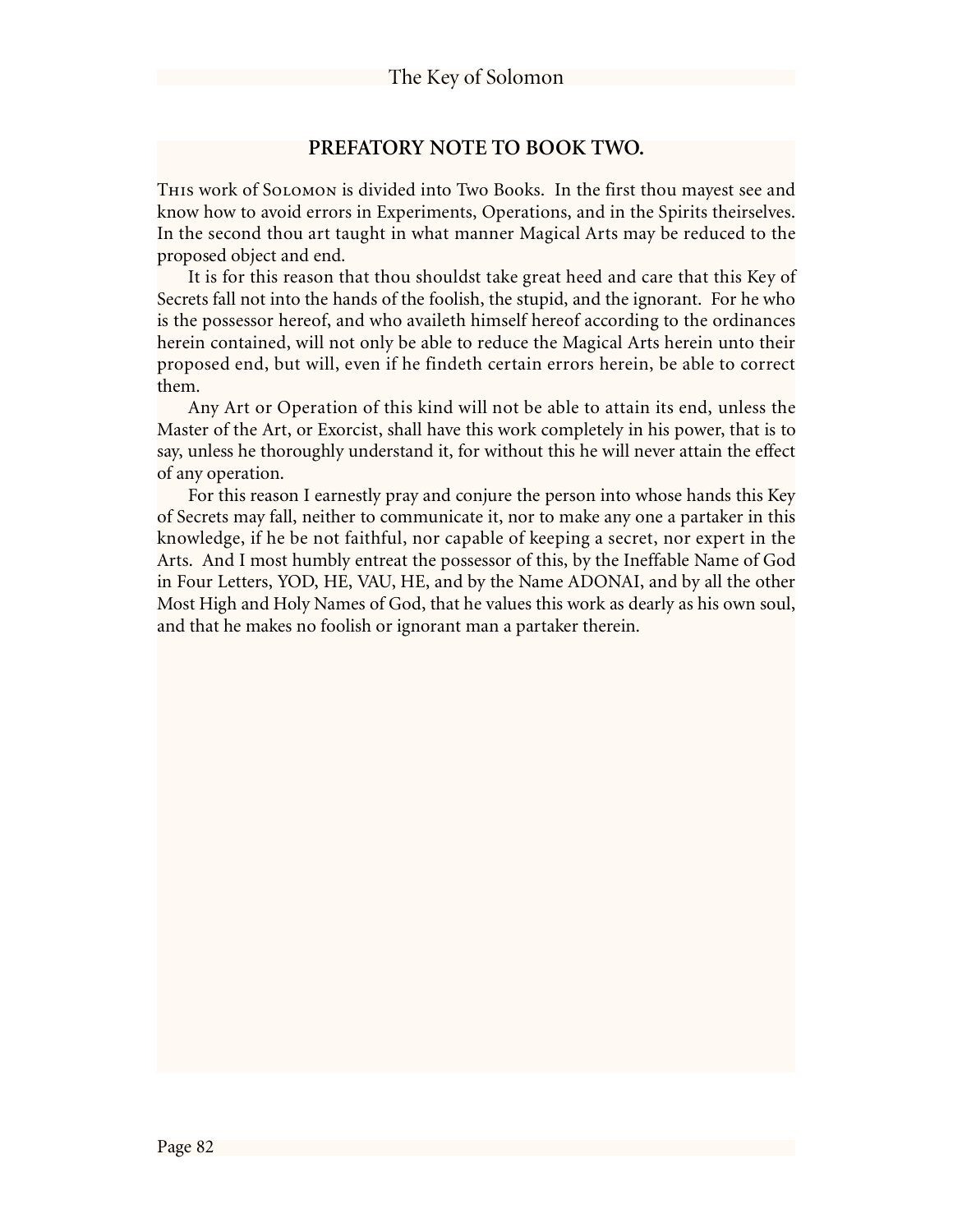### **Chapter I**

#### AT What Hour after the Preparation of All Things Necessary, We Should Bring the Exercise of the Art to Perfection

The Days and Hours have already been treated of, in general, in the First Book. It is now necessary to notice in particular at what hour accomplishment and perfection should be given to the Arts, all things necessary having been previously prepared.

Should it then happen that thou hast undertaken any secret operation for conversing with or conjuring Spirits, in which the day and the hour are not marked, thou shalt put it in execution on the days and hours of Mercury, at the sixteenth or twentythird hour, but it will be still better at the eighth, which is the third of the same night, which is called and means before the morning, for then thou shalt be able to put in practice all the Arts and Operations which should he performed, according as it shall please thee by day or by night, provided that they have been prepared at the hours suitable to them, as hath been already said. But when neither hour nor time of operation or invocation is specified, it is then much better to perform these experiments at night, seeing that it is more easy to the Spirits to appear in the peaceful silence of night than during the day. And thou shouldst inviolably observe, that wishing to invoke the Spirits, either by day or by night, it is necessary that it should be done in a place hidden, removed, secret, convenient, and proper for such Art, where no man frequenteth or inhabiteth, as we shall relate more fully in its place.

If then thou shouldst operate touching anything which hath been stolen, in whatever way it be performed and whatever way it may have been prepared, it is necessary to practice it on the days and hours of the Moon, being if possible in her increase, and from the first unto the eighth hour of the day.

But if it be by night, then it should be at the fifth or at the third hour; but it is better by day than by the night, for the light justifieth them, and maketh them much more fit for publication. But if the Operations be regarding Invisibility, they should be put in practice at the first, second, and third hours of Mars by day. But if by night, until the third hour. If they be Operations of seeking love, grace, or favor, they should be performed until the eighth hour of the same day, commencing with the first hour of the Sun; and from the first hour of Venus unto the first hour of the same day of Venus.

As for Operations of destruction and desolation, we should practice and put them into execution on the day of Saturn at the first hour, or rather at the eighth or fifteenth of the day; and from the first until the eighth hour of the night.

Experiments of games, raillery, deceit, illusion, and invisibility, ought to be done at the first hour of Venus, and at the eighth hour of the day; but by night at the third and at the seventh.

At all times of practicing and putting into execution Magical Arts, the Moon should be increasing in light, and in an equal number of degrees with the Sun; and it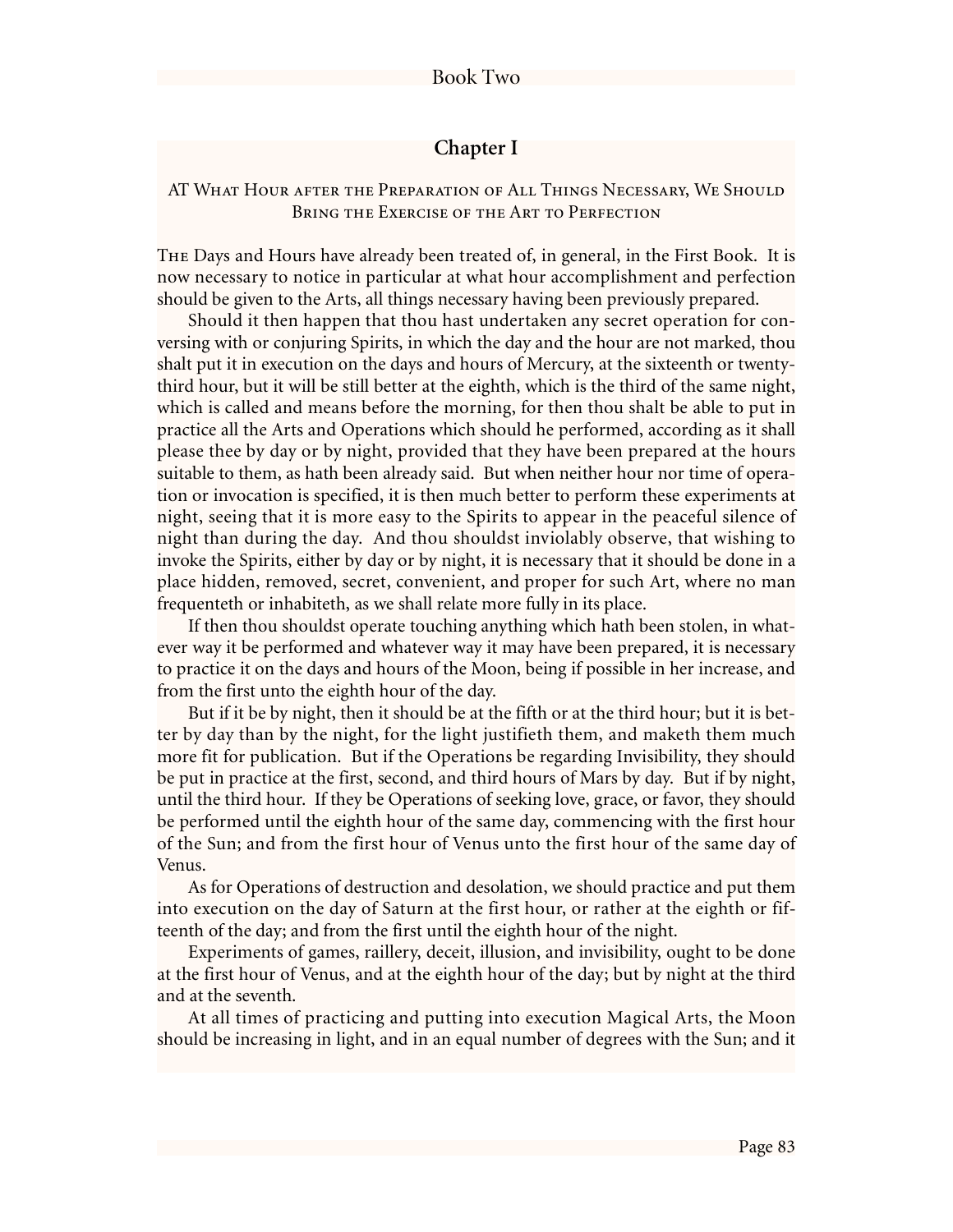is much better from the first quarter to the Opposition, and the Moon should be in a fiery Sign, and notably in that of the Ram or of the Lion.

Therefore, to execute these Experiments in any manner whatsoever, it should be done when the Moon is clear, and when she is increasing in light.

In order to put in execution those of Invisibility after everything is properly prepared, the Moon should be in the Sign of the Fishes, in the hours proper and fitting, and she should be increasing in light.

For experiments of seeking love and favor, in whatever way it may be desired, they will succeed, provided that they have been prepared at the proper hours, and that the Moon be increasing in light and in the Sign of the Twins.

So exact a preparation of days and hours is not necessary for those who are Adepts in the Art, but it is extremely necessary for apprentices and beginners, seeing that those who have been little or not at all instructed herein, and who only begin to apply themselves to this Art, do not have as much faith in the experiments as those who are adepts therein, and who have practiced them. But as regards beginners, they should always have the days and hours well disposed and appropriate unto the Art. And the wise should only observe the precepts of the Art which are necessary, and in observing the other solemnities necessary they will operate with a perfect assurance.

It is, nevertheless, necessary to take care that when thou shalt have prepared any experiment thyself for the days and hours ordained, that it should be performed in clear, serene, mild, and pleasant weather, without any great tempest or agitation of the air, which should not be troubled by winds. For when thou shalt have conjured any Spirits in any art or experiment, they will not come when the Air is troubled or agitated by winds, seeing that Spirits have neither flesh nor bones, and are created of different substances.

Some are created from Water.

Others from Wind, unto which they are like.

Some from Earth.

Some from Clouds.

Others from Solar Vapors.

Others from the keenness and strength of Fire; and when they are invoked or summoned, they come always with great noise, and with the terrible nature of fire.

When the Spirits which are created of water are invoked, they come with great rains, thunder, hail, lightning, thunder-bolts, and the like.

When the Spirits which are created of Clouds are invoked, they come with great deformity, in a horrible form, to strike fear into the invocator, and with an exceeding great noise.

Others which are formed from wind appear like thereunto and with exceeding swift motion, and whensoever those which are created from Beauty appear, they will show themselves in a fair and agreeable form; moreover, whensoever thou shalt call the Spirits created from Air, they will come with a kind of gentle breeze.

When the Spirits which are created from the Vapors of the Sun are invoked, they come under a very beautiful and excellent form, but filled with pride, vanity, and con-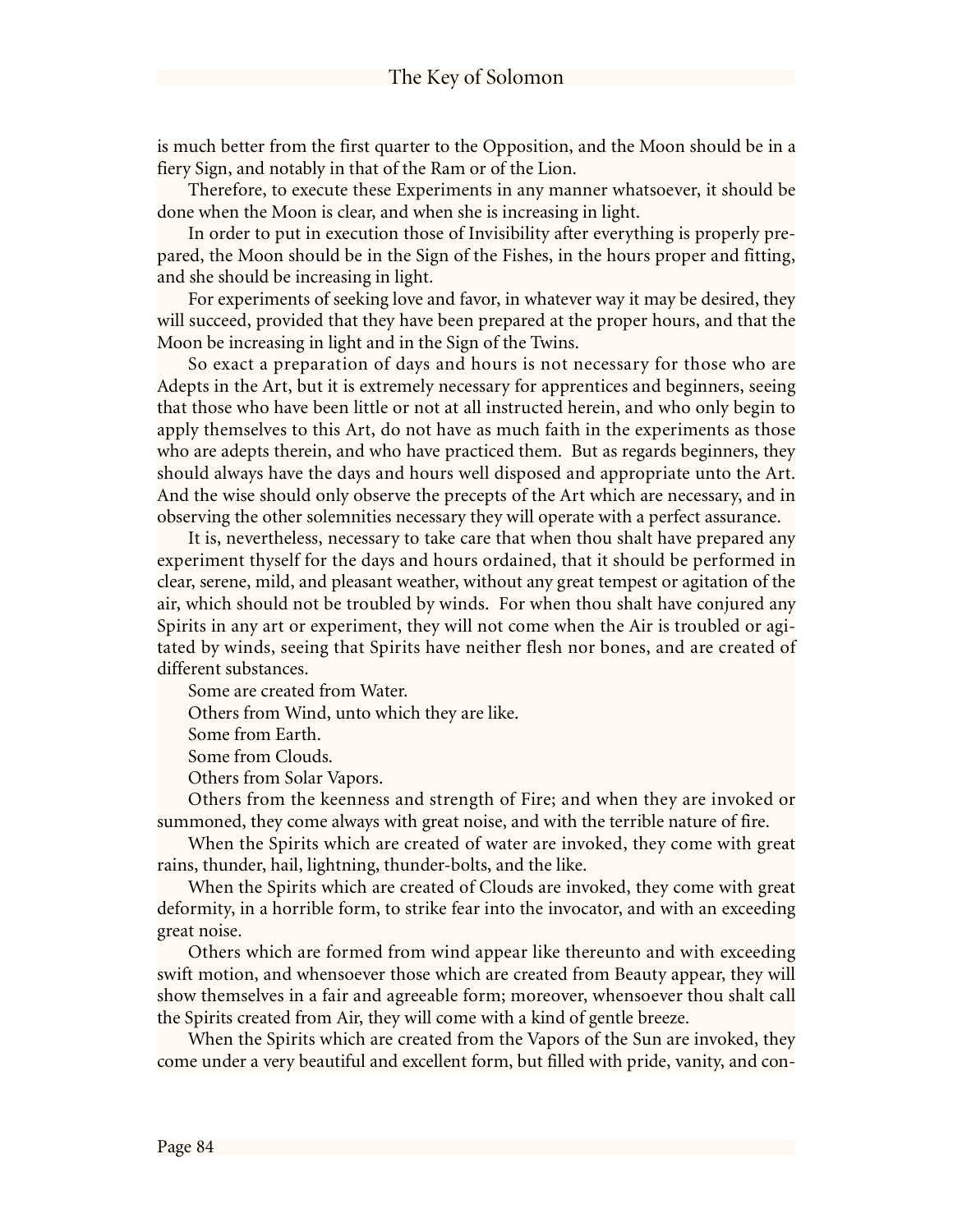ceit. They are clever, whence it comes that these last are all specified by SOLOMON in his book of ornament, or of beauty. They show great ostentation and vainglory in their dress, and they rejoice in many ornaments; the boast of possessing mundane beauty, and all sorts of ornaments and decorations. Thou shalt only invoke them in serene, mild, and pleasant weather.

The Spirits which are created of Fire reside in the east, those created of Wind in the south.

Note then that it will be much better to perform the experiments or operations in the direction of the East, putting everything necessary in practice towards that point.

But for all other operations or extraordinary experiments, and for those of love, they will be much more efficacious directed towards the north.

Take heed further, that every time that thou performest any experiment, to reduce it unto perfection with the requisite solemnities, thou shalt recommence the former experiment if interrupted therein, without the preparation of hours or other solemnities.

If by chance it should happen that having performed an experiment with due observance of days, hours, and requisite solemnities, thou shalt find it unsuccessful, it must be in some manner false, ill-arranged and defective, and thou must assuredly have failed in some matter; for if thou doest ill in one single point, these experiments or these Arts will not be verified.

Thus upon this Chapter dependeth this whole Key of Arts, Experiments, and Operations, and although every solemnity be rightly observed, no experiment will be verified, unless thou canst penetrate the meaning of this Chapter.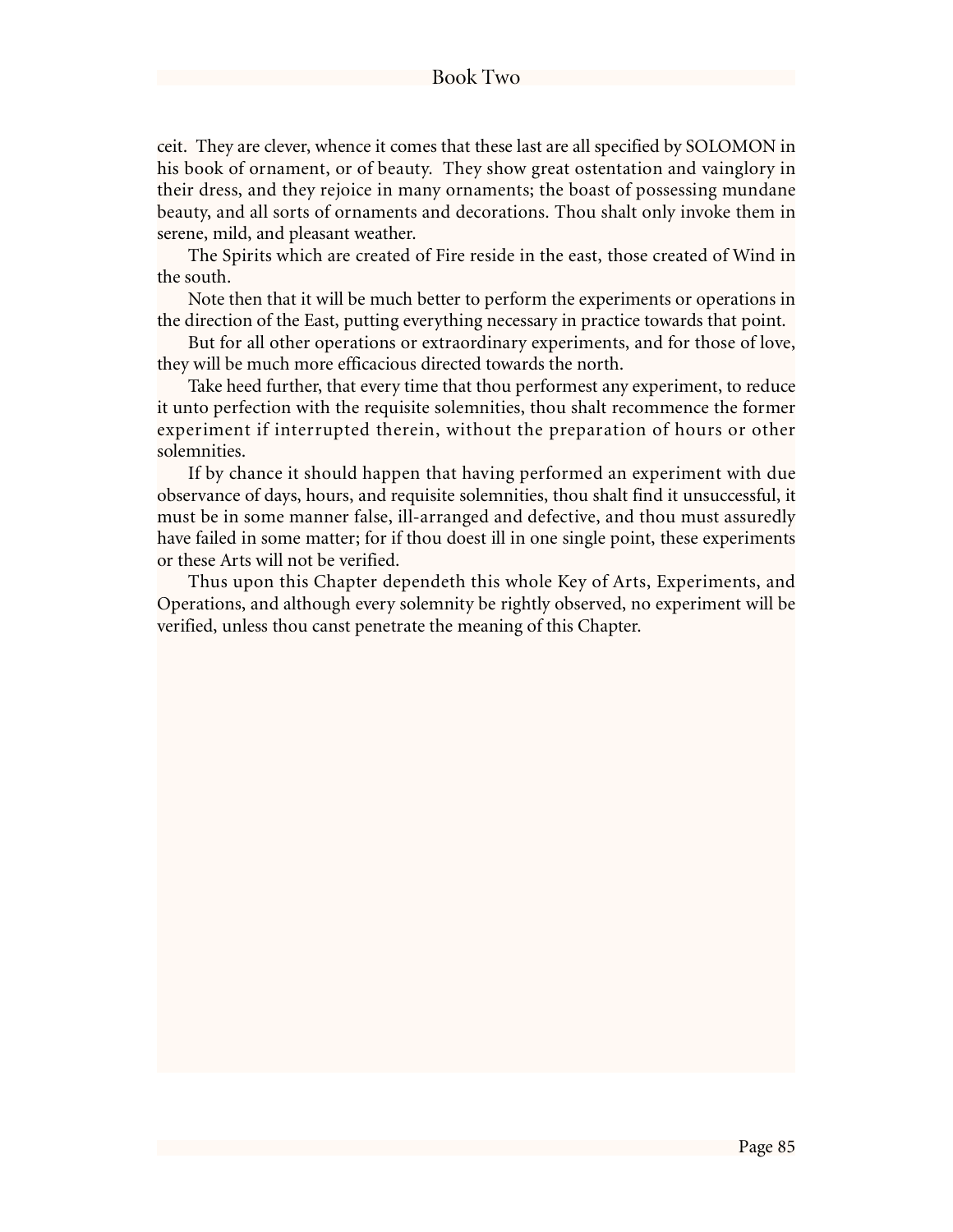### **Chapter II.**

### In What Manner the Master of the Art Should Keep, Rule, And Govern Himself.

He who wisheth to apply himself unto so great and so difficult a Science should have his mind free from all business, and from all extraneous ideas of whatever nature they may be.

He should then thoroughly examine the Art or Operation which he should undertake, and write it regularly out on paper, particularly set aside for that purpose, with the appropriate conjurations and exorcisms. If there be anything to mark or write down, it should be performed in the manner specified regarding the paper, ink, and pen. He should also observe at what day and at what hour this Experiment should be undertaken, and what things are necessary to prepare for it, what should be added, and what can be dispensed with.

The which matters being prepared, it is necessary for thee to search out and arrange some fitting place wherein the Magical Art and its Experiments can be put in practice. All these things being thus arranged and disposed, let the Master of the Art go into a proper and fitting place, or into his Cabinet or Secret Chamber if it be convenient for the purpose, and he can there dispose and set in order the whole operation; or he can use any other convenient secret place for the purpose, provided that no one knoweth where it is, and that no man can see him when there.

After this he must strip himself entirely naked, and let him have a bath ready prepared, wherein is water exorcised, after the manner which we shall describe, so that he may bathe and purify himself therein from the crown of his head unto the sole of his foot, saying:

O Lord ADONAI, who hast formed me Thine unworthy servant in Thine Image and resemblance of vile and of abject earth; deign to bless and to sanctify this Water, so that it may be for the health and purification of my soul, and of my body, so that no foolishness or deceitfulness may therein in any way have place.

O Most Powerful and Ineffable God, Who madest Thy people pass dryshod through the Red Sea when they came up out of the Land of Egypt, grant unto me grace that I may be purified and regenerated from all my past sins by this Water, that so no uncleanness may appear upon me in Thy Presence.

After this thou shalt entirely immerse thyself in the water, and thou shalt dry thyself with a towel of clean white linen, and then thou shalt put upon thy flesh the garments of pure white linen whereof we shall speak hereafter.

Hereafter, for three days at least, thou shalt abstain from all idle, vain, and impure reasonings, and from every kind of impurity and sin, as will be shown in the Chapter of fast and of vigil. Each day shalt thou recite the following prayer, at least once in the morning, twice about noon, thrice in the afternoon, four times in the evening, and five times before lying down to sleep; this shalt thou do on the three ensuing days: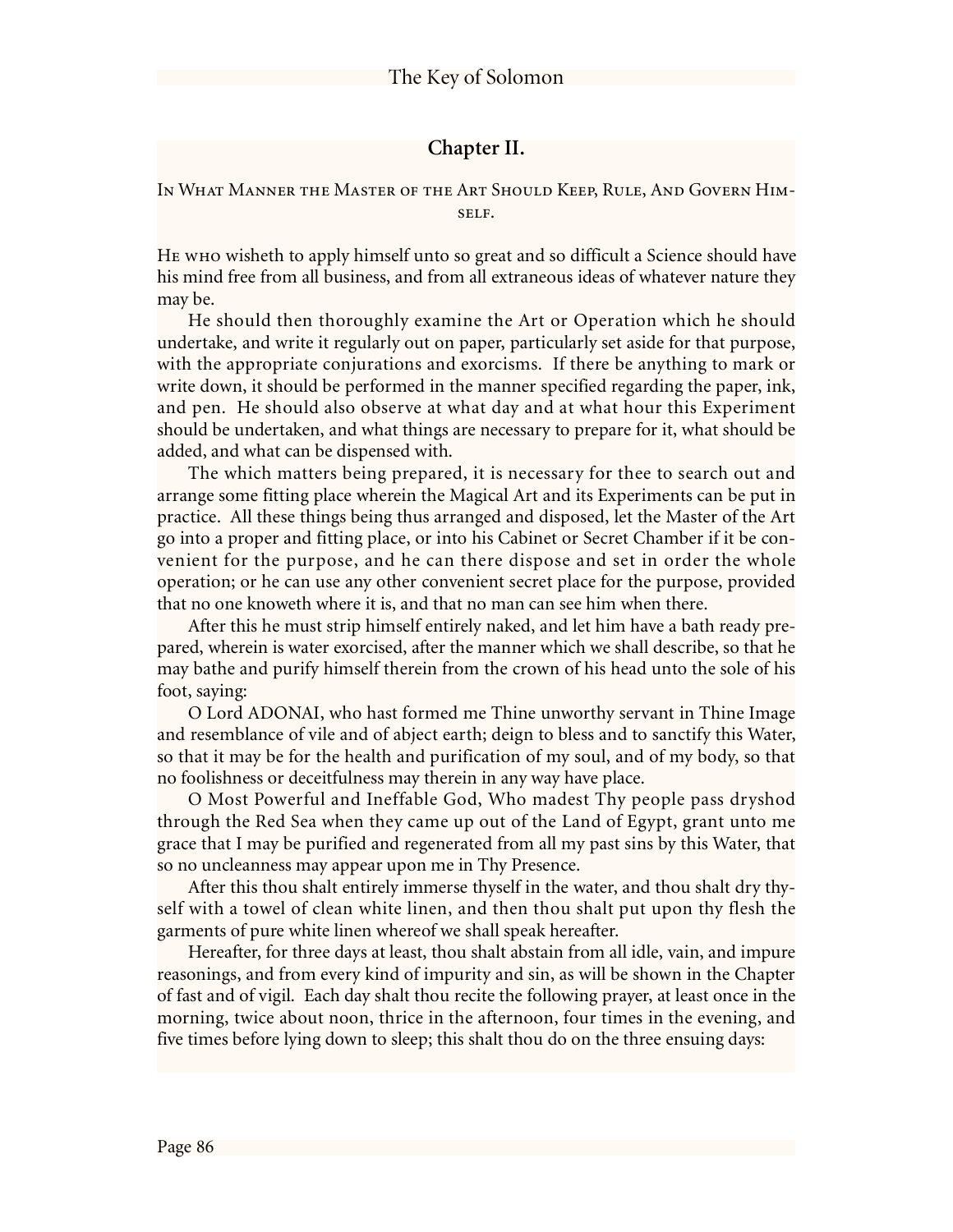#### The Prayer.

HERACHIO, ASAC, ASACRO, BEDRIMULAEL, TILATH, ARABONAS, IER-AHLEM, IDEODOC, ARCHARZEL, ZOPHIEL, BLAUTEL, BARACATA, EDONIEL, ELOHIM, EMAGRO, ABRAGATEH, SAMOEL, GEBURAHEL, CADATO, ERA, ELOHI, ACHSAH, EBMISHA, IMACHEDEL, DANIEL, DAMA, ELAMOS, IZA-CHEL, BAEL, SEGON, GEMON, DEMAS.

O Lord God, Who art seated upon the Heavens, and Who regardest the Abysses beneath, grant unto me Thy Grace I beseech Thee, so that what I conceive in my mind I may accomplish in my work, through Thee, O God, the Sovereign Ruler of all, Who livest and reignest unto the Ages of the Ages. Amen.

These three days having passed, thou must have all things in readiness, as hath been said, and after this a day appointed and set apart. It will be necessary for thee to wait for the hour in which thou shouldst commence the Operation; but when once it shall be commenced at this hour, thou shalt be able to continue it unto the end, seeing that it deriveth its force and virtue from its beginning, which extendeth to and spreadeth over the succeeding hours, so that the Master of the Art will be enabled to complete his work so as to arrive at the desired result.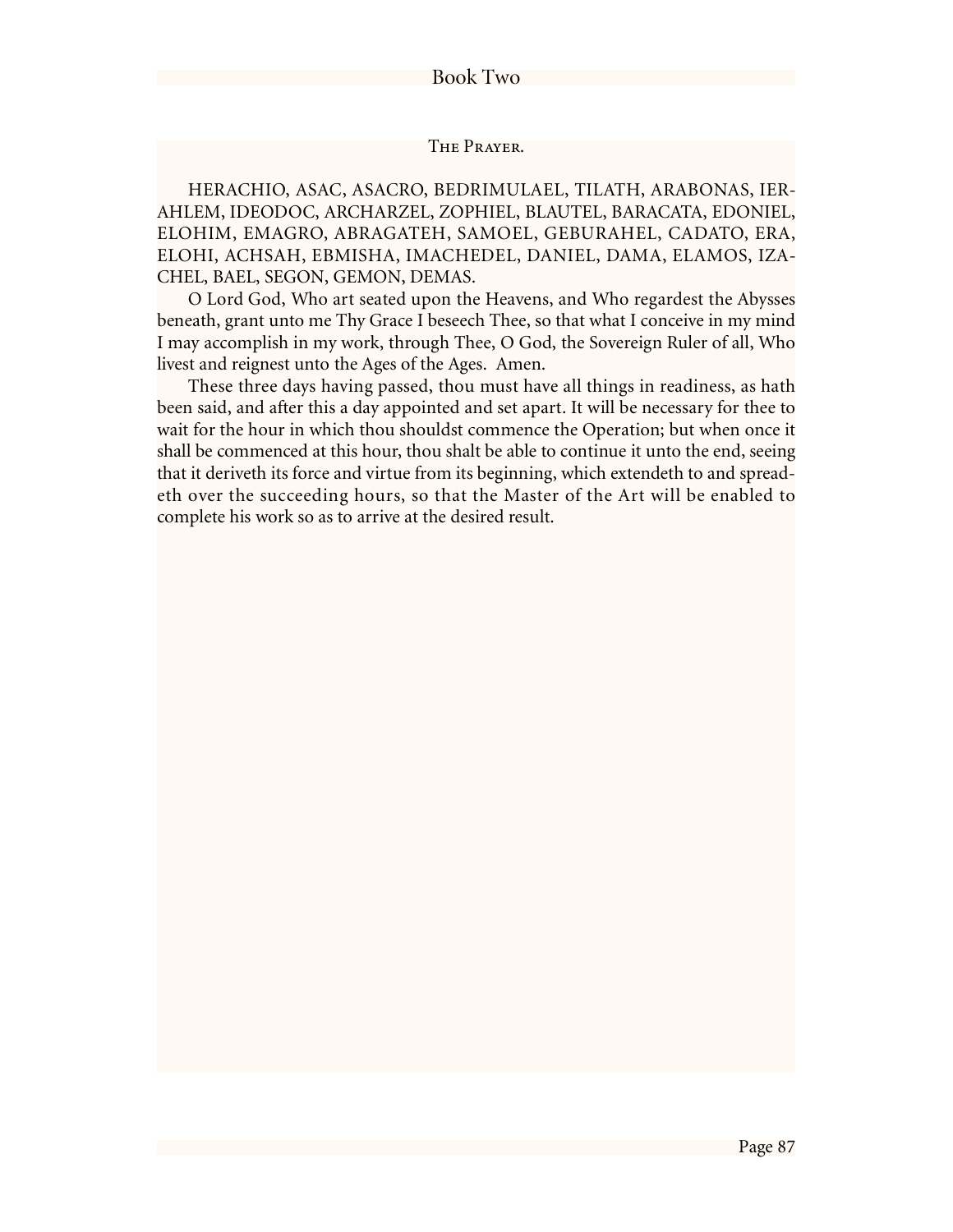### **Chapter III.**

### How the Companions or Disciples of the Master of the Art Ought to Regulate and Govern Themselves.

When the Master of the Art wisheth to put in practice any Operation or Experiment, especially one of importance, he should first consider of what Companions he should avail himself. This is the reason why in every Operation whose Experience should be carried out in the Circle, it is well to have three Companions. And if he cannot have Companions, he should at least have with him a faithful and attached dog. But if it be absolutely necessary for him to have Companions, these Companions should be obligated and bound by oath to do all that the Master shall order or prescribe them, and they should study, observe, and carefully retain, and be attentive unto all which they shall hear. For those who shall act otherwise shall suffer and endure many pains and labors, and run into many dangers, which the Spirits will cause and procure for them, and for this cause sometimes they shall even die.

The Disciples then, being well and thoroughly instructed, and fortified with a wise and understanding heart, the Master shall take exorcised Water, and he shall enter with his Disciples into a secret place purified and clean, where he must strip them entirely naked: after this, let him pour exorcised water upon their heads, which he should cause to flow from the crown of their head unto the sole of their foot, so as to bathe them entirely therewith; and while bathing them thus, he should say:–

Be ye regenerate, cleansed, and purified, in the Name of the Ineffable, Great, and Eternal God, from all your iniquities, and may the virtue of the Most High descend upon you and abide with you always, so that ye may have the power and strength to accomplish the desires of your heart. Amen.

After this let the Disciples robe themselves as the Master hath done, and fast like him for three days, repeating the same prayer; let them act like him, and in the work let them implicitly follow and obey him in all things.

But if the Master of the Art wisheth to have a dog for his Companion, he must bathe him thoroughly with the exorcised water in the same manner as the Disciples, and let him perfume him with the odors and incense of Art, and let him repeat the following Conjuration over him:

I conjure thee, O thou Creature, being a Dog, by Him Who hath created thee, I bathe and I perfume thee in the Name of the Most High, Most Powerful, and Eternal God, so that thou mayest be my true Companion in this operation, and that thou mayest he also my faithful friend in whatsoever Operation I may hereafter perform.

But if he wisheth to have for his companion a little boy or girl, which will be still better, he must ordain them as he hath ordained the dog; and he must pare and cut the nails of their hands and of their feet, saying:

I conjure thee, O thou Creature, being a young girl (or boy), by the Most High God, the Father of all Creatures, by the Father ADONAI ELOHIM, and by the Father Elion, that thou shalt have neither will nor power to hide from me anything, nor yet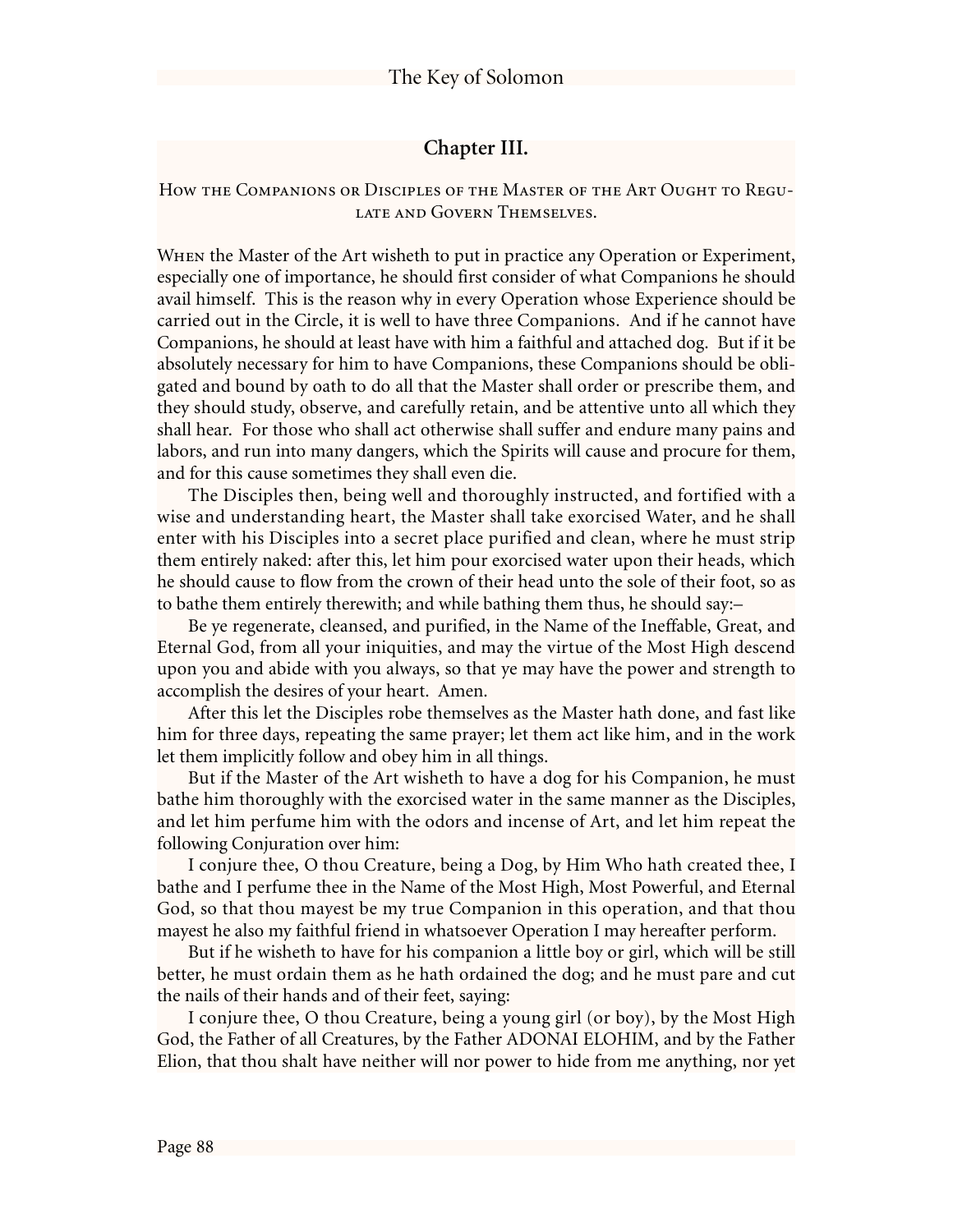to keep back from me the truth in all which I shall demand of thee, and that thou be obedient and faithful unto me. Amen.

Let him purify, cleanse, and wash this young child anew, with the Water of Art, saying:

Be thou regenerate, cleansed, and purified, so that the Spirits may neither harm thee nor abide in thee. Amen.

Then perfume the child with odours as above.

When the companions shall be thus ordained and disposed, the Master shalt be able to operate in surety together with them, every time that it shall please him; and he shall perform his operation happily, and shall attain his end.

But for the safety both of soul and of body, the Master and the Companions should have the Pentacles before their breasts, consecrated, and covered with a silken veil, and perfumed with the proper fumigations. By the which being assured and encouraged, they may enter into the matter without fear or terror, and they shall be exempt and free from all perils and dangers, provided that they obey the commands of the Master and do all that he ordain them. If they shall act thus, all things shall go according unto their desires.

All being thus arranged, the Master should take heed that His Disciples are perfectly instructed in those things which they have to perform.

These Companions or Disciples should be three in number, without including the Master. They may also be of the number of five, of seven, or of nine; but so that they ever implicitly obey the orders of their Master; for thus only shall all things come to a successful issue.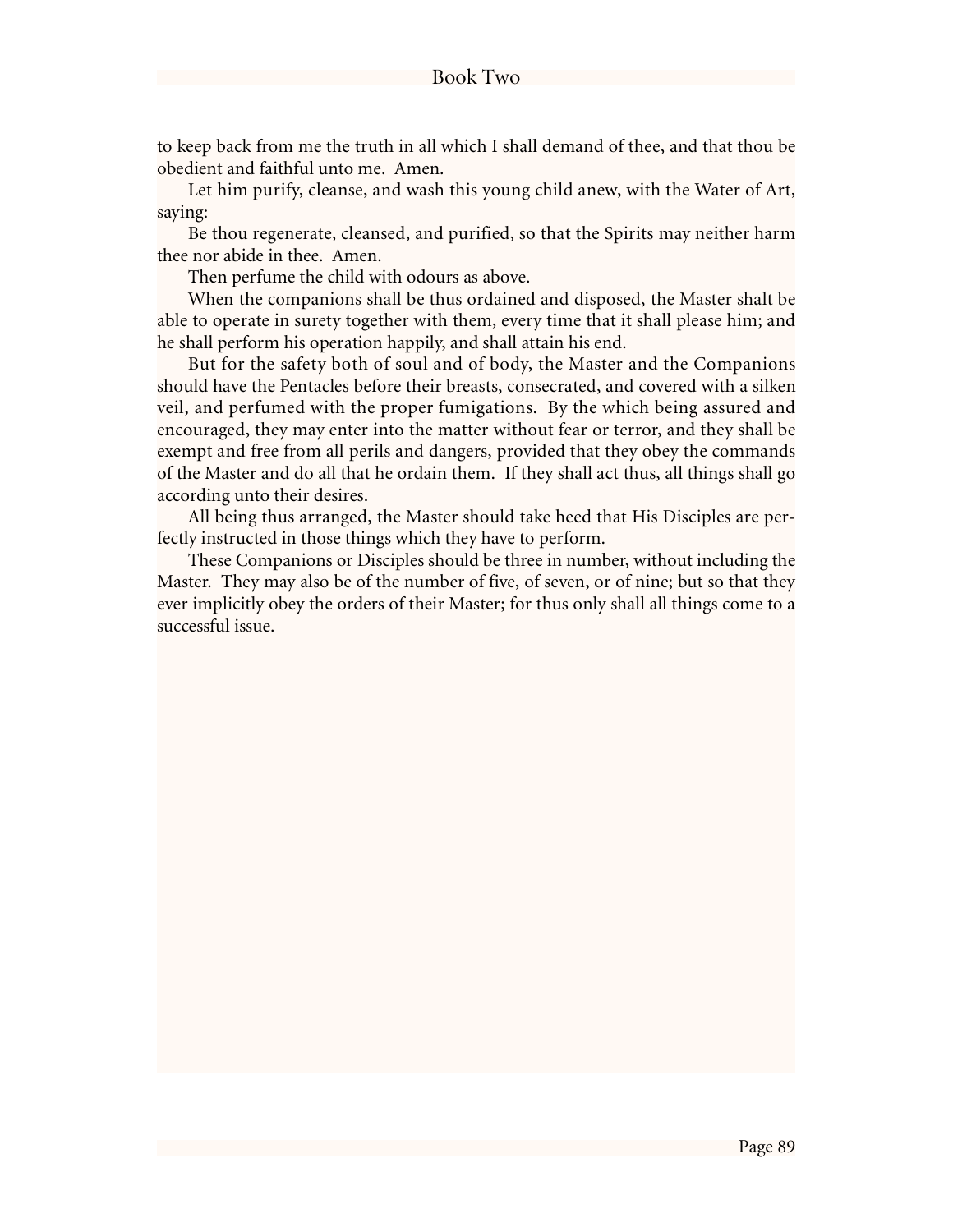### **Chapter IV.**

### Concerning the Fasting, Care, and Things to be Observed.

When the Master of the Art shall wish to perform his operations, having previously arranged all things which it is necessary to observe and practise; from the first day of the Experiment, it is absolutely necessary to ordain and to prescribe care and observation, to abstain from all things unlawful, and from every kind of impiety, impurity, wickedness, or immodesty, as well of body as of soul; as, for example, eating and drinking superabundantly, and all sorts of vain words, buffooneries, slanders, calumnies, and other useless discourse; but instead to do good deeds, speak honestly, keep a strict decency in all things, never lose sight of modesty in walking, in conversation, in eating and drinking, and in all things; the which should he principally done and observed for nine days, before the commencement of the Operation. The Disciples should do the same, and should equally put in practice all things necessary to be observed, if they wish to make use of all these operations and experiments.

But before the commencement of the work, it is absolutely necessary that the Master with his Disciples repeat the following Conjuration once in the morning, and twice in the evening:

### THE CONJURATION.

O Lord God Almighty, be propitious unto me a miserable sinner, for I am not worthy to raise mine eyes unto heaven, because of the iniquity of my sins and the multitude of my faults. O pitying and merciful Father, who wouldest not the death of a sinner but rather that he should turn from his wickedness and live, O God have mercy upon me and pardon all my sins; for I unworthy entreat Thee, O Father of all Creatures, Thou Who art full of mercy and of compassion, by Thy great goodness, that Thou deign to grant unto me power to see and know these Spirits which I desire to behold and to make to appear before me and to accomplish my will. Through Thee Who art Conqueror, and who art Blessed unto the Ages of the Ages. Amen.

O Lord God the Father Eternal, Who art seated upon the Kerubim and the Seraphim, Who lookest upon Earth and upon Sea; unto Thee do I raise my hands and implore thine aid alone, Thou who alone art the accomplishment of good works, Thou Who givest rest unto those who labour, Who humblest the proud, who art the Author of Life and the Destroyer of Death; Thou art our rest, Thou art the Protector of those who invoke Thee; protect, guard, and defend me in this matter, and in this enterprise which I propose to carry out, O Thou who livest, reignest, and abidest unto the Eternal Ages. Amen.

During the three last days before the commencement of this action, thou shalt content thyself with only eating fasting diet, and that only once in the day; and it will be better still if thou only partakest of bread and water. Thou shalt also abstain from every impure thing; reciting the prayer above written. And on the last day, when thou shalt wish to commence the Operation, thou shalt remain all day without eating, and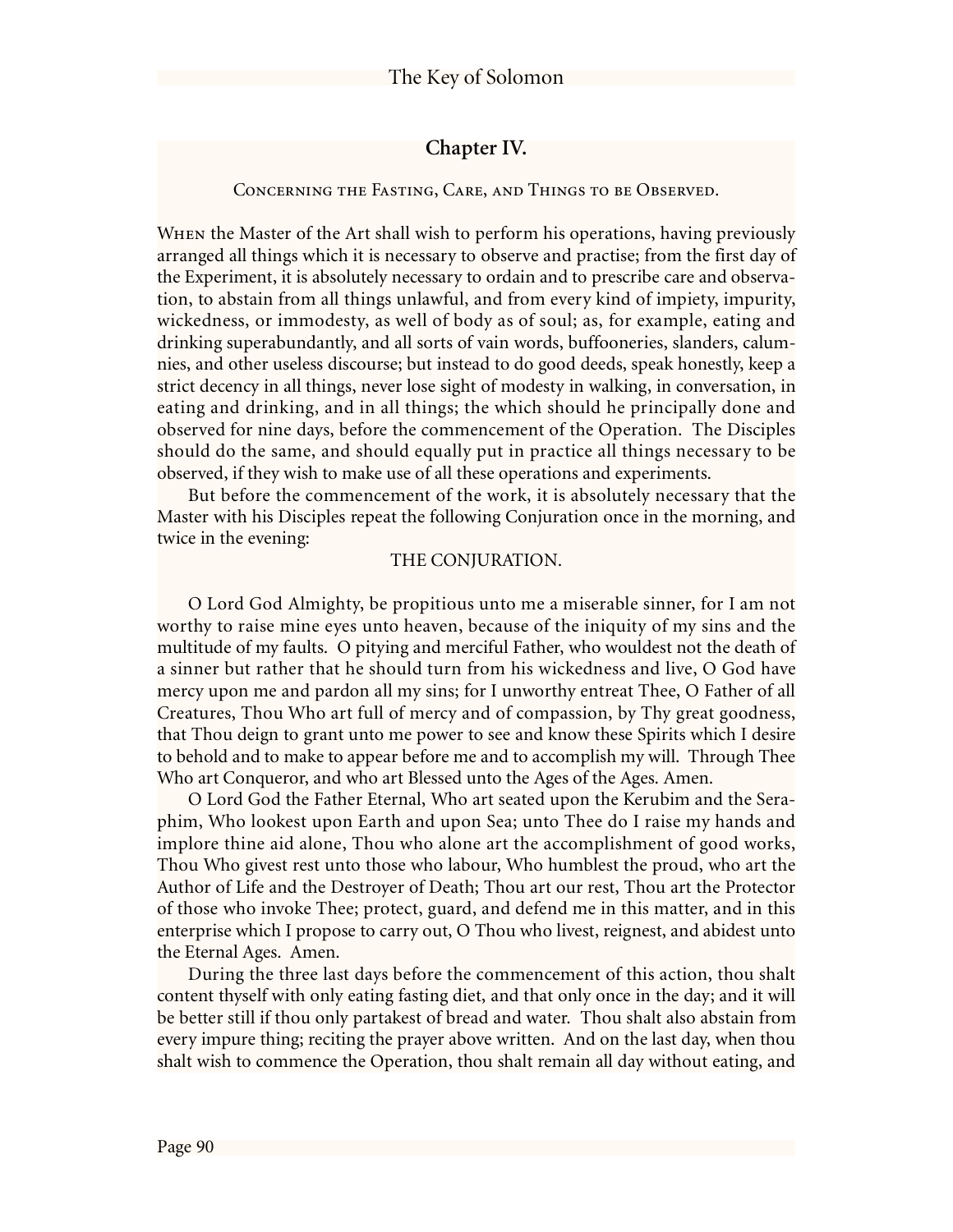later on thou shalt go into a secret place, where thou shalt confess all thy sins unto God with a contrite heart. The Disciples also, together with the Master, shall recite the same Confession with a low but distinct voice, as hath been already said in the First Book.

This having been done thrice with a devout, pure, and contrite heart, in a place withdrawn from men, cleansed, and pure, where thou canst not be seen, taking the water and the hyssop, thou shalt say:

Purify me, O Lord, with hyssop, and I shall be pure; wash me and I shall be whiter than snow.

After this, bathe thyself with the exorcised water, and clothe thyself again with the consecrated garment which thou hast taken off; cense thyself, and surround thyself with odours, as will be told farther on, when we speak of perfumes and suffumigations.

The which being done, thou shalt go unto the ordained place with thy Companions, and all things being prepared, thou shalt make the Circle, as hath been already said, with all other necessary ceremonies; then shalt thou commence to invoke the Spirits by the Exorcisms; thou shalt also repeat anew the foregoing Confession as hath been already said in the First Book. After which, in sign of amendment and of repentance, each shall mutually kiss the other.

Mark well, that up to this point, the Disciples should do the same things as the Master.

Let the Master now give his commands unto his Disciples, and pursue the course of the Experiment, and work with all diligence to bring it unto perfection.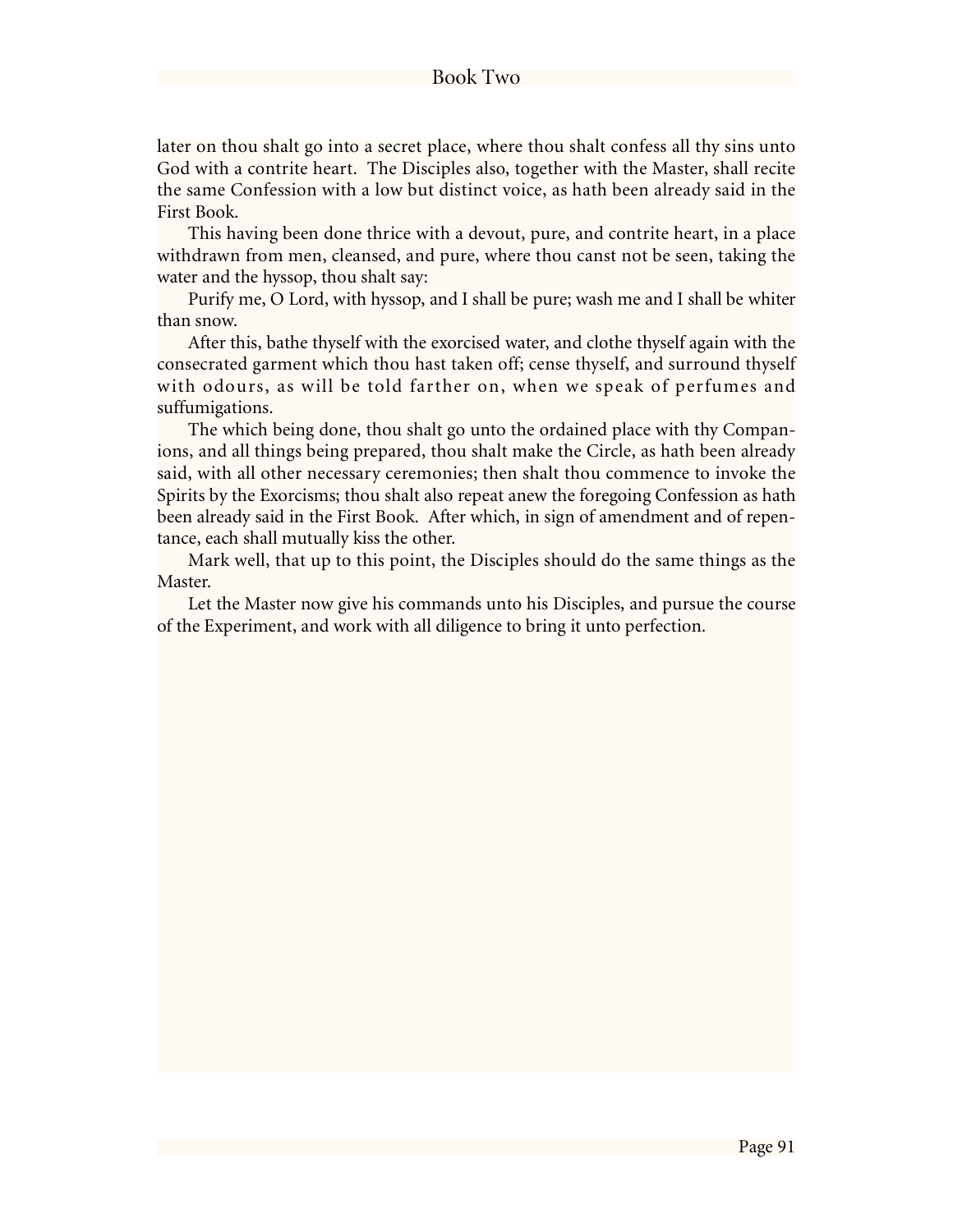### **Chapter V.**

### Concerning the Baths, and How They Are To Be Arranged.

The Bath is necessary for all Magical and Necromantic Arts; wherefore, if thou wishest to perform any experiment or operation, having arranged all things necessary thereunto according to the proper days and hours, thou shalt go unto a river or running stream, or thou shalt have warm water ready in some large vessel or tub in thy secret cabinet, and while disrobing thyself of thy raiment thou shalt repeat the following Psalms: Psalms xiv. or liii; xxvii; liv.; lxxxi; cv.

And when the Master shall be entirely disrobed let him enter into the water or into the Bath, and let him say:

### THE EXORCISM OF THE WATER.

I exorcise Thee, O Creature of water, by Him who hath created thee and gathered thee together into one place so that the dry land appeared, that thou uncover all the deceits of the Enemy, and that thou cast out from thee all the impurities and uncleannesses of the Spirits of the World of Phantasm, so they may harm me not, through the virtue of God almighty who liveth and reigneth unto the Ages of the Ages. Amen.

Then shalt thou begin to wash thyself thoroughly in the Bath, saying:

MERTALIA, MUSALIA, DOPHALIA, ONEMALIA, ZITANSEIA, GOLD-APHAIRA, DEDULSAIRA, GHEVIALAIRA, GHEMINAIRA, GEGROPHERA, CEDAHI, GILTHAR, GODIEB, EZOIIL, MUSIL, GRASSIL, TAMEN, PUERI, GODU, HUZNOTH, ASTACHOTH, TZABAOTH, ADONAI, AGLA, ON, EL, TETRAGRAM-MATON, SHEMA, AREISON, ANAPHAXETON, SEGILATON, PRIMEUMATON.

All the which Names thou shalt repeat twice or thrice, until thou art completely washed and clean, and when thou art perfectly pure thou shalt quit the Bath, and sprinkle thyself with exorcised water, in the manner described later on, and thou shalt say:

Purge me, O Lord, with hyssop, and I shall be clean; wash me, and I shall be whiter than snow.

Whilst again clothing thyself, thou shalt recite the following Psalms: Psalms cii.; li.; iv.; xxx.; cxix., Mem., v. 97.; cxiv.; cxxvi., cxxxix.

After which thou shalt recite the following prayer:

### PRAYER

EL Strong and Wonderful, I bless Thee, I adore Thee, I glorify Thee. I invoke Thee, I render Thee thanks from this Bath, so that this Water may be able to cast from me all impurity and concupiscence of heart, through Thee, O Holy ADONAI; and may I accomplish all things through Thee Who livest and reignest unto the Ages of the Ages. Amen.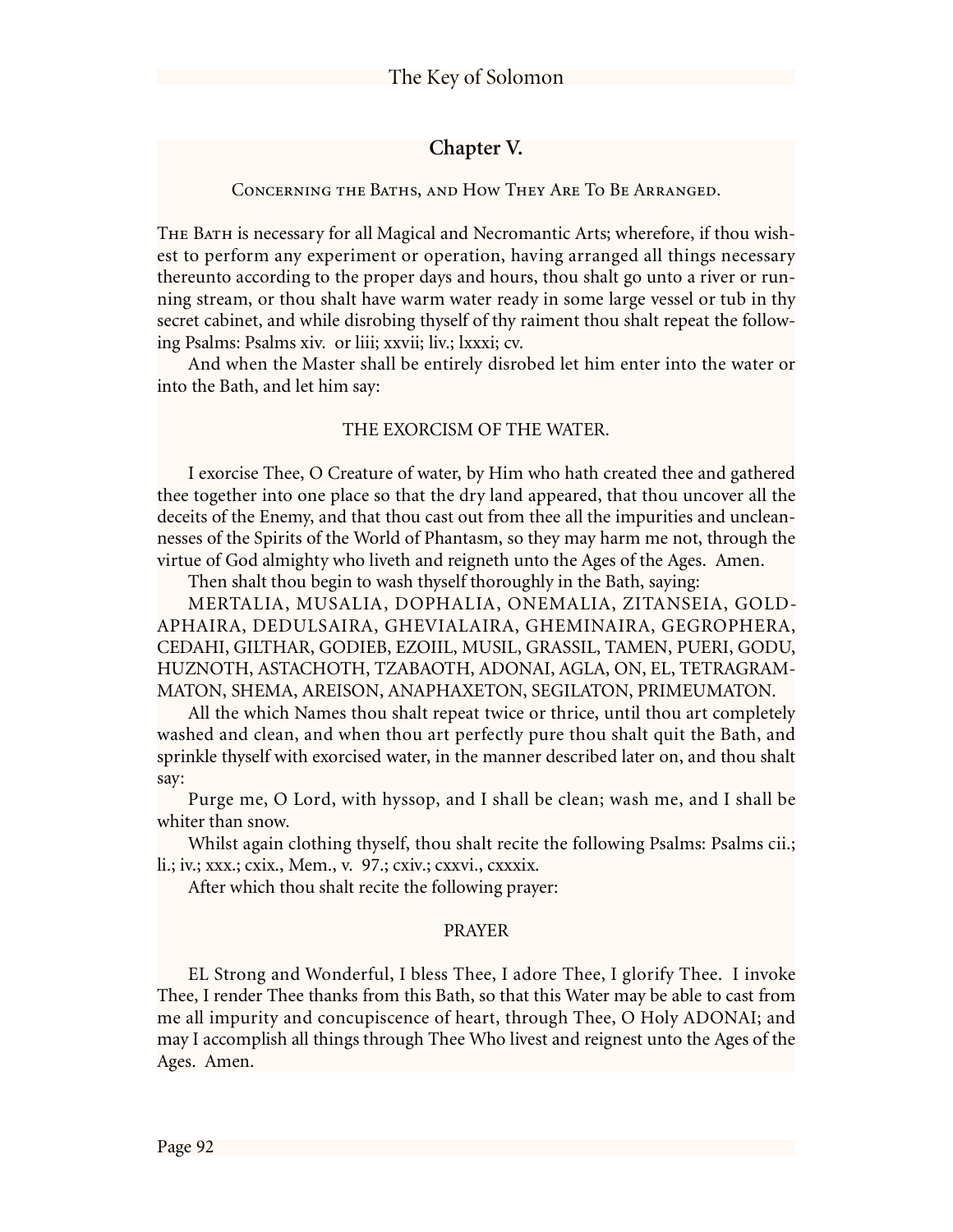After this take the Salt and bless it in this manner:

### THE BENEDICTION OF THE SALT.

The Blessing of the Father Almighty be upon this Creature of Salt, and let all malignity and hindrance be cast forth hencefrom, and let all good enter herein, for without Thee man cannot live, wherefore I bless thee and invoke thee, that thou mayest aid me.

Then thou shalt recite over the Salt, Psalm ciii.

Then taking the grains of the exorcised Salt thou shalt cast them into the aforesaid Bath; and thou shalt again disrobe thyself, pronouncing the following words:

IMANEL, ARNAMON, IMATO, MEMEON, RECTACON, MUBOII, PALTEL-LON, DECAION, YAMENTON, YARON, TATONON, VAPHORON, GARDON, EXISTON, ZAGVERON, MOMERTON, ZARMESITON, TILEION, TIXMION.

After this thou shalt enter a second time into the Bath and recite Psalms civ. and lxxxi.

Then thou shalt quit the Bath and clothe thyself as before in linen garments clean and white, and over them thou shalt put the garments, of which we shall speak in the proper Chapter, and thus clothed thou shalt go to finish thy work.

The Disciples should wash themselves in like manner, and with like solemnities.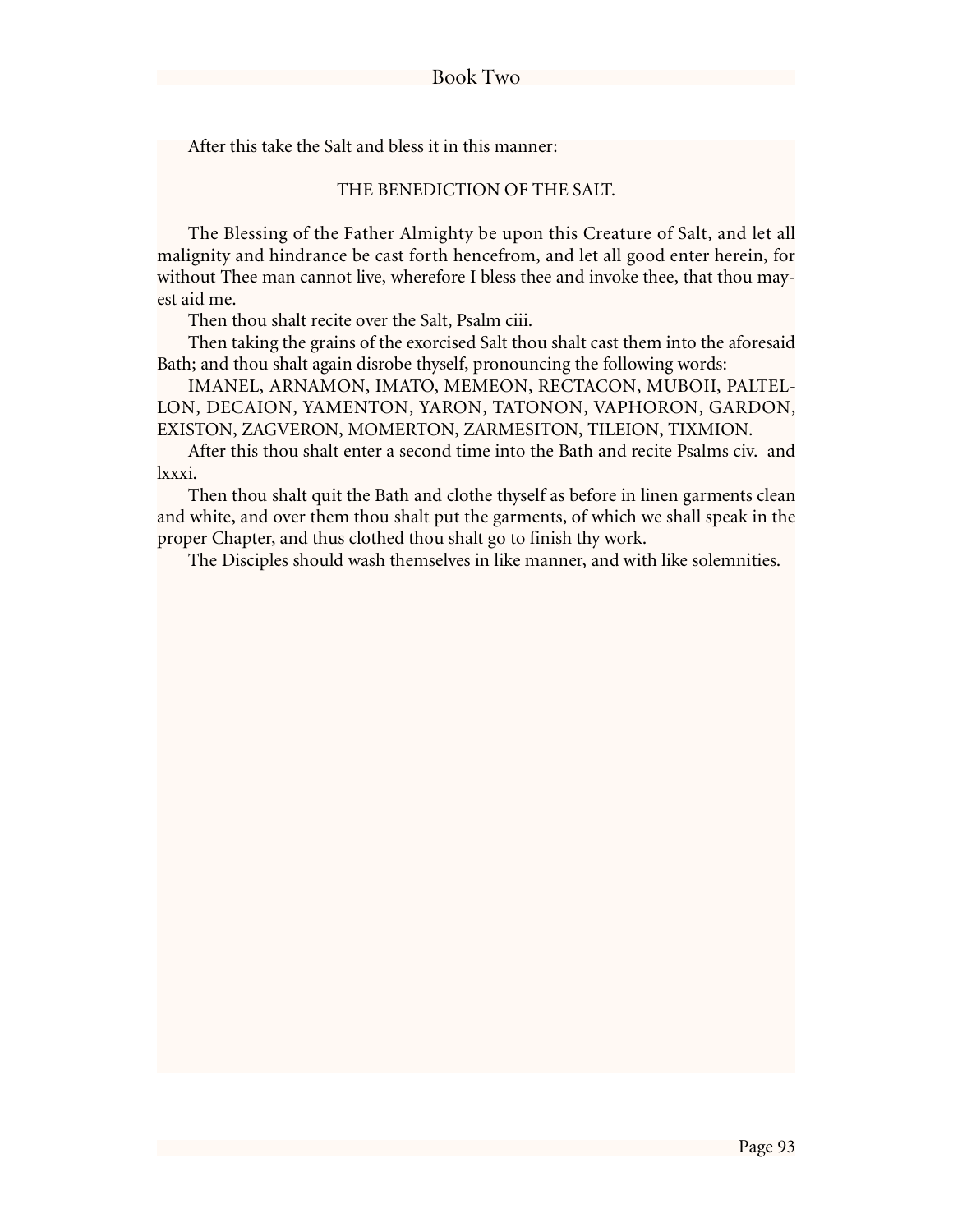### **Chapter VI.**

### Of The Garments And Shoes Of The Art.

THE EXTERIOR habiliments which the Master of the Art should wear ought to be of linen, as well as those which he weareth beneath them; and if he hath the means they should be of Silk. If they be of linen the thread of which they are made should have been spun by a young maiden.

The characters shown in Figure 55 should be embroidered on the breast with the needle of Art in red silk.



Figures 55 and 56.

The shoes should also be White, upon the which the characters in Figure 56 should be traced in the same way.

The shoes or boots should be made of white leather, on the which should be marked the Signs and Characters of Art. These shoes should be made during the days of fast and abstinence, namely, during the nine days set apart before the beginning of the Operation, during which the necessary instruments also should be prepared, polished, brightened, and cleaned.

Besides this, the Master of the Art should have a Crown made of Virgin Parchment paper, upon the which should be written these four Names: YOD, HE, VAU, HE, in front; ADONAI behind; EL on the right; and ELOHIM on the left. (See Figure 57.) These names should be written with the ink and pen of the Art, whereof we shall speak in the proper Chapter. The Disciples should also each have a Crown of Virgin paper whereon these Divine symbols should be marked in scarlet. (See Figure 58.)

Figure 57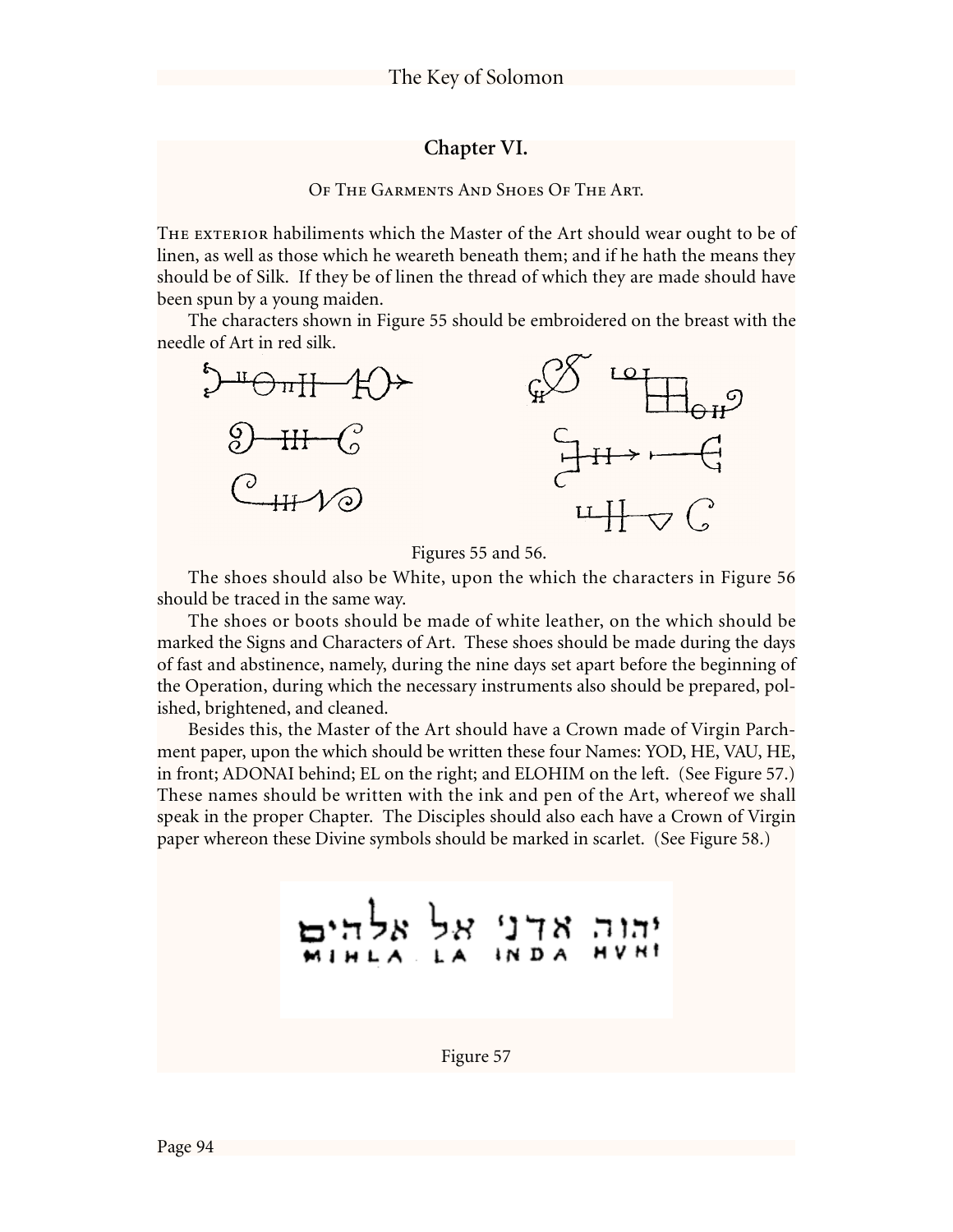$9 + 2^6$   $9 - 6$   $10^6$   $10^6$   $10^6$   $3$   $2066$   $10^6$   $10^6$   $10^7$   $10^6$   $10^7$   $10^7$   $10^6$   $10^7$   $10^7$   $10^7$   $10^7$   $10^7$   $10^7$   $10^7$   $10^7$   $10^7$   $10^7$   $10^7$   $10^7$   $10^7$   $10^7$   $10^7$   $10^7$   $10^7$   $10^7$ 

Figure 58.

Take heed also that in clothing thyself with these aforesaid habiliments, that thou recite these Psalms: Psalms xv.; cxxxi.; cxxxvii.; cxvii.; lxvii.; lxviii.; and cxxvii.

After this perfume the Vestments by burning Incense, and sprinkle them with the water and hyssop of the Art.

But when the Master and His Disciples shall commence to robe themselves after the first Psalm, and before continuing with the others, he should pronounce these words:

AMOR, AMATOR, AMIDES, IDEODANIACH, PAMOR, PLAIOR, ANITOR; through the merits of these holy Angels will I robe and indue myself with the Vestments of Power, through which may I conduct unto the desired end those things which I ardently wish, through Thee, O Most Holy ADONAI, Whose Kingdom and Empire endureth for ever. Amen.

Take notice that if the linen garments were vestments of the Levites or of the Priests, and had been used for holy things, that they would be all the better.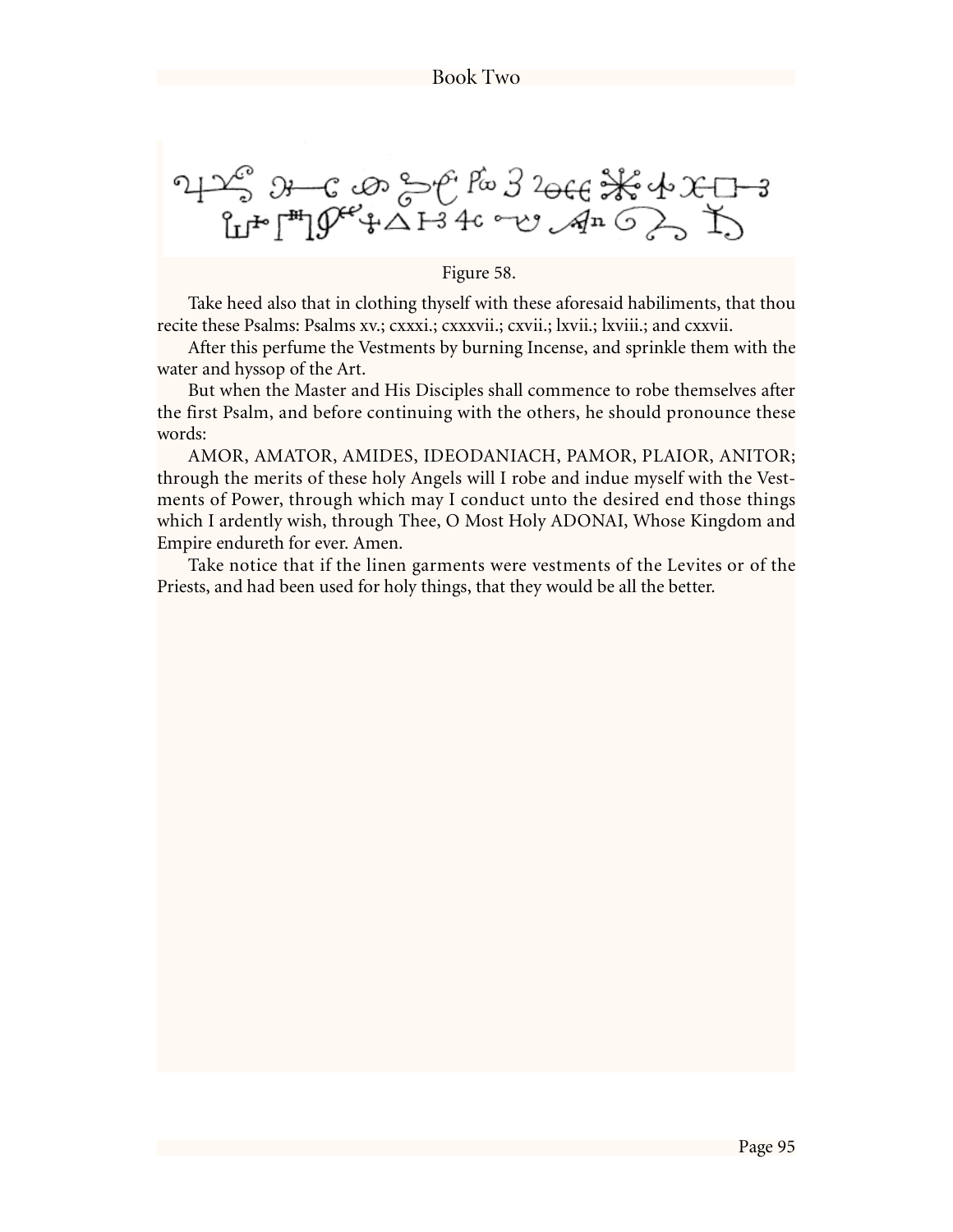### The Key of Solomon

### **Chapter VII.**

#### Of Places Wherein We May Conveniently Execute The Experiments And OPERATIONS OF THE ART

The places best fitted for exercising and accomplishing Magical Arts and Operations are those which are concealed, removed and separated from the habitations of men. Wherefore desolate and uninhabited regions are most appropriate, such as the borders of lakes, forests, dark and obscure places, old and deserted houses, whither rarely and scarce ever men do come, mountain, caves, caverns, grottos, gardens, orchards; but best of all are cross-roads, and where four roads meet, during the depth and silence of night. But if thou canst not conveniently go unto any of these places, thy house, and even thine own chamber, or indeed, any place, provided it hath been purified and consecrated with the necessary ceremonies, will be found fit and convenient for the convocation and assembling of the Spirits.

These Arts or Operations should be carried out at the prescribed time, but if there be no time specially appointed it will be always better to perform them at night, which is the most fit and proper time for the Operations of Necromancy; this is also a symbol that it is just and right to hide them from the sight of the foolish, the ignorant, and the profane.

But when thou shalt have selected a place fitting, thou mayest perform thine experiments by day or by night. It should be spacious, clear, and bounded on all sides by hedges, shrubs, trees, or walls. Thou shalt thyself cleanse it thoroughly and render it neat and pure, and while doing this thou shalt recite Psalms ii.; lxvii.; and liv.

After this thou shalt perfume it with the odours and suffumigation of the Art, and shalt sprinkle it with the water and the hyssop; and after this thou mayest in this place make all the necessary preparations for an Operation.

But when, later on, thou shalt go unto this place, to complete and accomplish the operation, thou shalt repeat on the way thither the following Prayer in a low and distinct voice:

#### THE PRAYER.

ZAZAII, ZAMAII, PUIDAMON Most Powerful, SEDON Most Strong. EL, YOD HE VAU HE, IAH, AGLA, assist me an unworthy sinner who have had the boldness to pronounce these Holy Names which no man should name and invoke save in very great danger. Therefor have I recourse unto these Most Holy Names, being in great peril both of soul and of body. Pardon me if I have sinned in any manner, for I trust in Thy protection alone, especially on this journey.

Let the Master as he goeth sprinkle the path with the water and hyssop of the Art, while each of his Disciples shall repeat in a low voice the Prayer which we have enjoined for the days of fasting and preparation.

Furthermore, let the Master appoint his Disciples to carry the things necessary for the Art.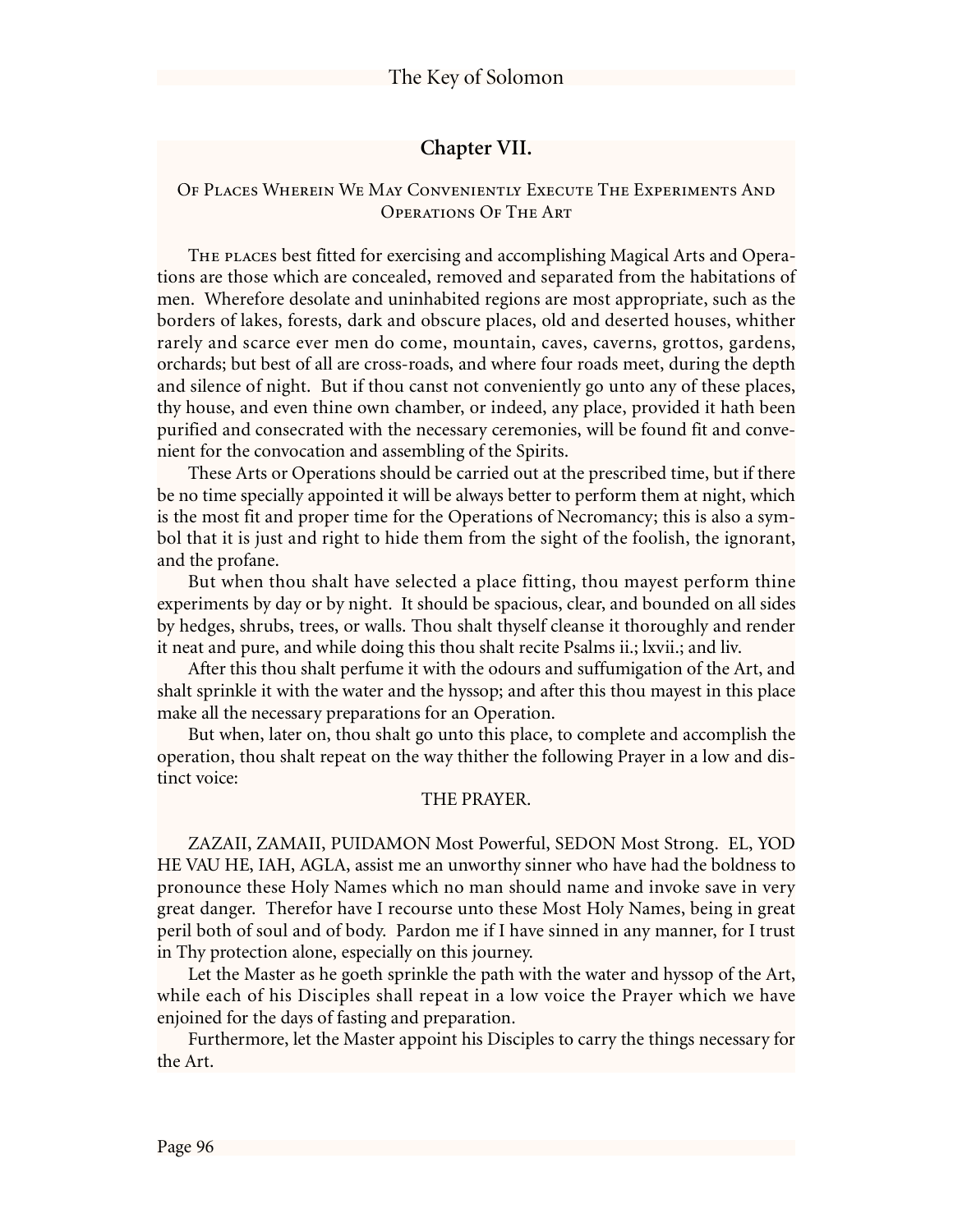The first shall bear the Censer, the Fire, and the Incense.

The Second; the Book, the Paper, the Pens, the Ink, and the various Perfumes.

The Third; the Knife, and the Sickle.

The Master; the Staff, and the Wand.

But if there be more Disciples present, the Master shall distribute the things for each to carry, according to their number.

When they shall have arrived at the place, and all things being disposed in their proper order, the Master shall take the Knife or other convenient consecrated Magical implement of Steel, wherewith to form the Circle of Art which he intends to construct. This being done, he must perfume it, and sprinkle it with water; and having warned and exhorted his Disciples, he shall work thus:

First let him have a Trumpet made of new wood, on the one side of which shall be written in Hebrew with the pen and ink of the Art these Names of God, ELOHIM GIBOR, ELOHIM TZABAOTH (see Figure 59); and on the other side these characters (see Figure 60).

Having entered into the Circle to perform the Experiment, he should sound his Trumpet towards the four quarters of the Universe, first towards the East, then towards the South, then towards the West, and lastly towards the North. Then let him say:

Hear ye, and be ye ready, in whatever part of the Universe ye may be, to obey the Voice of God the Mighty One, and the Names of the Creator. We let you know by this signal and sound that ye will be convoked hither, wherefore hold ye yourselves in readiness to obey our commands.

This being done let the Master complete his work, renew the Circle, and make the incensements and fumigations.

#### אלהים צבאות אלהים גבור LVABT. MIHLA RVBC MIHLA

Figure 59.



Figure 60.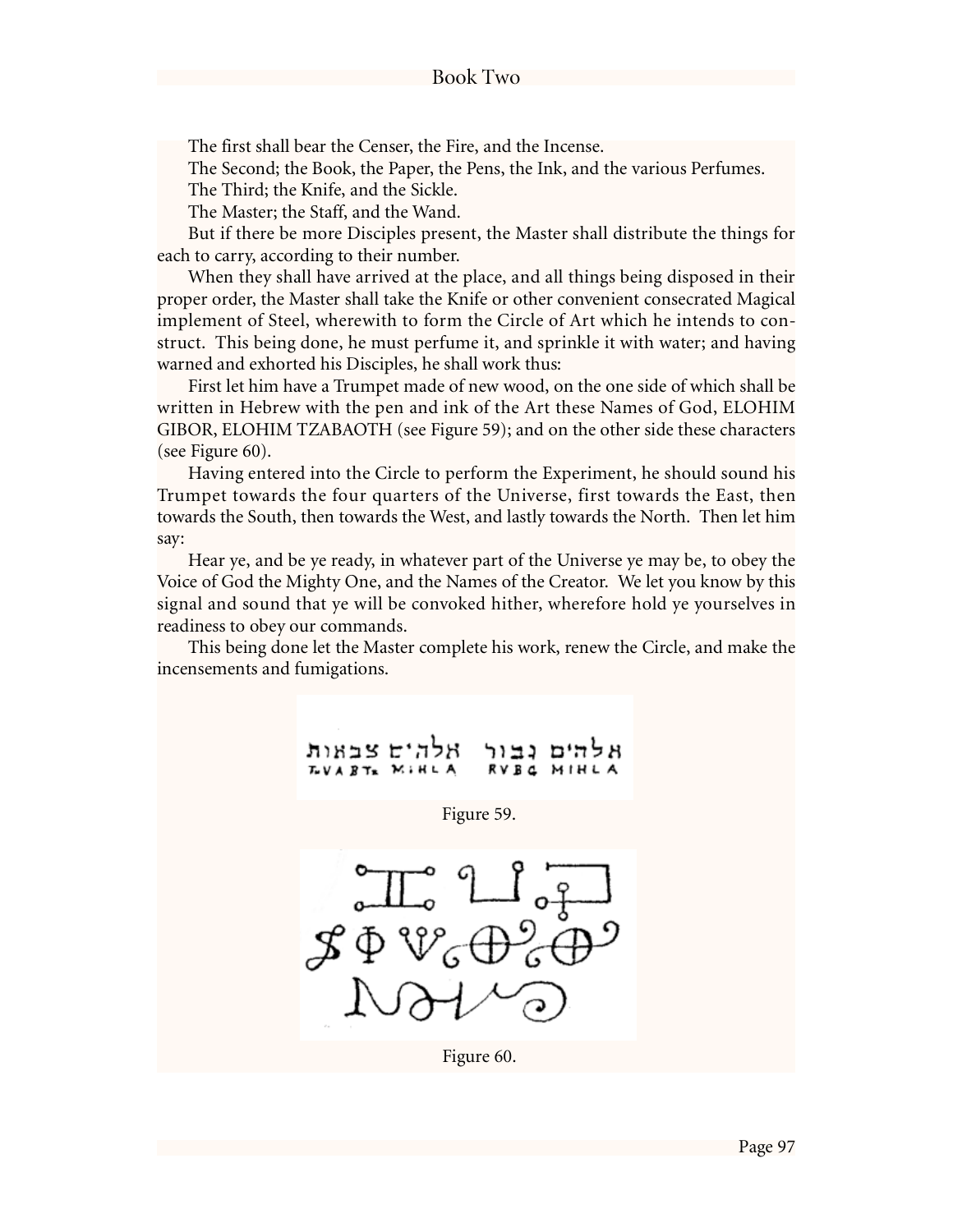### **Chapter VIII.**

### Of The Knife, Sword, Sickle, Poniard, Dagger, Lance, Wand, Staff, and Other Instruments Of Magical Art.

In order to properly carry out the greatest and most important Operations of the Art, various Instruments are necessary, as a Knife with a white hilt, another with a black hilt, a short Lance, wherewith to trace Circles, Characters, and other things.

The Knife with the white hilt (see Figure 61) should be made in the day and hour of Mercury, when Mars is in the Sign of the Ram or of the Scorpion. It should be dipped in the blood of a gosling and in the juice of the pimpernel, the Moon being at her full or increasing in light. Dip therein also the white hilt, upon the which thou shalt have engraved the Characters shown. Afterwards perfume it with the perfumes of the Art.

With this Knife thou mayest perform all the necessary Operations of the Art, except the Circles. But if it seemeth unto thee too troublesome to make a similar Knife, have one made in the same fashion; and thou shalt place it thrice in the fire until it becometh red-hot, and each time thou shalt immerse it in the aforesaid blood and juice, fasten thereunto the white hilt having engraved thereon the aforesaid characters, and upon the hilt thou shalt write with the pen of Art, commencing from the point and going towards the hilt, these Names Agla, On, as shown in Figure 61. After-



Figure 61.

But as for the Knife with the black hilt (see Figure 62) for making the Circle, wherewith to strike terror and fear into the Spirits, it should be made in the same manner, except that it should be done in the day and hour of Saturn, and dipped in the blood of a black cat and in the juice of hemlock, the Characters and Names shown in Figure 62 being written thereon, from the point towards the hilt. Which being completed, thou shalt wrap it in a black silk cloth.



Figure 62.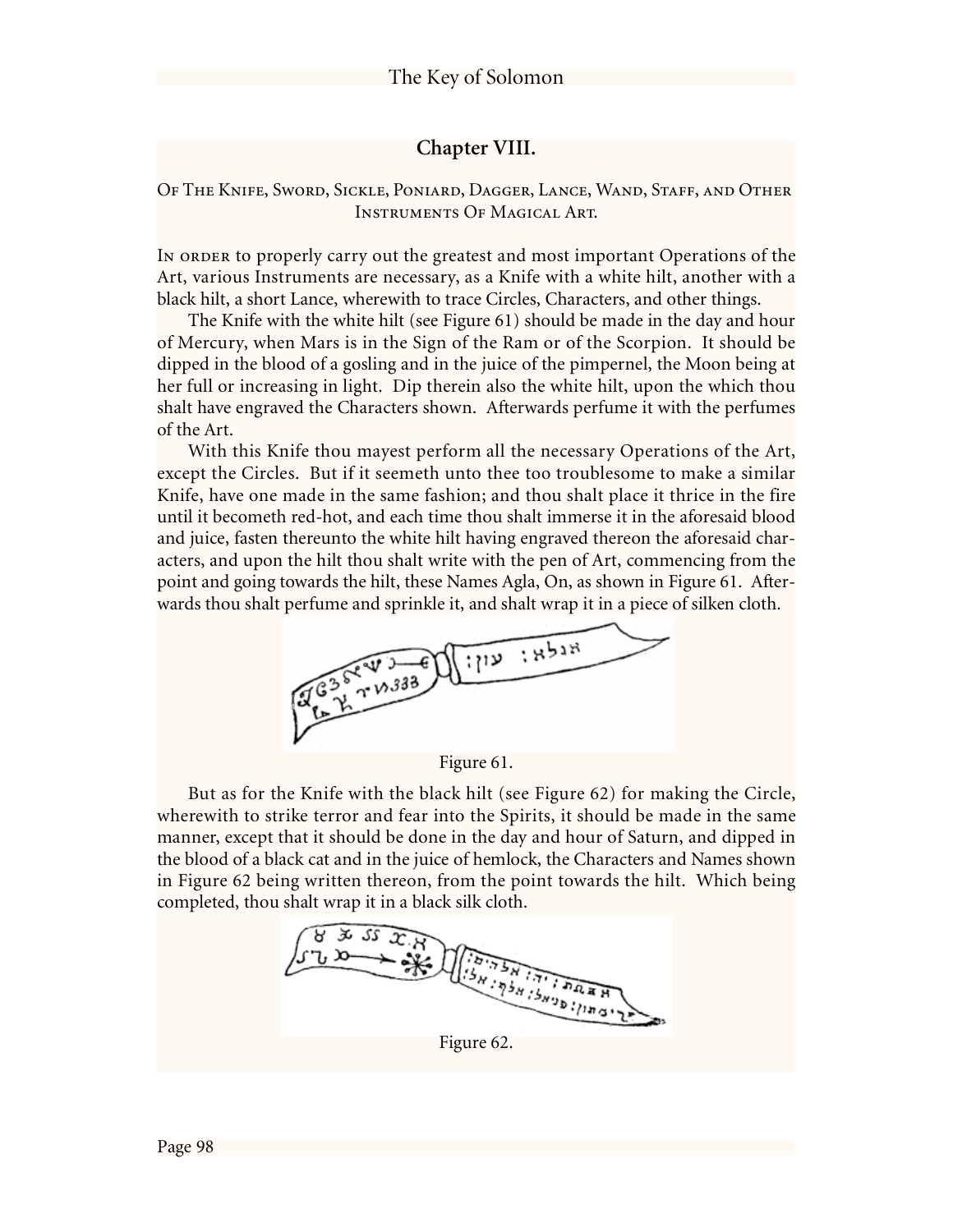The Scimitar (Figure 63), and the Sickle (Figure 64), are made in the same way, as also the Dagger (Figure 65), the Poniard (Figure 66), and the short Lance (Figure 67), in the day and hour of Mercury, and they should be dipped in the blood of a magpie and the juice of the herb Mercury. Thou must make for them handles of white boxwood cut at a single stroke from the tree, at the rising of the Sun, with a new knife, or with any other convenient instrument. The characters shown should be traced thereoxn Thou shalt perfume them according to the rules of Art; and wrap them in silk cloth like the others.

The Staff (see Figure 68) should be of elderwood, or cane, or rosewood; and the wand (Figure 69) of hazel or nut tree, in all cases the wood being virgin, that is of one Year's growth only. They should each be cut from the tree at a single stroke, on the day of Mercury, at sunrise. The characters shown should be written or engraved thereon in the day and hour of Mercury.

This being done, thou shalt say:

ADONAI, Most Holy, deign to bless and to consecrate this Wand, and this Staff, that they mav obtain the necessary virtue, through Thee, O Most Holy ADONAI, whose kingdom endureth unto the Ages of the Ages. Amen.

After having perfumed and consecrated them, put them aside in a pure and clean place for use when required.



Figures 63–65.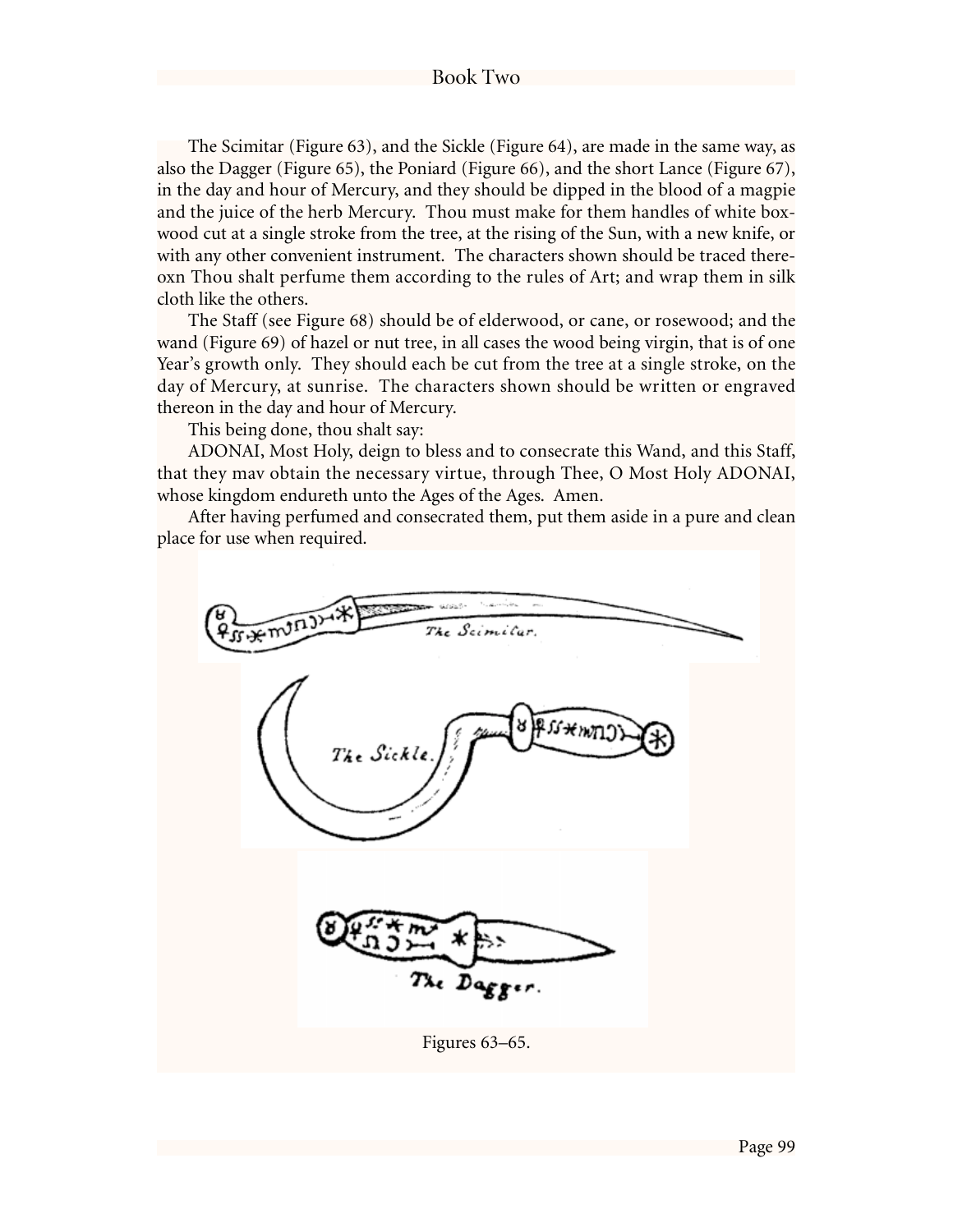

Figure 66.

Swords are also frequently necessary for use in Magical Arts. Thou shalt therefore take a new Sword which thou shalt clean and polish on the day of Mercury, and at the first or the fifteenth hour, and after this thou shalt write on one side these Divine Names in Hebrew, YOD HE VAU HE, ADONAI, EHEIEH, YAYAI; and on the other side ELOHIM GIBOR (see Figure 70); sprinkle and cense it and repeat over it the following conjuration:

#### THE CONJURATION OF THE SWORD

I conjure thee, O Sword, by these Names, ABRHACH, ABRACH, ABRACA-DABRA, YOD HE VAU HE, that thou serve me for a strength and defence in all Magical Operations, against all mine Enemies, visible and invisible.

I conjure thee anew by the Holy and Indivisible Name of EL strong and wonderful; by the Name SHADDAI Almighty; and by these Names QADOSCH, QDAOSCH, QADOSCH, ADONAI ELOHIM TZABAOTH, EMANUEL, the First and the Last, Wisdom, Way, Life, Truth, Chief, Speech, Word, Splendour, Light, Sun, Fountain, Glory, the Stone of the Wise, Virtue, Shepherd, Priest, Messiach Immortal; by these Names then, and by the other Names, I conjure thee, O Sword, that thou servest me for a Protection in all adversities. Amen.

This being finished thou shalt wrap it also in silk like all the other Instruments, being duly purified and consecrated by the Ceremonies requisite for the perfection of all Magical Arts and Operations.

Three other Swords should be made for the use of the Disciples.

The first one should have on the pommel the Name CARDIEL or GABRIEL (see Figure 71); on the Lamen of the Guard, REGION (Figure 72); on the Blade, PANO-RAIM HEAMESIN (Figure 73).

The Second should have on the pommel the Name AURIEL (Figure 74); on the Lamen of the Guard, SARION (Figure 75); on the Blade, GAMORIN DEBALIN (Figure 76).

The third should have on the pommel the Name DAMIEL or RAPHIEL (Figure 77); on the Lamen of the Guard, YEMETON (Figure 78); on the Blade, LAMEDIN ERADIM (Figure 79).

The Burin (Figure 80) or Graver is useful for engraving or incising characters. In the day and hour either of Mars or of Venus thou shalt engrave thereon the characters shown, and having sprinkled and censed it thou shalt repeat over it the following Prayer: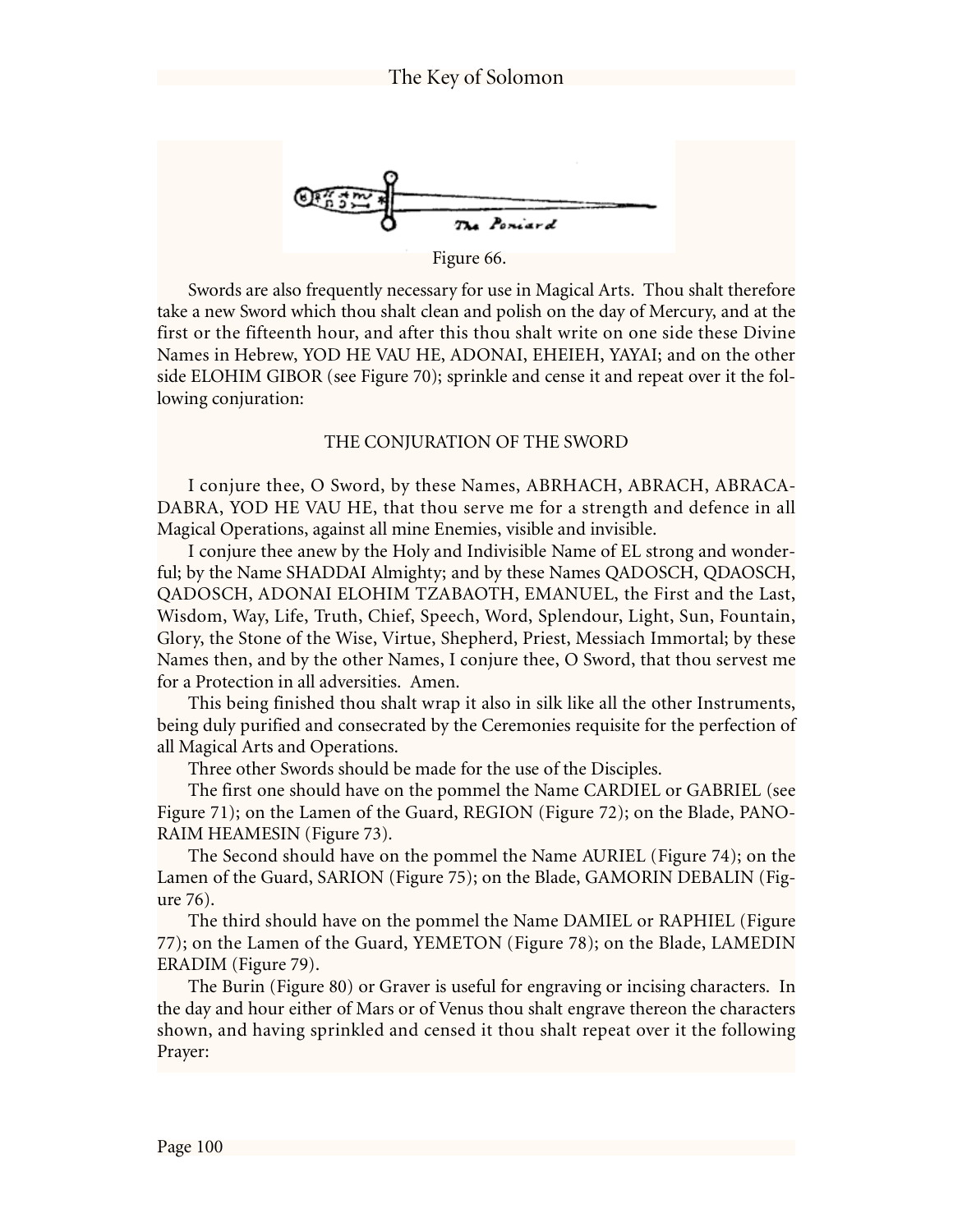### PRAYER.

ASOPHIEL, ASOPHIEL, ASOPHIEL, PENTAGRAMMATON, ATHANATOS, EHIEH ASHER EHIEH, QADOSCH, QADOSCH, QADOSCH; O God Eternal, and my Father, bless this Instrument prepared in Thine honour, so that it may only serve for a good use and end, for Thy Glory. Amen.

Having again perfumed, thou shalt put it aside for use. The Needle may be consecrated in the same way.



Figures 67 - 70.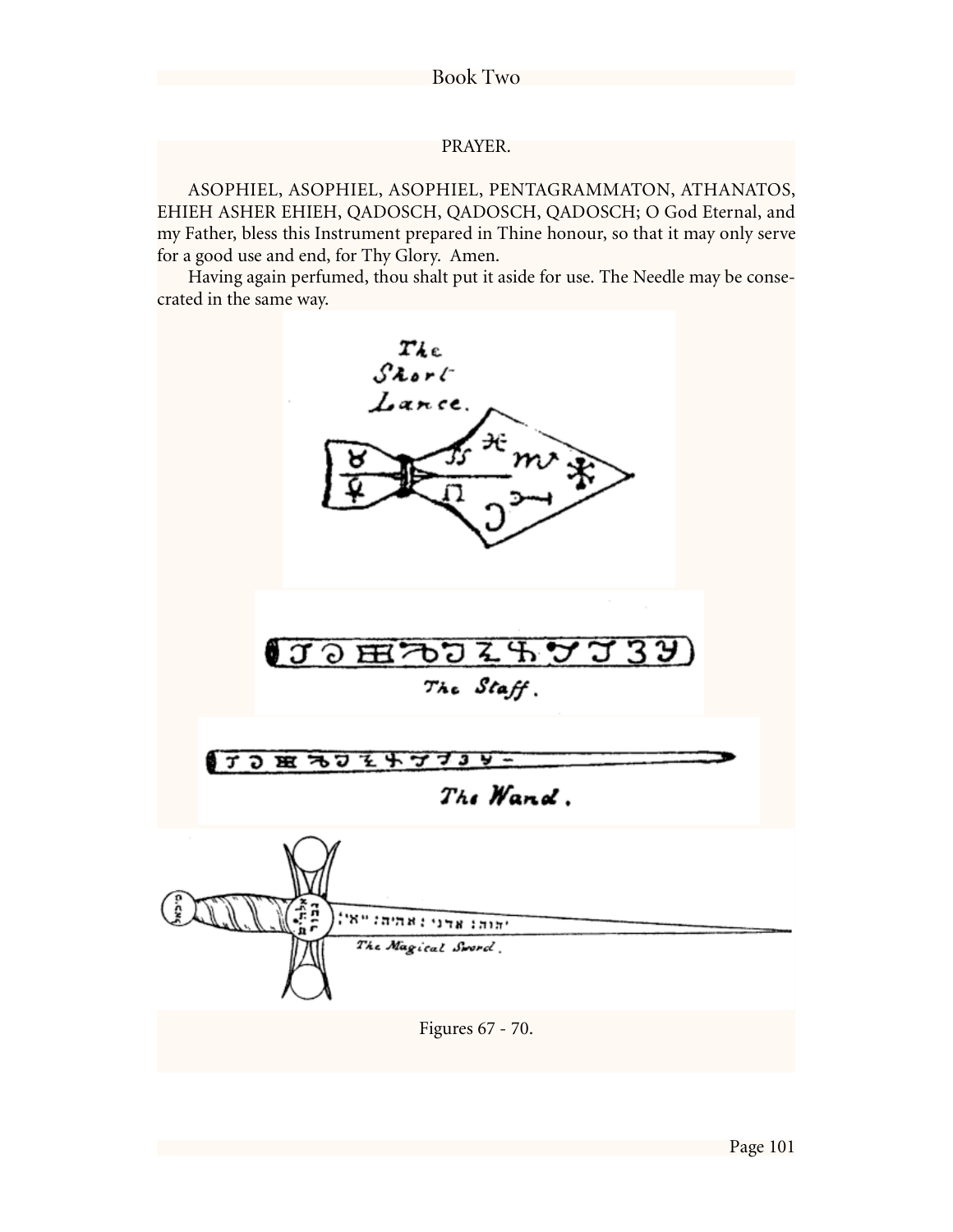

Fígure 80.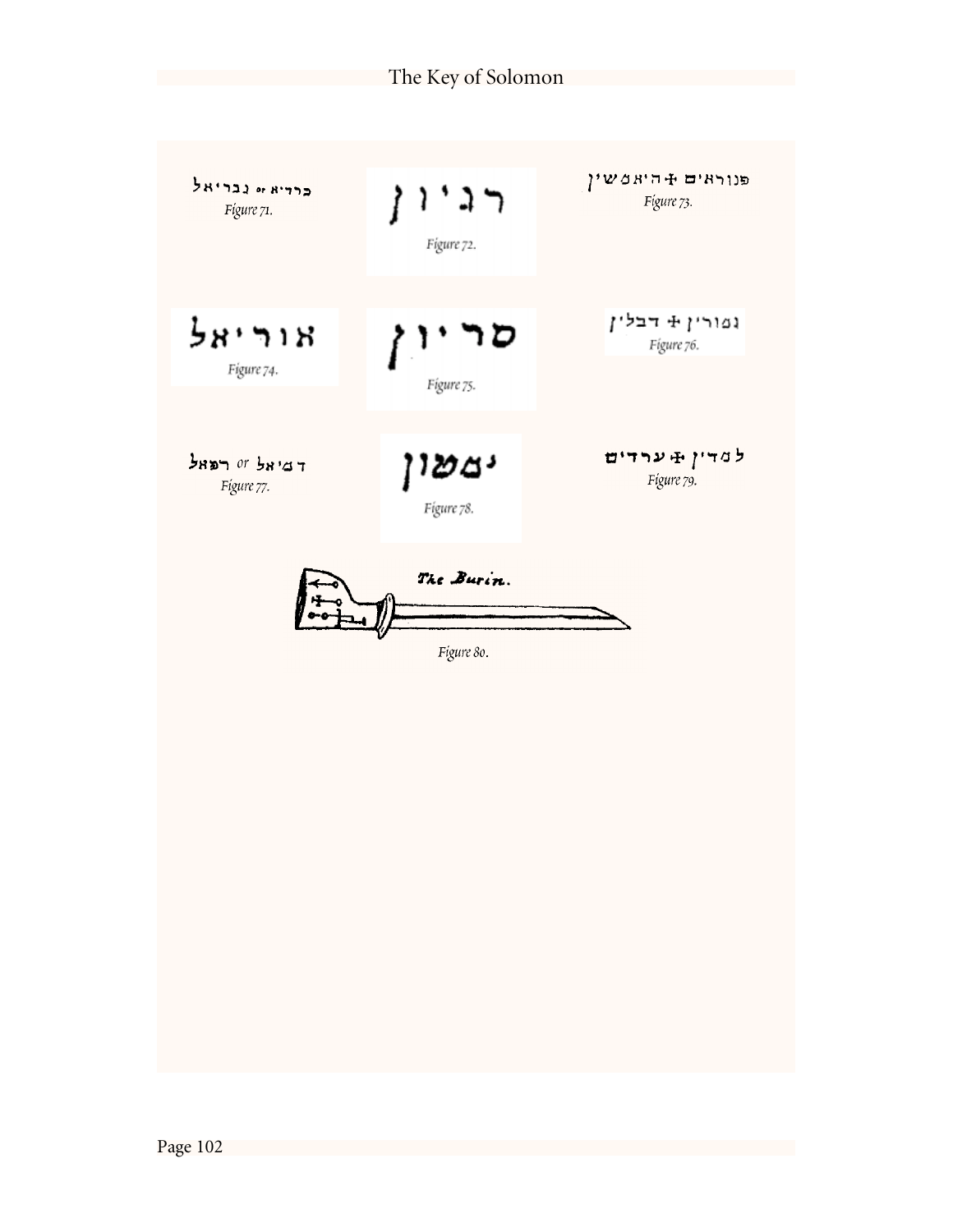### **Chapter IX.**

#### Of The Formation Of The Circle.

Having chosen a place for preparing and constructing the Circle, and all things necessary being prepared for the perfection of the Operations, take thou the Sickle or Scimitar of Art and stick it into the centre of the place where the Circle is to be made; then take a cord of nine feet in length, fasten one end thereof unto the Sickle and with the other end trace out the circumference of the Circle, which may be marked either with the Sword or with the Knife with the Black hilt. Then within the Circle mark out four regions, namely, towards the East, West, South, and North, wherein place Symbols; and beyond the limits of this Circle describe with the Consecrated Knife or Sword another Circle, but leaving an open space therein towards the North whereby thou mayest enter and depart beyond the Circle of Art. Beyond this again thou shalt describe another Circle at a foot distance with the aforesaid Instrument, yet ever leaving therein an open space for entrance and egress corresponding to the open space already left in the other. Beyond this again make another Circle at another foot distance, and beyond these two Circles, which are beyond the Circle of Art yet upon the same Centre, thou shalt describe Pentagrams with the Symbols and Names of the Creator therein so that they may surround the Circle already described. Without these Circles shalt thou circumscribe a Square, and beyond that another Square, so that the Angles of the former may touch the centres of the sides of the latter, and that the Angles of the latter may stretch towards the four quarters of the Universe, East, West, North, and South; and at the four Angles of each square, and touching them, thou shalt describe lesser Circles wherein let there be placed standing censers with lighted charcoal and sweet odours.

These things being done, let the Magus of Art assemble his Disciples, exhort, confirm, and cheer them; lead them into the Circle of Art and station them therein towards the Four Quarters of the Universe, exhort them to fear nothing, and to abide in their assigned places. Furthermore let each of the Companions have a Sword besides the Sword of the Art, which he must hold naked in his hand. Then let the Magus quit the Circle, and Kindle the Censers, and place thereon exorcised Incense, as is said in the Chapter of Fumigations; and let him have the Censers in his hand and kindle it, and then place it in the part prepared. Let him now enter within the Circle and carefully close the openings left in the same and let him again warn his Disciples, and take the Trumpet of Art prepared as is said by the Chapter concerning the same, and let him incense the Circle towards the Four Quarters of the Universe.

After this let the Magus commence his Incantations, having placed the Sickle, Sword, or other Implement of Art upright in the ground at his feet. Having sounded the trumpet as before taught let him invoke the Spirits, and if need be conjure them, as is said in the First Book, and having attained his desired effect, let him license them to depart.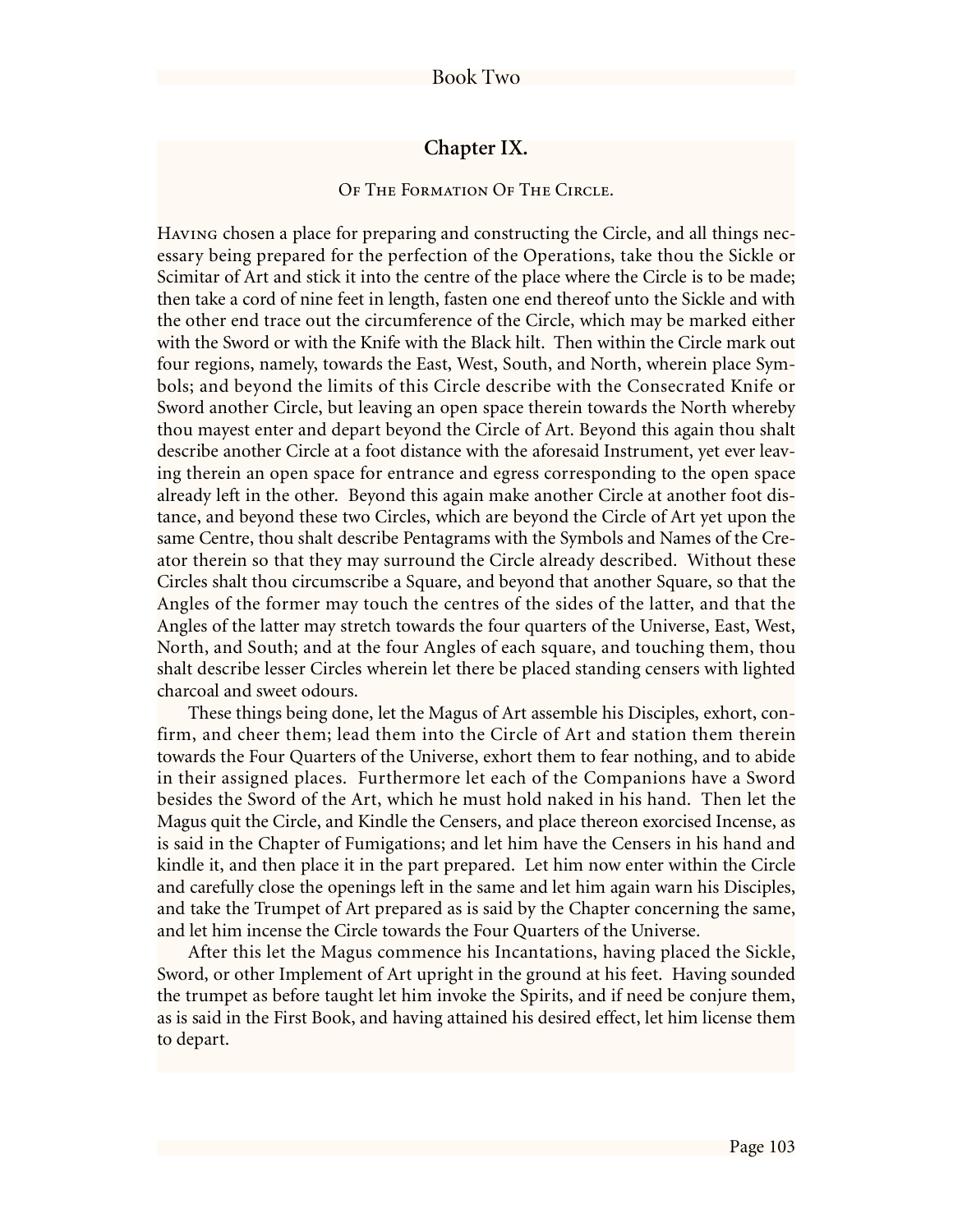Here followeth the Form of the Circle (see Figure 81), wherein whosoever entereth he shall be at safety as within a fortified Castle, and nothing shall he able to harm him.

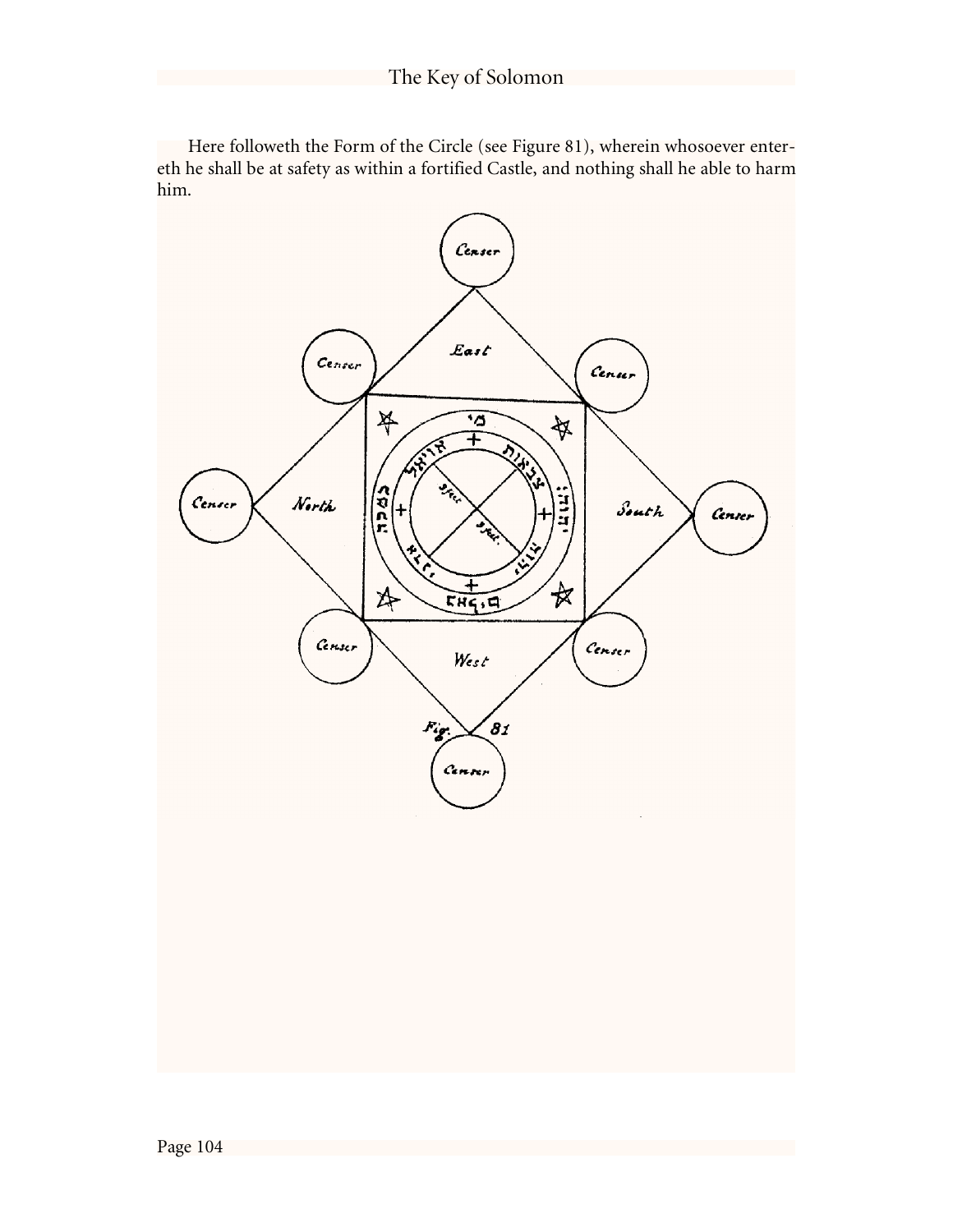### **Chapter X.**

#### Concerning Incense, Suffumigations, Perfumes, Odours, and Similar Things WHICH ARE USED IN MAGICAL ARTS.

There are many kinds of Incense, Suffumigations, and Perfumes, which are made for and offered unto the Spirits; those which are of sweet odour are for the good, those which are of evil savour are for the evil.

For perfumes of good odour, take thou aloes, nutmeg, gum benjamin, musk, and make a mixture which will give off a good perfume.

For a suitable Suffumigation, thou may burn Incense, as it gives forth a most fragrant odour which seems to possess the power to attract the Good Spirits, and force the Evil Ones to go away from thee; over which thou shalt say:

#### THE EXORCISM OF INCENSE.

O God of Abraham, God of Isaac, God of Jacob, deign to bless this odoriferous Incense so that it may receive strength, virtue, and power to attract the Good Spirits, and to banish and cause to retire all hostile Phantoms. Through Thee, O Most Holy Adonai, Who livest and reignest unto the Ages of the Ages. Amen.

I exorcise thee, O Spirit impure and unclean, thou who art a hostile Phantom, in the Name of God, that thou quit this Incense, thou and all thy deceits, that it may be consecrated and sanctified in the name of God Almighty. May the Holy Spirit of God grant protection and virtue unto those who use Incense and may the hostile and Evil Spirit and Phantom never be able to enter therein, through the Ineffable Name of God Almighty. Amen.

O Lord, deign to bless and to sanctify this Sacred Incense so that it may be a remedy unto mankind for the health of body and of soul, through the Invocation of Thy Holy Name. May all Creatures who receive the odour of this Incense and of these spices receive health of body and of soul, through Him who hath formed the Ages. Amen.

After this thou shalt sprinkle the various Spices with the Water of the Art, and thou shalt place them aside in a piece of silk as in other cases, or in a box destined for the purpose, so that thou mayest have them ready prepared for use when necessary.

When thou wishest to use the Incense, thou shalt kindle a fire of fresh Incense, in an Incense Burner, and the Incense being lighted thou shalt say over it as follows, before putting the Spices beside the Incense Burner:

#### THE EXORCISM OF THE FIRE.

I exorcise thee, O Creature of Fire, by Him through Whom all things have been made, so that every kind of Phantasm may retire from thee, and be unable to harm or deceive in any way, through the Invocation of the Most High Creator of all. Amen.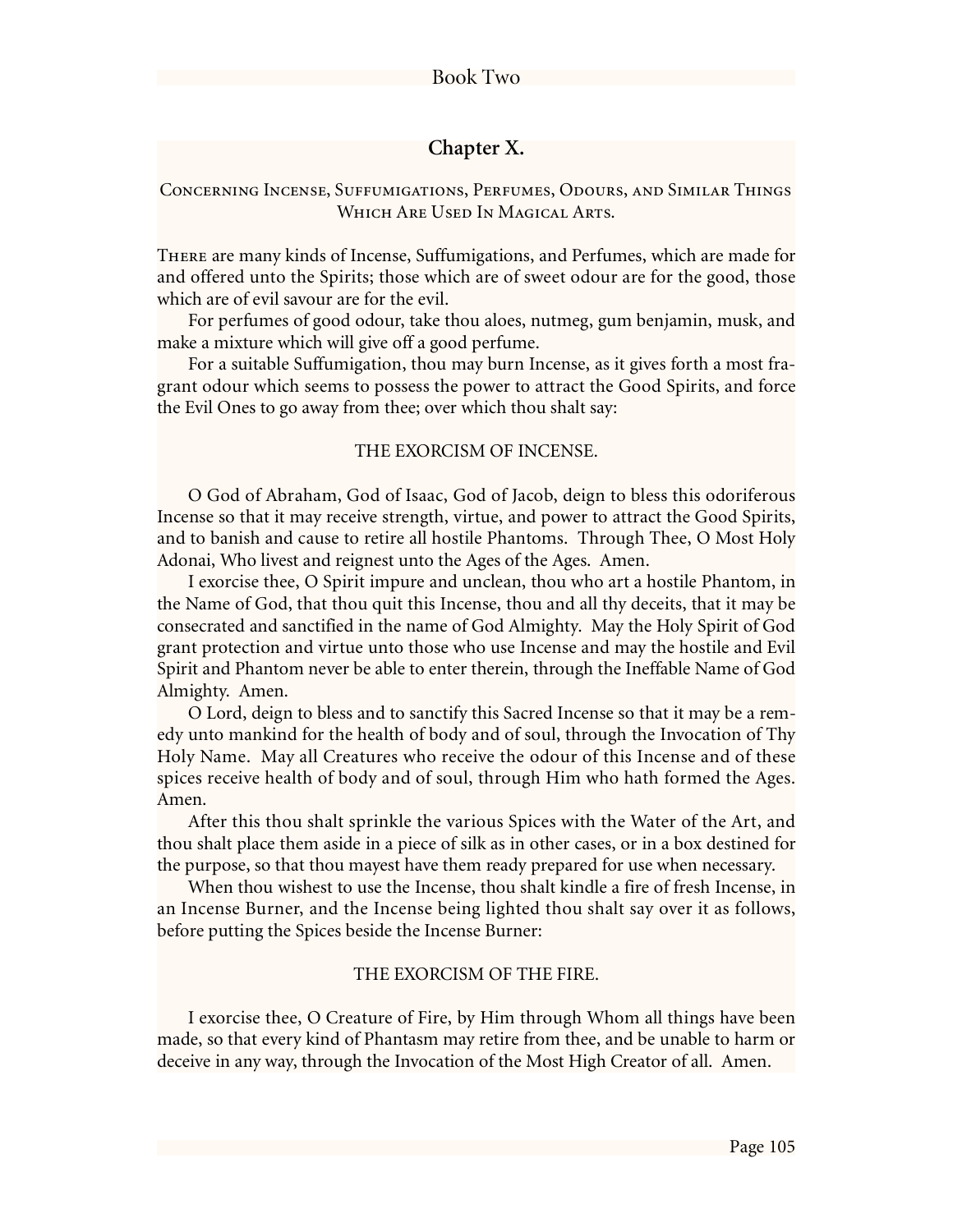Bless, O Lord All-Powerful, and All-Merciful, this Creature of Fire, so that being blessed by Thee, it may be for the honour and glory of Thy Most Holy Name, so that it may work no hindrance or evil unto those who use it. Through Thee, O Eternal and Almighty Lord, and through Thy Most Holy Name. Amen.

This being done, thou shalt put the Spices upon the Fire, and make what perfumes and suffumigations thou requirest.

Over Fumigations of evil odour thou shalt say:

ADONAI, LAZAI, DALMAI, AIMA, ELOHI, O Holy Father, grant unto us succour, favour, and grace, by the Invocation of thy Holy Name, so that these things may serve us for aid in all that we wish to perform therewith, that all deceit may quit them, and that they may be blessed and sanctified through Thy Name. Amen.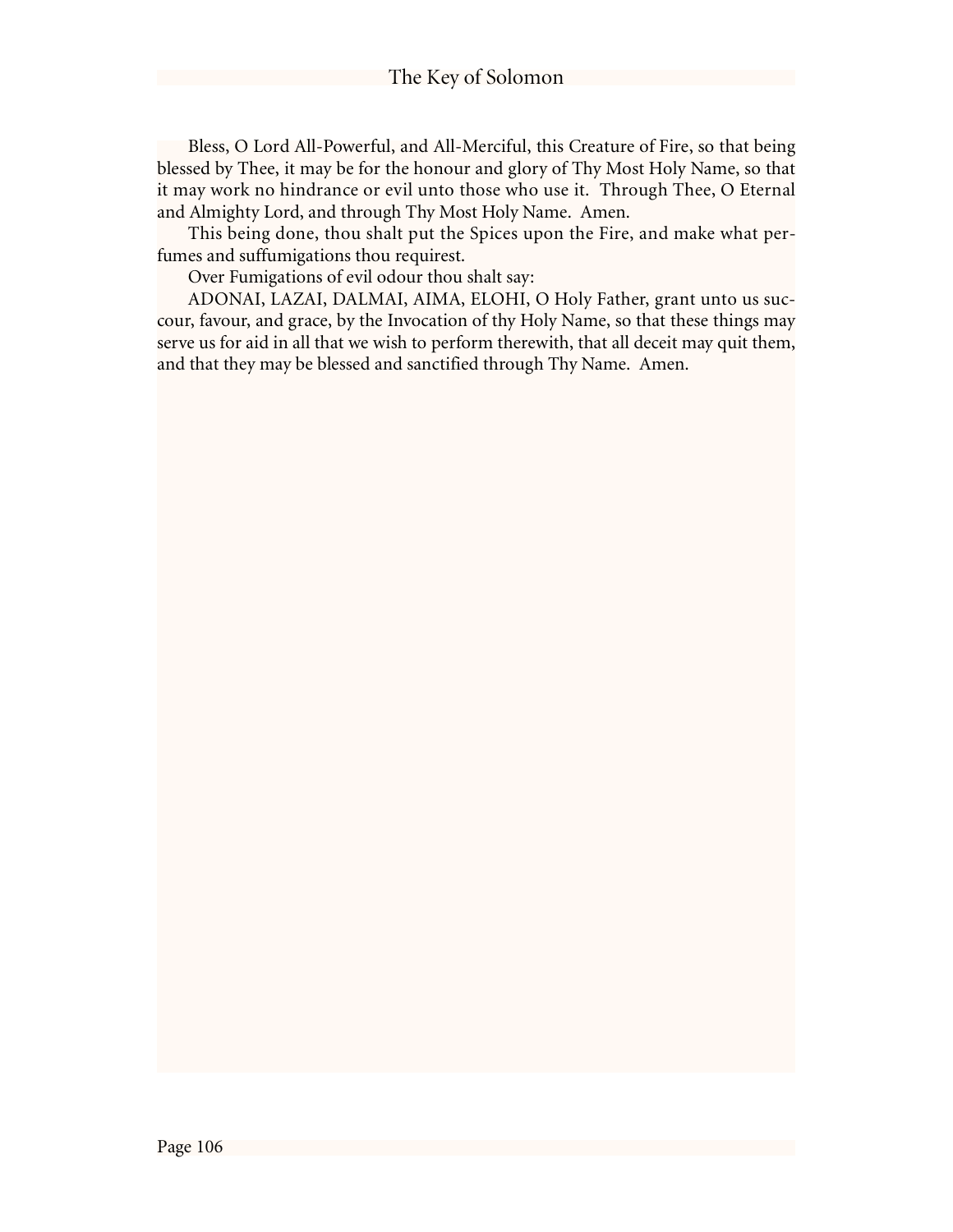### **Chapter XI.**

#### Of The Water, and of the Hyssop.

IF IT BE necessary to sprinkle with water anything required in the Art it should be done with a Sprinkler.

Prepare a Censer in the day and hour of Mercury, with the odoriferous Spices of the Art. After this thou shalt take a vessel of brass, of lead varnished within and without, or of earth, which thou shalt fill with most clear spring water, and thou shalt have salt, and say these words over the salt:

TZABAOTH, MESSIACH, EMANUEL, ELOHIM GIBOR, YOD HE VAU HE: O God who art the Truth and the Life, deign to bless and sanctify this Creature of Salt, to serve unto us for help, protection, and assistance in this Art, experiment, and operation, and may it be a succor unto us.

After this cast the salt into the vessel wherein is the Water, and say the following Psalms: cii.; liv.; vi.; lxvii.

Thou shalt then make unto thyself a Sprinkler of vervain, fennel, lavender, sage, valeriain mint, garden-basil, rosemary, and hyssop, gathered in the day and hour of Mercury, the moon being in her increase. Bind together these herbs with a thread spun by a young maiden, and engrave upon the handle on the one side the characters shown in Figure 82, and on the other side those given in Figure 83.

After this thou mayest use the water, using the Sprinkler whenever it is necessary; and know that wheresoever thou shalt sprinkle this Water, it will chase away all Phantoms, and they shall be unable to hinder or annoy any. With this same Water thou shalt make all the preparations of the Art.



Figure 82.

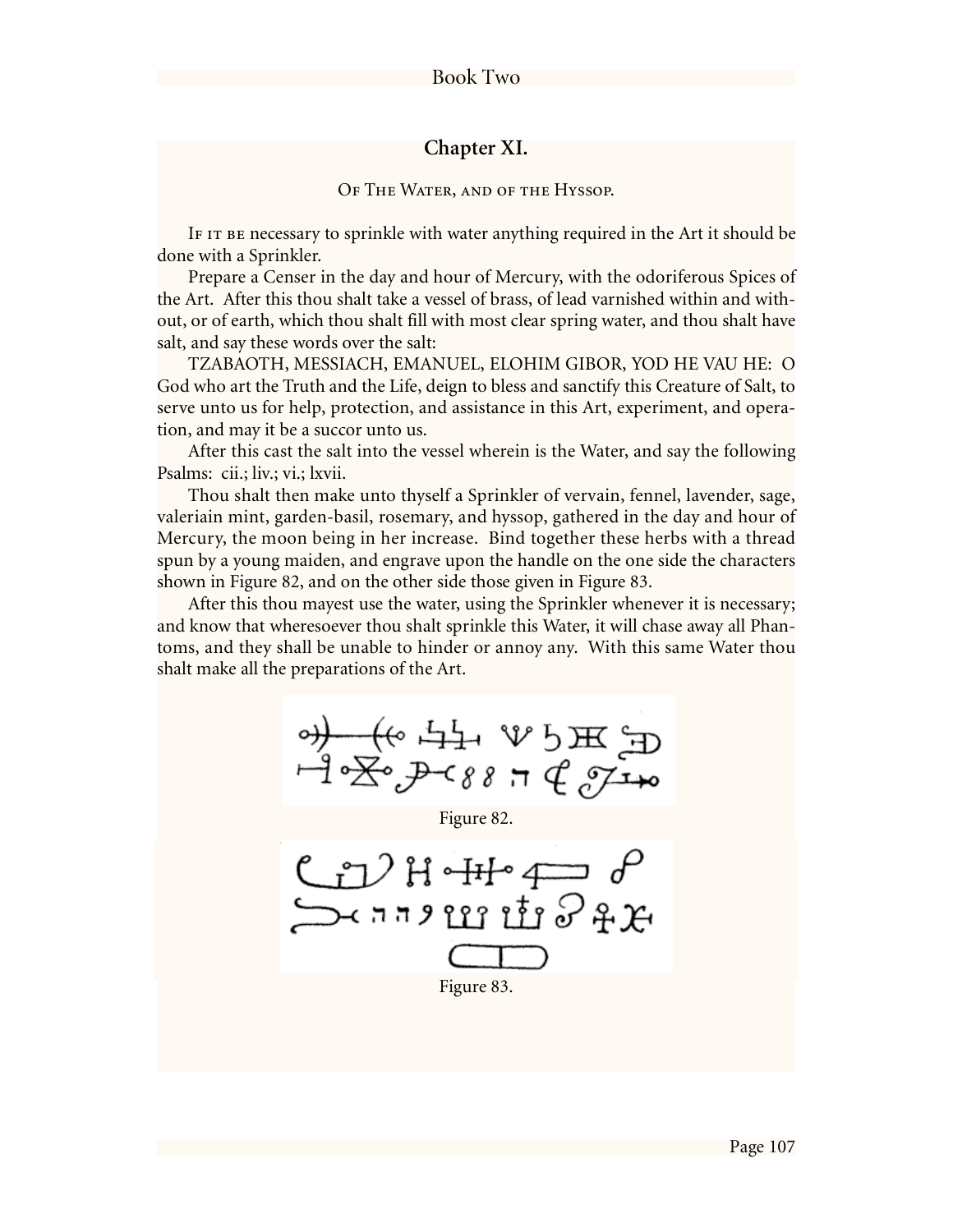### **Chapter XII.**

### Of the Light, and of the Fire.

It hat have been ever the custom among all nations to use fire and light in sacred things. For this reason the Master of the Art should also employ them in sacred rites, and besides those for reading the Conjurations by, and for the incense, in all operations Lights are necessary in the Circle.

For this reason he should make candles of virgin wax in the day and hour of Mercury; the wicks should have been made by a young girl; and the Candles should be made when the moon is in her increase, of the weight of half a pound each, and on them thou shalt engrave these characters with the Dagger, or the Burin of Art.

$$
\overbrace{AB} \subset \overbrace{CD} \quad \overline{LC} \quad \overline{H} \quad \overline{L}_E
$$

### Figure 84.

After this thou shalt repeat over the Candles, Psalms cli.; ciii.; cvii., and shalt say:

O Lord God, Who governest all things by Thine Almighty Power, give unto me, a poor sinner, understanding and knowledge to do only that which is agreeable unto Thee; grant unto me to fear, adore, love, praise and give thanks unto Thee with true and sincere faith and perfect charity. Grant, O Lord, before I die, and descend into the realms beneath, and before the fiery flame shall devour me, that Thy Grace may not leave me, O Lord of my Soul. Amen.

After this thou shalt add:

I exorcise thee. O Creature of wax, by Him Who alone hath created all things by His Word, and by the virtue of Him Who is pure truth, that thou cast out from thee every Phantasm, Perversion, and Deceit of the Enemy, and may the Virtue and Power of God enter into thee, so that thou mayest give us light, and chase far from us all fear or terror.

After this thou shalt sprinkle them with the Water of the Art, and incense them with the usual perfumes.

And when thou shalt wish to kindle them thou shalt say:

I exorcise thee, O Creature of Fire, in the Name of the Sovereign and Eternal Lord, by His Ineffable Name, which is YOD, HE, VAU, HE; by the Name IAH; and by the Name of Power EL; that thou mayest enlighten the heart of all the Spirits which we shall call unto this Circle, so that they may appear before us without fraud and deceit through Him Who hath created all things.

Then thou shalt take a square Lantern, with panes of Crystal glass, and thou shalt fit therein the Candle lighted, to read by, to form the Circle, or any other purpose for which thou shalt require it.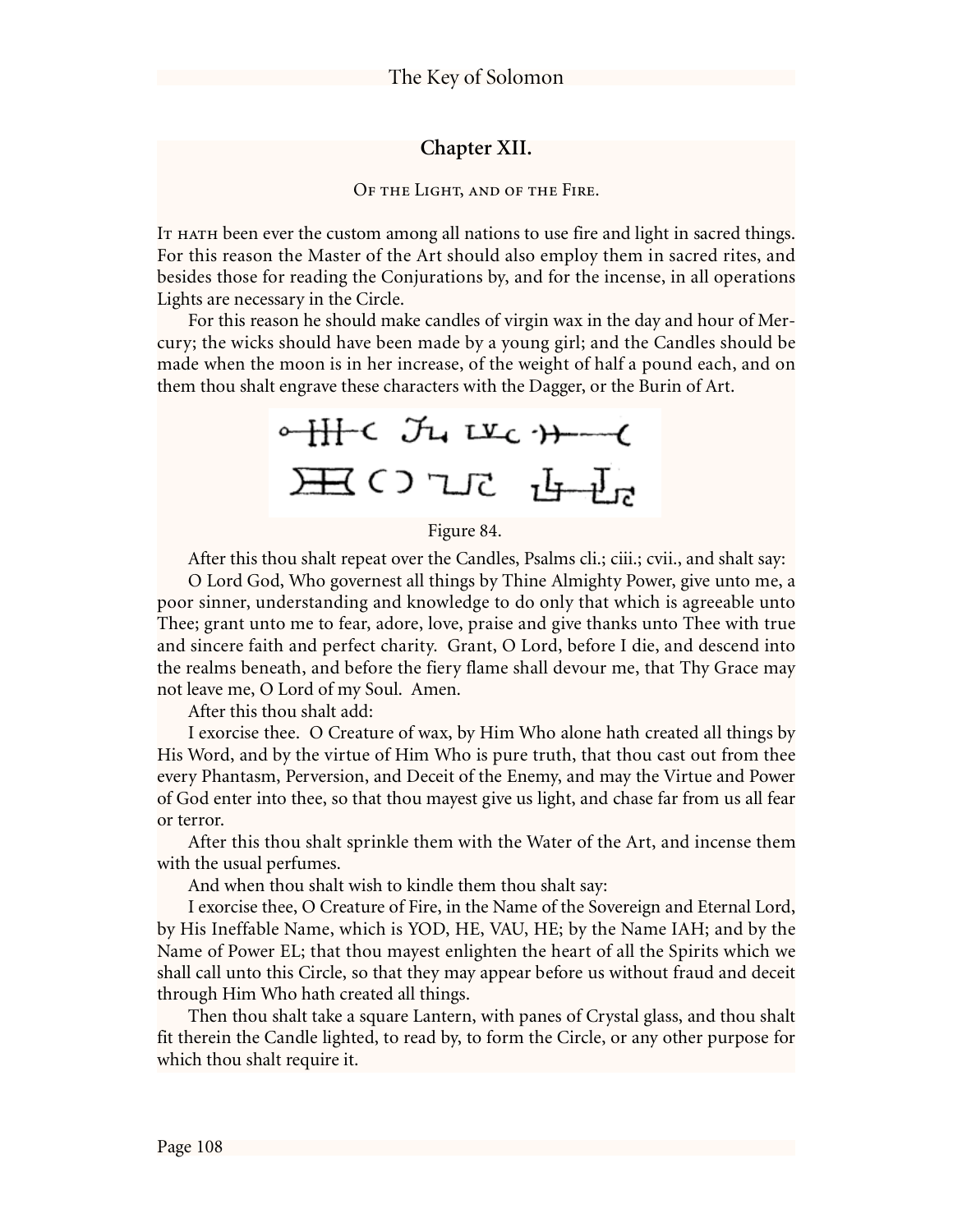### **Chapter XIII**

#### Concerning The Precepts Of The Art.

He who hath attained the rank or degree of Exorcist, which we are usually accustomed to call Magus or Master according to grade, whensoever he desireth to undertake any operation, for the nine days immediately preceding the commencement of the work, should put aside from him all uncleanness, and prepare himself in secret during these days, and prepare all the things necessary, and in the space of these days all these should be made, consecrated, and exorcised.

The which being duly completed, let him go on the day and hour of the commencement of the work, unto the place set apart for the same, as hath been said, in the place concerning the formation of the Circle. Let him instruct his Disciples on no cause whatsoever to move from their assigned places. And the Magus should exhort them with a bold and confident voice as follows:

#### THE EXHORTATION OF THE COMPANIONS

Fear ye not, my beloved Companions, seeing that we draw near unto the desired end; therefore, all things being rightly done and the Conjurations and Exorcisms diligently performed, ye shall behold Kings of Kings, and Emperors of Emperors, and other Kings, Princes, and Majesties with them, and a great crowd of followers, together with all sorts of musical instruments, yet nothing should either the Magus or his Disciples fear.

And then let the Magus say:

I exhort you by these Holy Names of God, ELOHIM, ADONAI, AGLA, that none of you now presume to move or cross over from your appointed stations.

This being said, let the Magus and his Disciples uncover the Holy Pentacles and show them towards each quarter, and they being shown in each place, there shall be noises and rushings.

Then shall the Emperor of (the Spirits) say unto you: From the time of the Great Addus until now, there hath not been an Exorciser who could behold my person, and unless those things which ye have showed unto us hath been made, ye would not now have seen me. But seeing that ye have powerfully called us, as I believe, by the rites derived from Solomon, and which but few of your comrades, or Exorcisers, possess, also they compel us against our will, and I therefore say unto thee that we wish to be obedient in all matters.

Then shall the Magus place the petitions of himself and his companions, which should be written down clearly on virgin card, or paper, beyond the Circle towards the King or Prince of the Spirits, and he will receive it and take counsel with his Chiefs. After this he will return the Card, saying: That which thou desirest is accomplished, be thy will performed, and all thy demands fulfilled.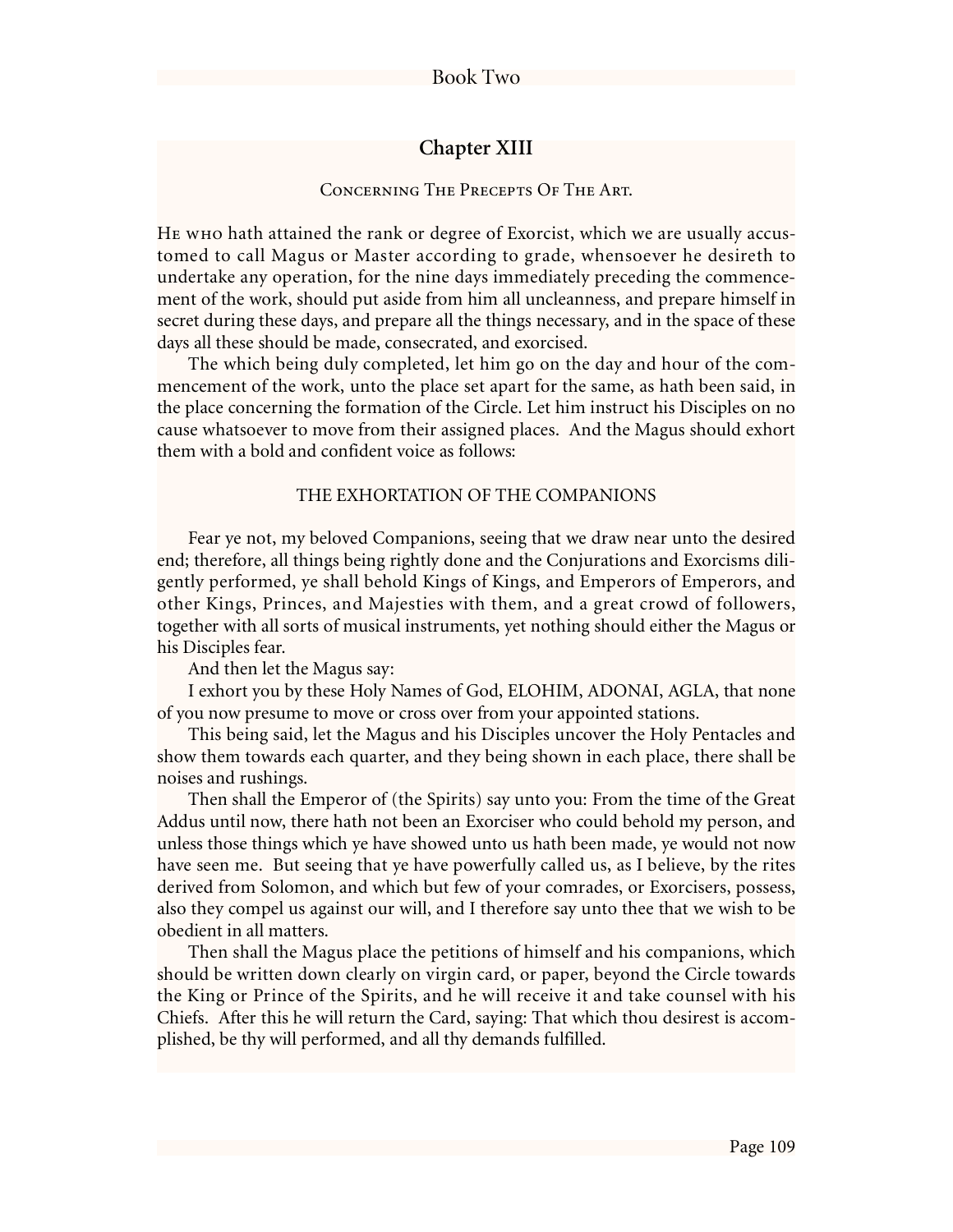### **Chapter XIV.**

### Of The Pen, Ink, And Colours.

All things employed for writing, &c., in this Art, should be prepared in the following manner:

Thou shalt take a male gosling, from which thou shalt pluck the third feather of the right wing, and in plucking it thou shalt say:

ADRAI, HAHLII, TAMAII, TILONAS, ATHAMAS, ZIANOR, ADONAI, banish from this pen all deceit and error, so that it may be of virtue and efficacy to write all that I desire. Amen.

After this thou shalt sharpen it with the penknife of the Art, perfume it, sprinkle it, and place it aside in a silken cloth.

Thou shalt have an Inkstand made of earth or any convenient matter, and in the day and hour of Mercury thou shalt engrave thereon with the Burin of Art these Names: YOD, HE, VAU, HE, Metatron, Iah Iah Iah, Qadosch, Elohim Tzabaoth (see Figure 85); and in putting the ink therein thou shalt say:

I exorcise thee, O Creature of Ink, by ANAIRETON, by SIMULATOR, and by the Name ADONAI, and by the Name of Him through Whom all things were made, that thou be unto me an aid and succor in all things which I wish to perform by thine aid.

As it sometimes happeneth that it is necessary to write with some noble color, it is well to have a new and clean box wherein to keep them. The principal colors will be Yellow or Gold, Red, Celestial or Azure Blue, Green, and Brown; and any other colors that may be requisite. Thou shalt exorcise, perfume, and sprinkle them in the usual manner.

## יהוה: משפרון: יה יה יה: קדוש: אלהים צבאות:

Figure 85.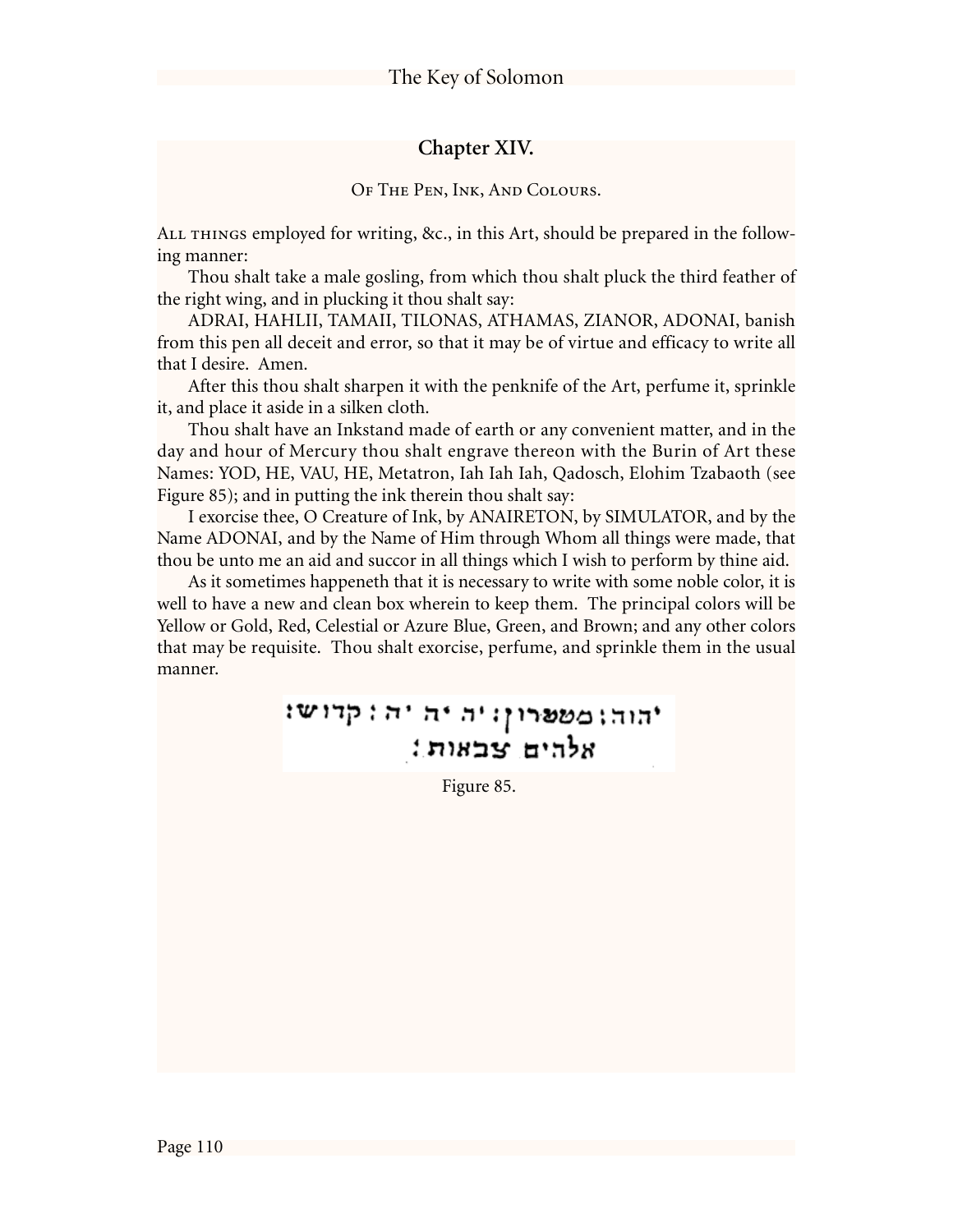### **Chapter XV.**

Of The Pen Of The Swallow And Of The Crow.

Take the feather of a Swallow or of a Crow, and before plucking it thou shalt say:

May Holy MICHAEL the Archangel of God, and MIDAEL and MIRAEL, the Chiefs and Captains of the Celestial Army, be my aid in the operation I am about to perform, so that I may write herewith all things which are necessary, and that all the experiments which I commence herewith may through you and through your names be perfected by the power of the Most High Creator. Amen.

After this thou shalt point and complete the pen with the Knife of the Art, and with the pen and ink of the art thou shalt write upon its side the Name, ANAIRETON (see Figure 86), and thou shalt say over it the following Psalms: cxxxiii.; cxvii.



Figure 86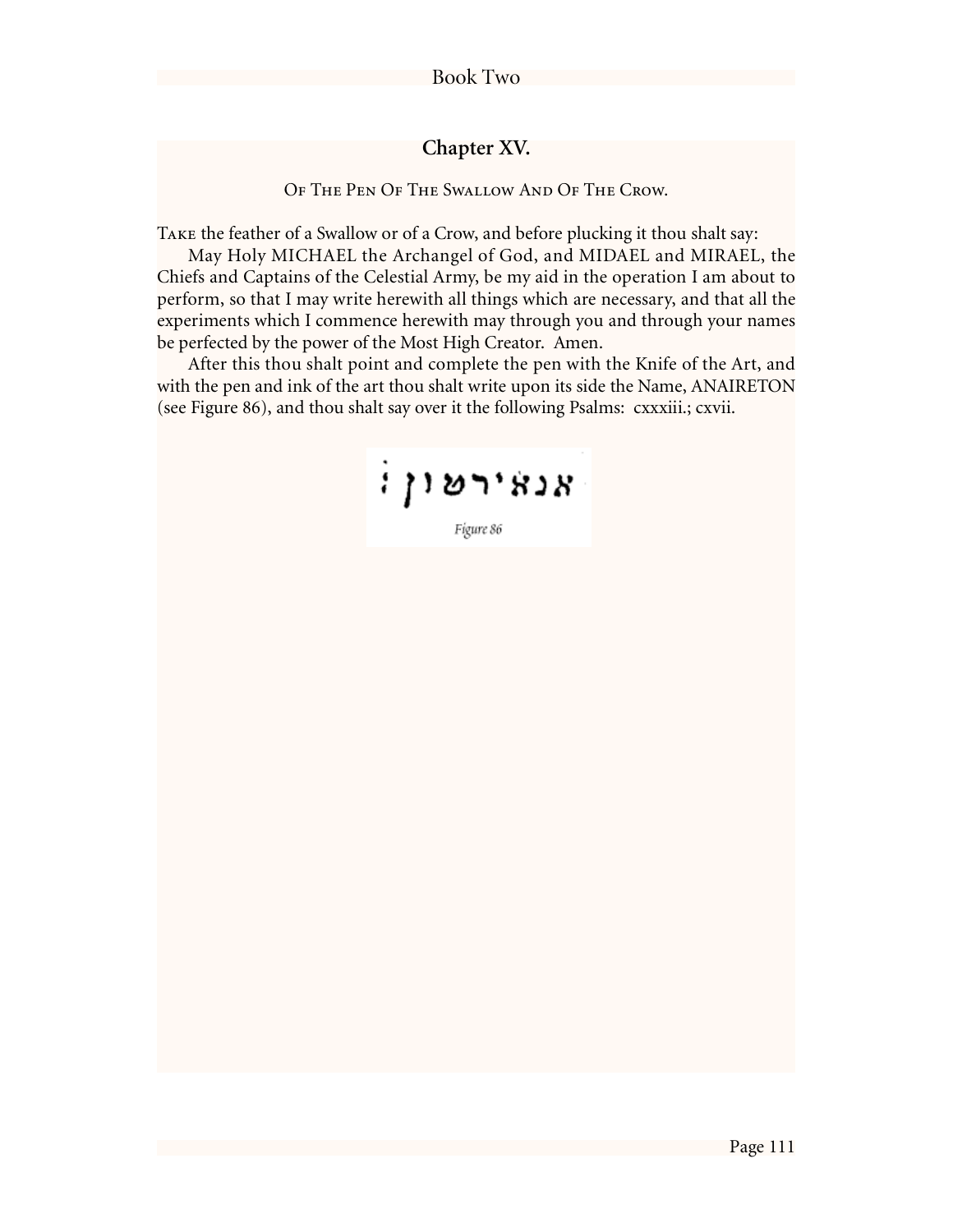### **Chapter XVI.**

### Of The Blood Of The Bat, Pigeon, And Other Animals.

Take a living Bat and exorcise it thus:

### THE EXORCISM OF THE BAT.

CAMIACH, EMOIAHE, EMIAL, MACBAL, EMOII, ZAZEAN, MAIPHIAT, ZACRATH, TENDAC, VULAMAHI; by these Most Holy Names, and the other Names of Angels which are written in the Book ASSAMAIAN, I conjure thee O Bat (or whatever animal it may be) that thou assist me in this operation, by God the True, God the Holy, the God Who hath created thee, and by Adam, Who hath imposed thy true name upon thee and upon all other animated beings.

After this, take the Needle or other convenient Instrument of Art, as will be said later on, and pierce the bat in the vein which is in the right wing; and collect the blood in a small vessel over the which thou shalt say:

Almighty ADONAI, ARATHRON, ASHAI, ELOHIM, ELOHI, ELION, ASHER EHEIEH, SHADDAI, O God the Lord, immaculate, immutable, EMANUEL, MESSI-ACH, YOD, HE, VAU, HE, be my aid, so that this blood may have power and efficacy all wherein I shall wish, and in all that I shall demand.

Perfume it and keep it for use.

The blood of other winged animals may be taken in the same manner, with the proper solemnities.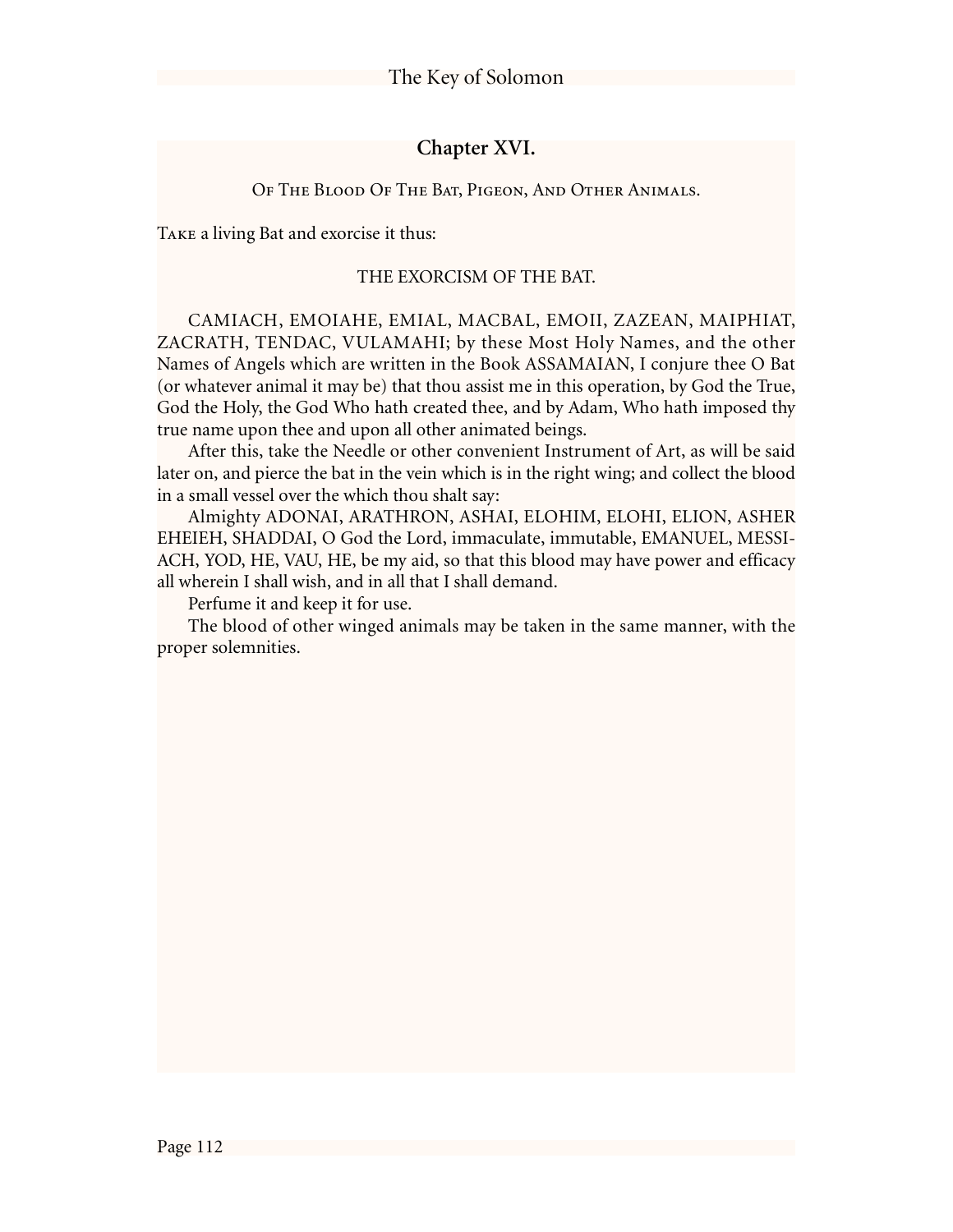### **Chapter XVII.**

Of Virgin Parchment, or Virgin Paper, And How It Should Be Prepared.

Virgin Parchment Paper, made from the skin of dead-born lambs, which is new, pure, clean, and exorcised, never having served for any other purpose.

Genuine Virgin Parchment is necessary in many Magical Operations, and should be properly prepared and consecrated. There are two kinds, one called Virgin, the other Unborn. Virgin Parchment is that which is taken from an Animal which hath not attained the age of generation, whether it be ram, or kid, or other animal.

Unborn Parchment is taken from an animal which hath been taken before its time from the uterus of its mother.

Take whichsoever of these two classes of animals thou pleasest, provided only that it be male, and in the day and hour of Mercury; and take it to a secret place where no man may see thee at work. Thou shalt have a marsh-reed cut at a single stroke with a new knife, and thou shalt strip from it the leaves, repeating this Conjuration:

#### THE CONJURATION OF THE REED.

I conjure thee by the Creator of all things, and by the King of Angels, Whose Name is EL SHADDAI, that thou receivest strength and virtue to flay this animal and to construct the parchment whereon I may write the Holy Names of God, and that it may acquire so great virtue that all which I shall write or do may obtain its effect, through Him who liveth unto the Eternal Ages. Amen.

Before cutting the Reed recite Psalm lxxii.

After this, with the Knife of the Art, thou shalt fashion the Reed into the shape of a Knife, and upon it thou shalt write these Names: AGLA, ADONAI, ELOHI (see Figure 87), through Whom be the work of this Knife accomplished. Then thou shalt say:

O God, who drewest Moses, Thy well-beloved and Thine elect, from among the Reeds on the marshy banks of the Nile, and from the Waters, he being yet but a child, grant unto me through Thy great mercy and compassion that this Reed may receive Power and Virtue to effect that which I desire through Thy Holy Name and the Names of Thy Holy Angels. Amen.



Fígure 87

This being done, thou shalt commence with this Knife to flay the Animal, whether it be Virgin or Unborn, saying: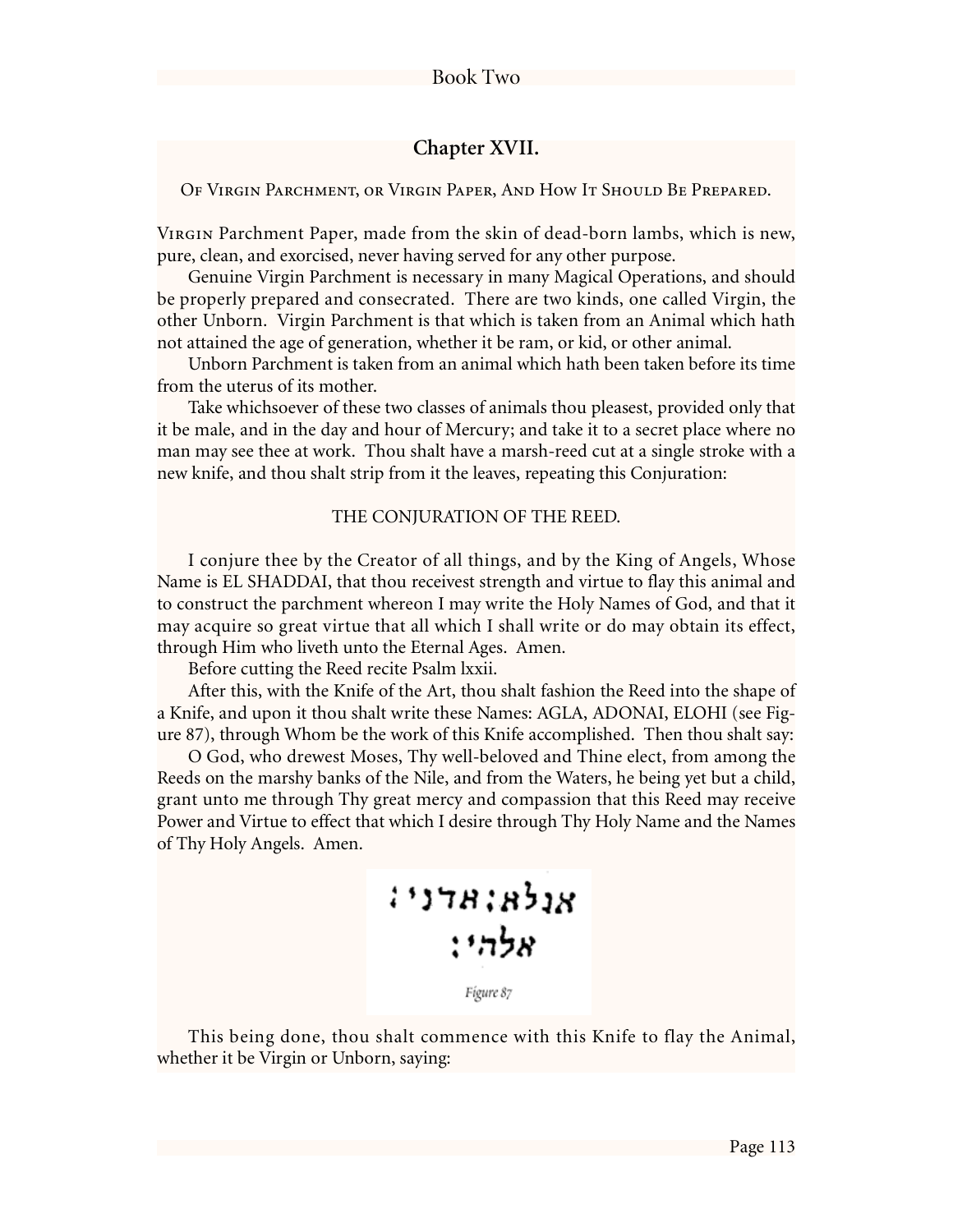ZOHAR, ZIO, TALMAÏ, ADONAI, SHADDAI, TETRAGRAMMATON, and Ye Holy Angels of God; be present, and grant power and virtue unto this parchment, and may it be consecrated by you, so that all things which I shall write thereon shall obtain their effect. Amen.

The Animal being flayed, take Salt, and say thus over it:

God of Gods, and Lord of Lords, Who hast created all things from Negative Existence, deign to bless and sanctify this Salt, so that in placing it upon this parchment which I wish to make, it may have such virtue that whatsoever I may write on it hereafter may attain its desired end. Amen.

Afterwards rub the said parchment with the exorcised salt, and leave it in the Sun, to imbibe this salt for the space of an entire day. Then take a large earthen vessel glazed within and without, round the outside of which thou shalt write the characters in Figure 88.

 $-10095 - 704$ 

Figure 88.

After this thou shalt put powdered lime into the vessel, saying:

OROH, ZARON, ZAINON, ZEVARON, ZAPHIEL, ELION, be ye present and bless this work so that it may attain the desired effect, through the King of the Heavens, and the God of the Angels. Amen.

Take then exorcised Water and pour it upon the said lime, and place the skin therein for three days, after which thou shalt take it thence, and scrape therefrom the lime and flesh adhering, with the Knife of Reed.

After this thou shalt cut, with a single stroke, a wand of Hazel, long enough for thee to form a Circle therewith; take also a cord spun by a young maiden, and small stones or pebbles from a brook, pronouncing these words:

O God Adonai, Holy and Powerful Father, put virtue into these stones, that they may serve to stretch this parchment, and to chase therefrom all fraud, and may it obtain virtue by Thine Almighty Power.

After this, having stretched the said parchment upon the Circle and bound it with the cord and stones, thou shalt say:

AGLA, YOD, HE, VAU, HE, IAH, EMANUEL, bless and preserve this parchment, so that no Phantasm may enter therein.

Let it dry thus for three days in a dark and shady place, then cut the cord with the Knife of Art, and detach the Parchment from the Circle, saying:

ANTOR, ANCOR, TURLOS, BEODONOS, PHAIAR, APHARCAR, be present for a guard unto this Parchment.

Then perfume it, and keep it in silk ready for use.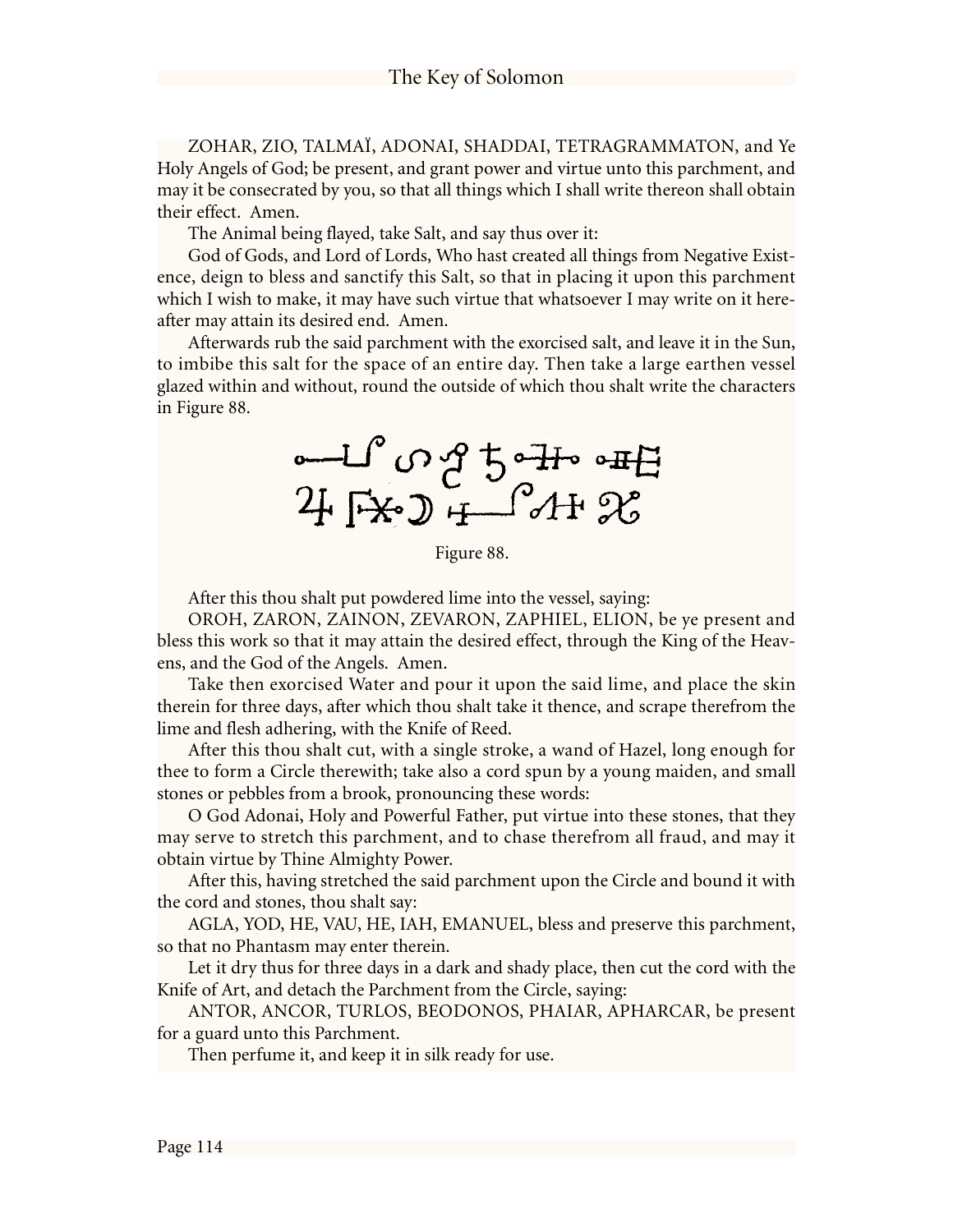No woman, if her flowers be upon her, should be permitted to see this Parchment; otherwise it will lose its virtue. He who maketh it should be pure, clean, and prepared.

But if the preparation of the aforesaid parchment seemeth too tedious, thou mayest make it in the following manner, but it is not so good.

Take any Parchment, and exorcise it; prepare a censer with perfumes; write upon the parchment the characters in Figure 89, hold it over the Incense, and say:

Be ye present to aid me, and may my operation be accomplished through you: ZAZAH, ZALMAII, DALMAII, ADONAI, ANAPHAXETON, CEDRION, CRIPON, PRION, ANAIRETON, ELION, OCTINOMON, ZEVANON, ALAZAION, ZIDEON, AGLA, ON, YOD HE VAU HE, ARTOR, DINOTOR, Holy Angels of God; he present and infuse virtue into this Parchment, so that it may obtain such power through you that all Names or Characters thereron written may receive due power, and that all deceit and hindrance may depart therefrom, through God the Lord merciful and gracious, Who liveth and reigneth through all the Ages. Amen.



Then shalt thou recite over the parchment Psalms lxxii.; cxvii.; and cxxiv.; and the "Benedicite Omnia Opera." Then say:

I conjure thee, O Virgin Parchment, by all the Holy Names, that thou obtainest efficacy and strength, and becomest exorcised and consecrated, so that none of the things which may be written upon thee shall be effaced from the Book of Truth. Amen.

Then sprinkle it, and keep it as before said.

The Cauls of newly-born children, duly consecrated, may also be used instead of Virgin Parchment. Also paper, satin, silk, and the like substances, may be employed in operations of less importance if duly exorcised and consecrated.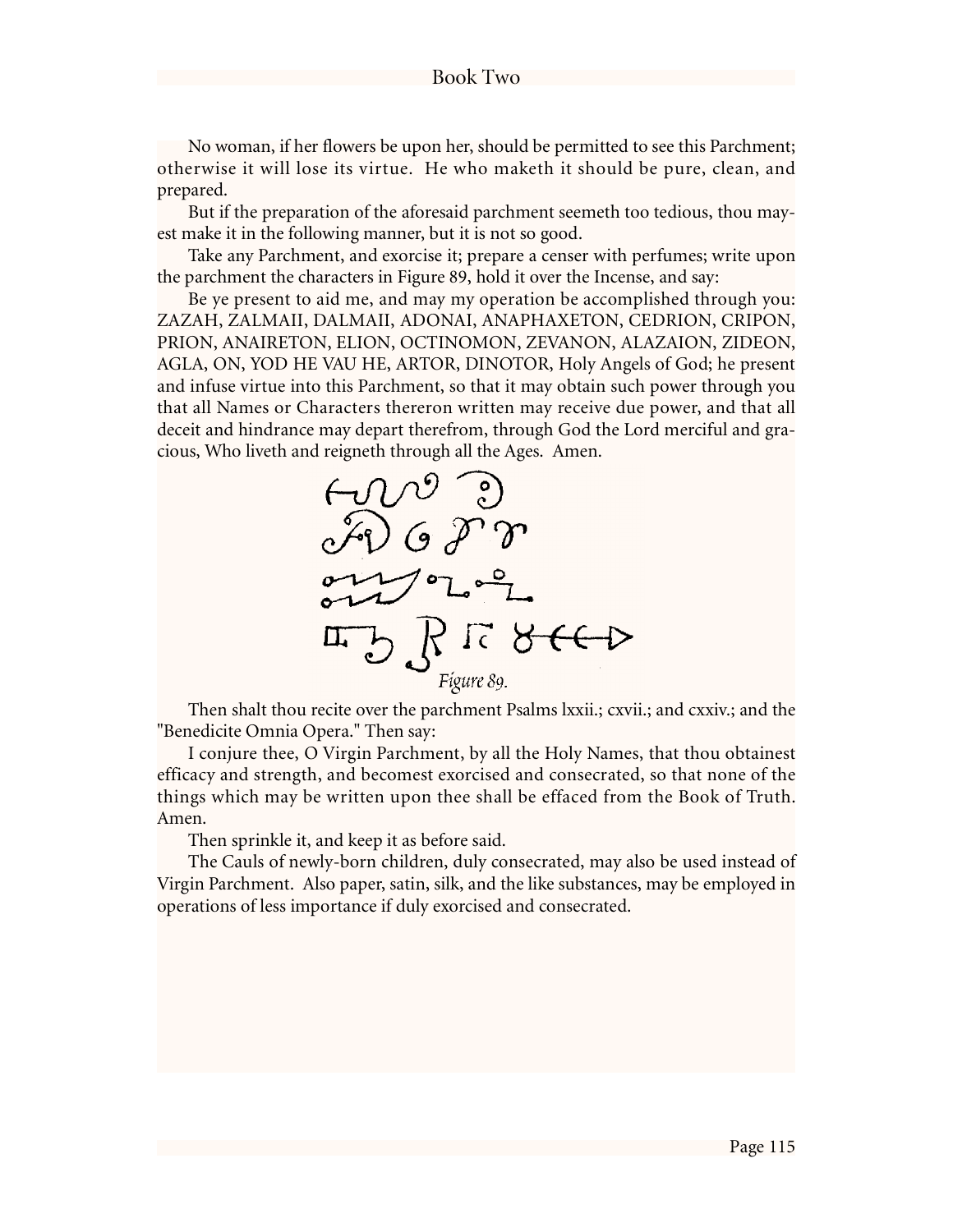### **Chapter XVIII.**

### Of Wax And Virgin Earth.

WAX AND Virgin Earth are also employed in many Magical Operations, whether to make Images, or Candles, or other things; therefore they should never have been put to any other use. The Earth should be dug up with thine own hands, and reduced to a paste, without touching it with any instrument whatever, so that it be not defiled thereby.

The wax should be taken from bees which have only made it for the first time, and it should never have been employed for any other purpose; and when thou shalt wish it to avail thyself of the one or the other, thou shalt before commencing the work repeat the following conjuration:

### CONJURATION.

EXTABOR, HETABOR, SITTACIBOR, ADONAI, ONZO, ZOMEN, MENOR, ASMODAI, ASCOBAI, COMATOS, ERIONAS, PROFAS, ALKOMAS, CONAMAS, PAPUENDOS, OSIANDOS, ESPIACENT, DAMNATH, EHERES, GOLADES, TELANTES, COPHI, ZADES, ye Angels of God be present, for I invoke ye in my work, so that through you it may find virtue and accomplishment. Amen.

After this repeat Psalms cxxxi.; xv.; cii.; viii.; lxxxiv.; lxviii.; lxxii.; cxxxiii.; cxiii.; cxxvi.; xlvi.; xlvii.; xxii.; li.; cxxx.; cxxxix.; xlix.; cx.; liii.; and say:

I exorcise thee, O Creature of Wax (or of Earth), that through the Holy Name of God and His Holy Angels thou receive blessing, so that thou mayest be sanctified and blessed, and obtain the virtue which we desire, through the Most Holy Name of ADONAI. Amen.

Sprinkle the wax and put it aside for use; but take note that the Earth which should be dug up with thy hands should be prepared every time thou hast need thereof.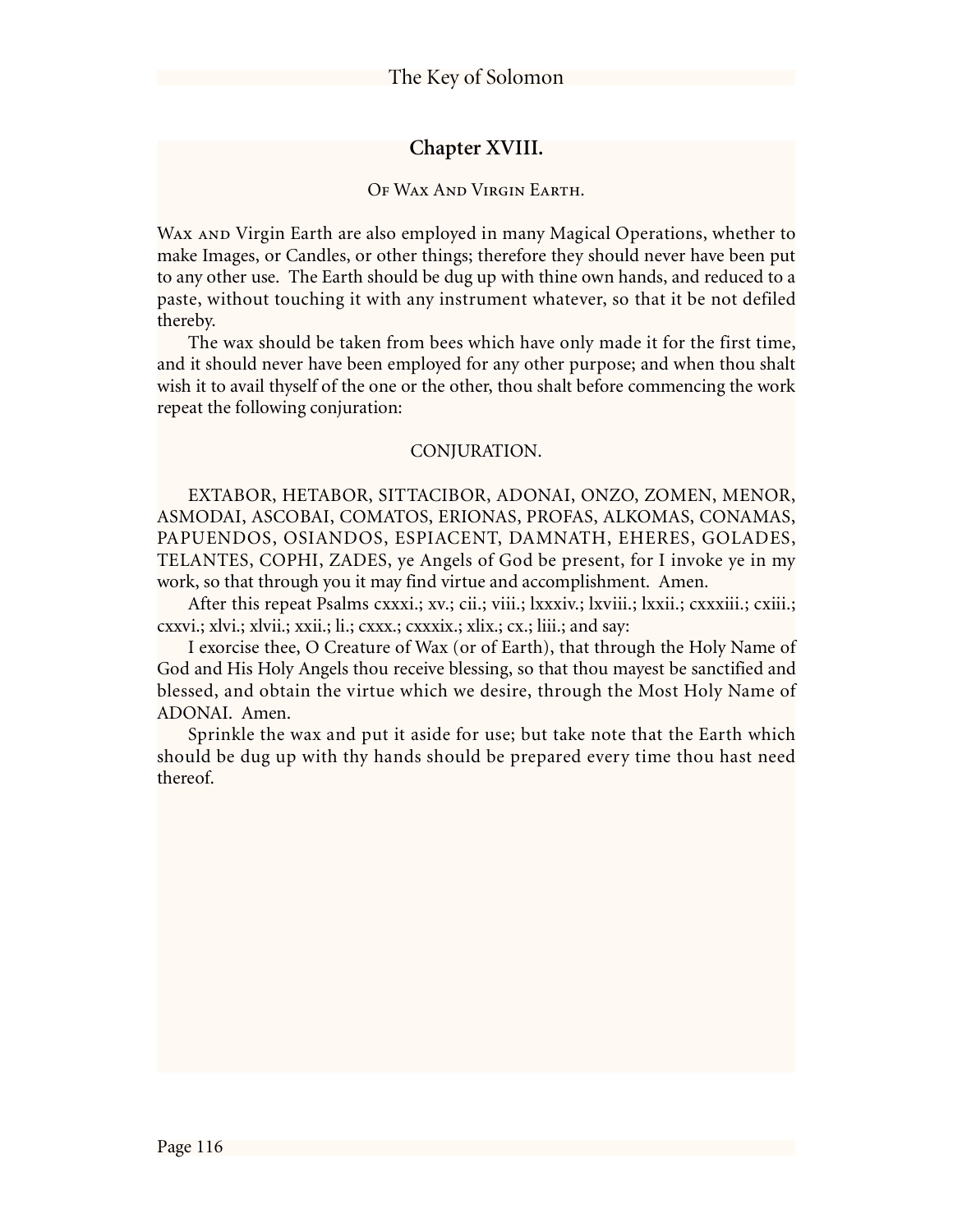### **Chapter XIX.**

Concerning The Needle And Other Iron Instruments.

There are several steel instruments necessary in various Operations, as a Needle to prick or to sew; a Burin, or instrument wherewith to engrave, &c.

Thou shalt make such instruments in the day and hour of Jupiter, and when it is finished thou shalt say:

I conjure thee. O Instrument of Steel, by God the Father Almighty, by the Virtue of the Heavens, of the Stars, and of the Angels who preside over them; by the virtue of stones, herbs, and animals; by the virtue of hail, snow, and wind; that thou receivest such virtue that thou mayest obtain without deceit the end which I desire in all things where I shall use thee; through God the Creator of the Ages, and Emperor of the Angels. Amen.

Afterwards repeat Psalms iii.; ix.; xxxi.; xlii.; lx.; li.; cxxx.

Perfume it with the perfumes of the Art, and sprinkle it with exorcised water, wrap it in silk and say:

DANI, ZUMECH, AGALMATUROD, GADIEL, PANI, CANELOAS, MEROD, GAMIDOI, BALDOI, METATOR, Angels most holy, be present for a guard unto this instrument.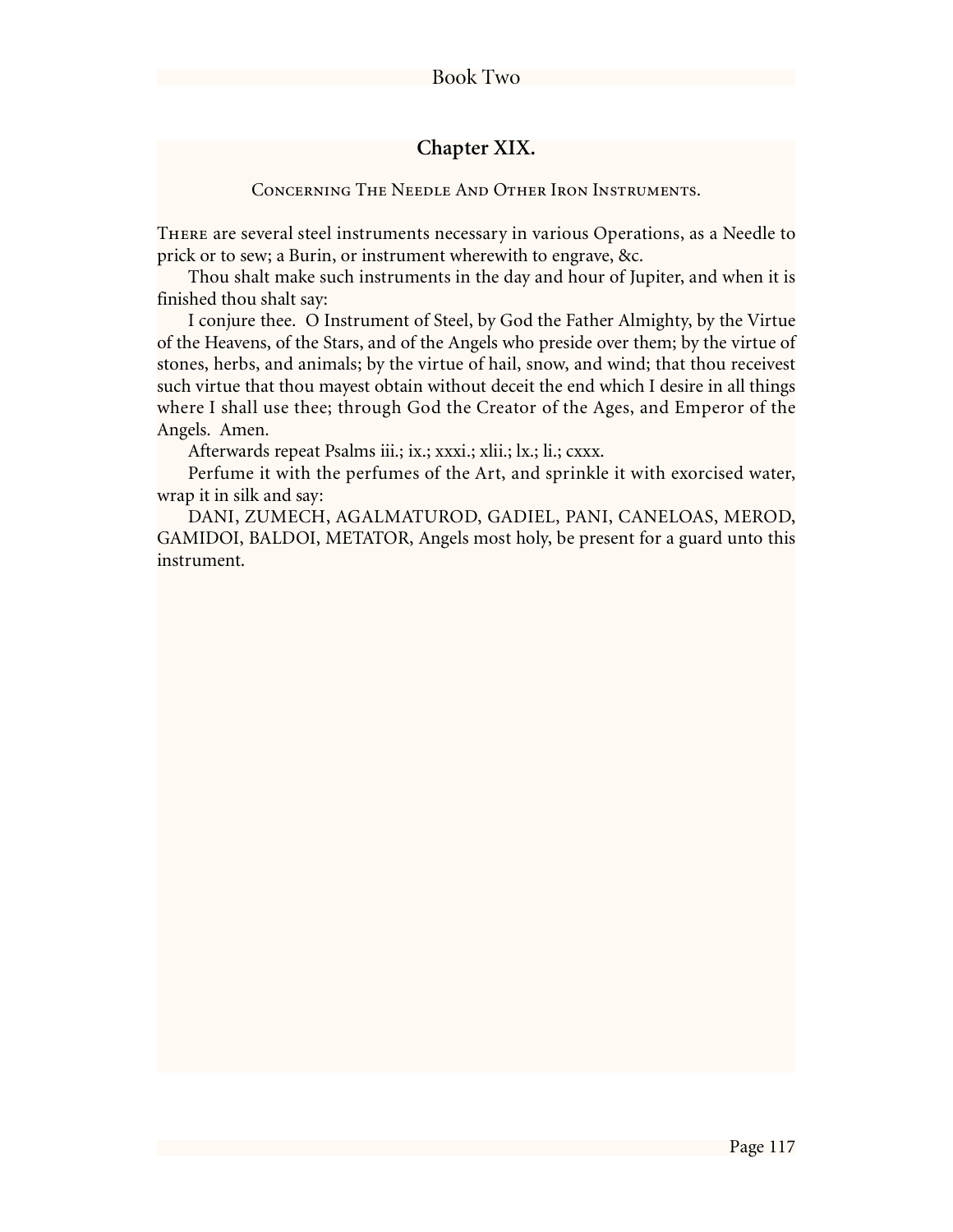### **Chapter XX.**

Concerning The Silken Cloth.

When any Instrument of the Art is properly consecrated, it should be wrapped in silk and put away, as we have said.

Take, then, silk of any color except black or grey, whereon write the words and Characters in Figure 90.

Perfume it with incense of good odor, sprinkle it, and recite Psalms lxxxii.; lxxii.; cxxxiv.; lxiv.

After this thou shalt put it aside for seven days with sweet spices; and thou shalt use this silk to wrap all the instruments of the Art.

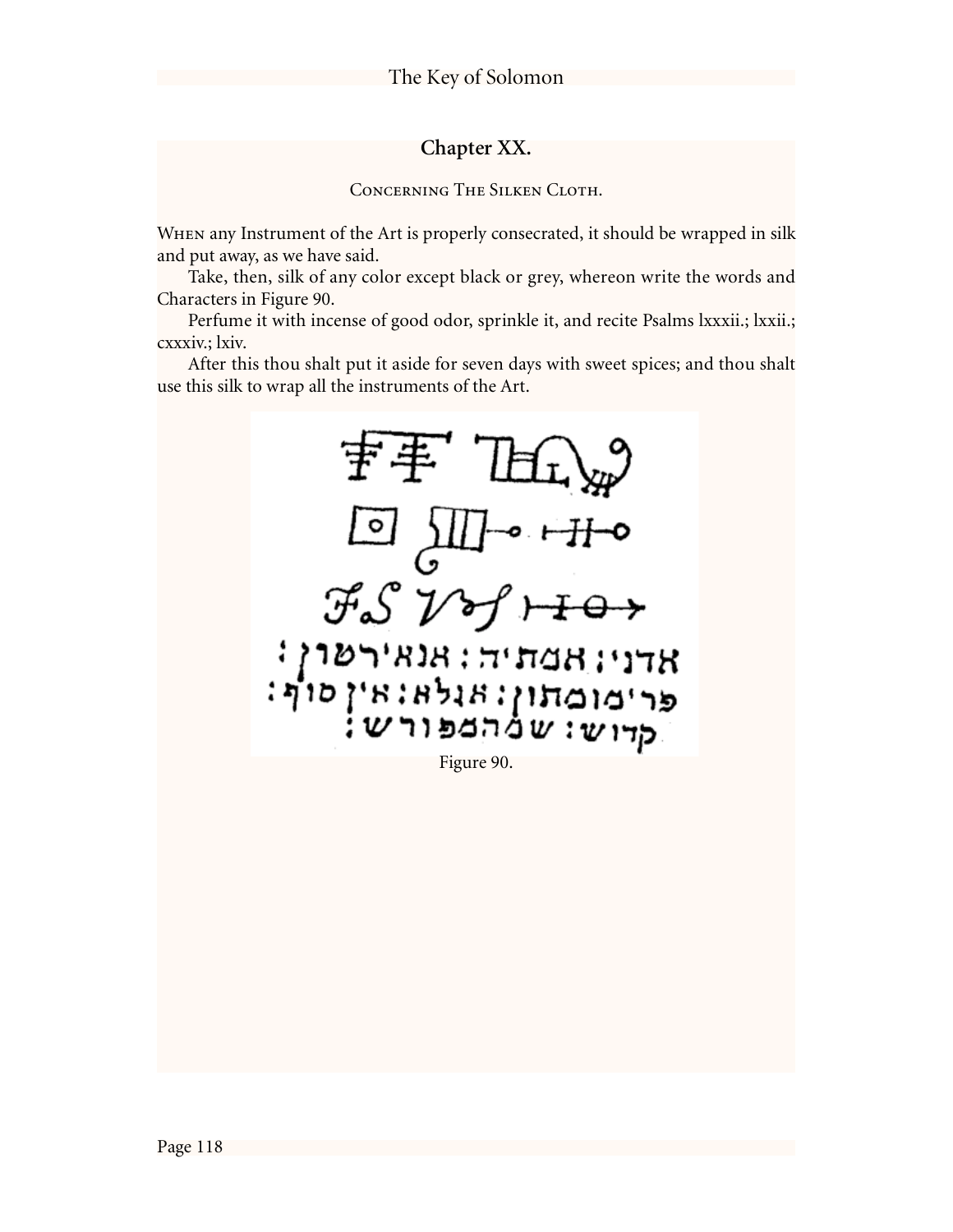### **Chapter XXI**

Concerning Characters, And The Consecration Of The Magical Book.

Whensoever in any Operation it is necessary to write Characters, and thou fearest that thou wilt fail, do this: Write at the beginning the Name EHIEH ASHER EHIEH (Figure 91), and at the end the name AIN SOPH (Figure 92); between these Names write what thou wishest, and if thou hast anything especial to do bear the said written Names upon the wrapper in silk, and thou shalt say over them:

Most Wise and Most High Creator of all things, I pray Thee for Thy grace and mercy that Thou mayest grant such virtue and power unto these Holy Names, that Thou mayest keep these characters from all deceit and error, through Thee, O Most Holy ADONAI. Amen.

## $1553$   $502$   $7158$

Figure 91.

 $: 71D$   $'$ K

Fígure 92.

After having repeated this thou shalt write the requisite Characters, and thou shalt not fail, but shall attain thy desired end.

#### THE CONSECRATION OF THE BOOK

Make a Book, containing sixteen pages, from Virgin Parchment, and write therein, with red ink, the Prayers for all the Operations, the Names of the Angels in the form of Litanies, their Seals and Characters; the which being done thou shalt consecrate the same unto God and unto the pure Spirits in the manner following:

Thou shalt set in the destined place a small table covered with a white cloth, whereon thou shalt lay the Book opened at the Great Pentacle which should be drawn on the first leaf of the said Book; and having kindled a lamp which should be suspended above the center of the table, thou shalt surround the said table with a white curtain; clothe thyself in the proper vestments, and holding the Book open, repeat upon thy knees the following prayer with great humility:

(For the Prayer beginning "Adonai Elohim," &c., see Book I., Chapter XIV., where it is given in full.)

After which thou shalt incense it with the incense proper to the Planet and the day, and thou shalt replace the Book on the aforesaid Table, taking heed that the fire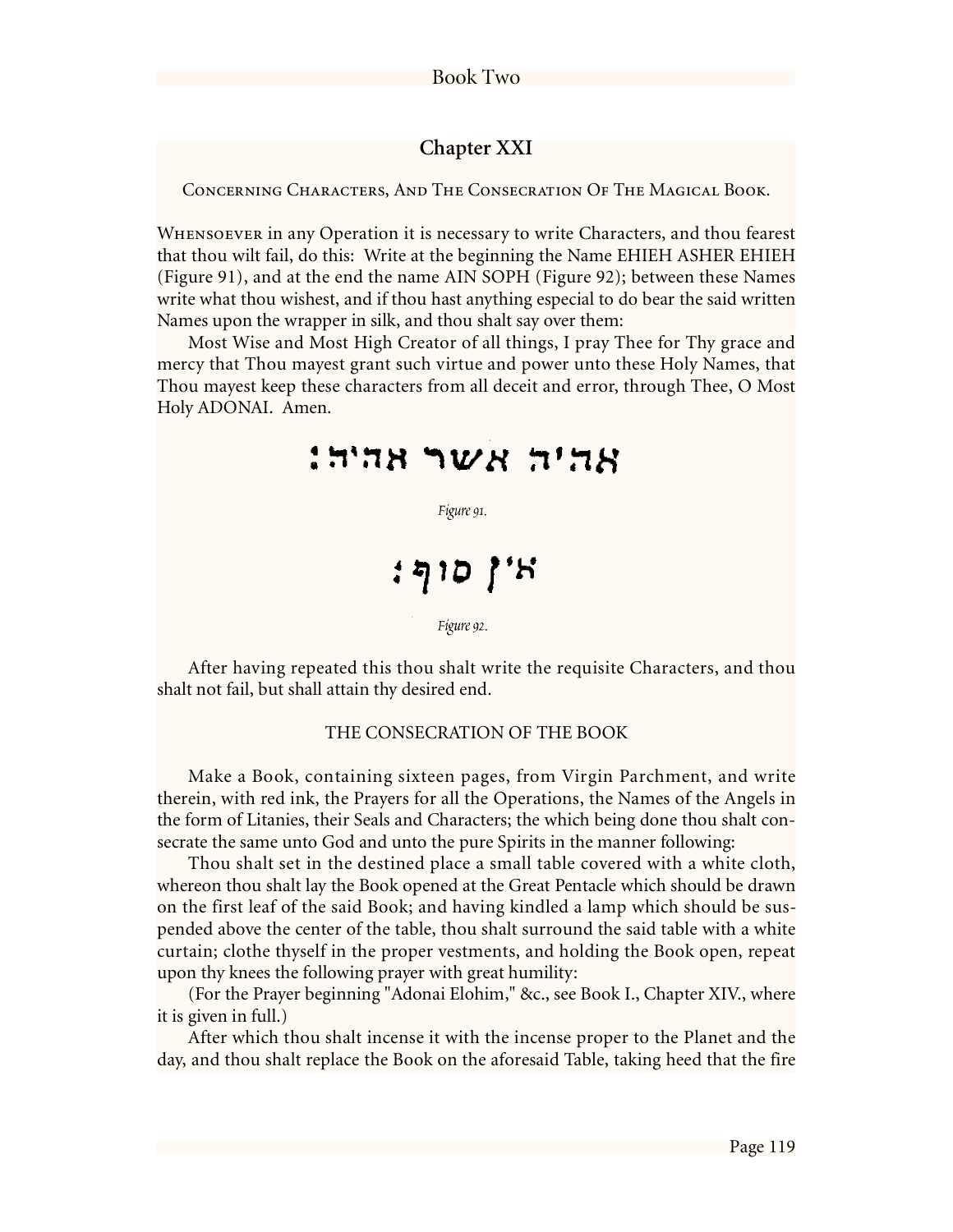### The Key of Solomon

of the lamp be kept up continually during the operation, and keeping the curtains closed. Repeat the same ceremony for seven days, beginning with Saturday, and perfuming the Book each day with the Incense proper to the Planet ruling the day and hour, and taking heed that the lamp shall burn both day and night; after the which thou shalt shut up the Book in a small drawer under the table, made expressly for it, until thou shalt have occasion to use it; and every time that thou wishest to use it, clothe thyself with thy vestments, kindle the lamp, and repeat upon thy knees the aforesaid prayer, "Adonai Elohim." &c.

It is necessary also, in the Consecration of the Book, to summon all the Angels whose Names are written therein in the form of Litanies, the which thou shalt do with devotion; and even if the Angels and Spirits appear not in the Consecration of the Book, be not thou astonished thereat, seeing that they are of a pure nature, and consequently have much difficulty in familiarizing themselves with men who are inconstant and impure, but the Ceremonies and Characters being correctly carried out devoutedly and with perseverance, they will be constrained to come, and it will at length happen that at thy first invocation thou wilt be able to see and communicate with them. But I advise thee to undertake nothing unclean or impure, for then thy importunity, far from attracting them, will only serve to chase them from thee; and it will be thereafter exceedingly difficult for thee to attract them for use for pure ends.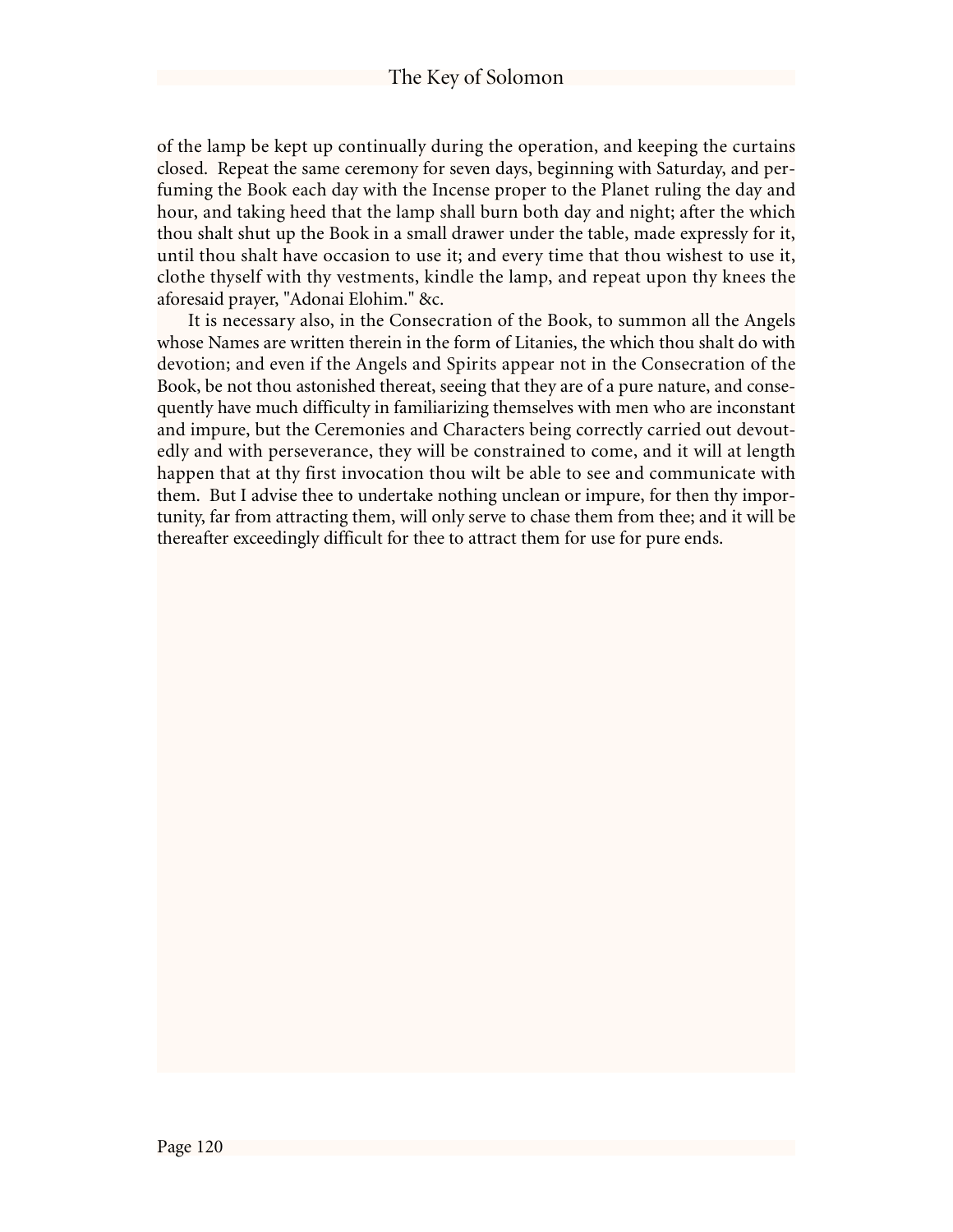### **Chapter XXII.**

Concerning Sacrifices To The Spirits, And How They Should Be Made.

In many operations it is necessary to make some sort of sacrifice unto the Demons, and in various ways. Sometimes white animals are sacrificed to the good Spirits and black to the evil. Such sacrifices consist of the blood and sometimes of the flesh.

They who sacrifice animals, of whatsoever kind they be, should select those which are virgin, as being more agreeable unto the Spirits, and rendering them more obedient.

When blood is to be sacrificed it should be drawn also from virgin quadrupeds or birds, but before offering the oblation, say:

May this Sacrifice which we find it proper to offer unto ye, noble and lofty Beings, be agreeable and pleasing unto your desires; be ye ready to obey us, and ye shall receive greater ones.

Then perfume and sprinkle it according to the rules of Art.

When it is necessary, with all the proper Ceremonies, to make Sacrifices of fire, they should be made of wood which hath some quality referring especially unto the Spirits invoked; as juniper or pine unto the Spirits of Saturn; box, or oak, unto those of Jupiter; cornel, or cedar, unto those of Mars; laurel unto those of the Sun; myrtle unto those of Venus; hazel unto those of Mercury; and willow unto those of the Moon.

But when we make sacrifices of food and drink, everything necessary should be prepared without the Circle, and the meats should be covered with some fine clean cloth, and have also a clean white cloth spread beneath them; with new bread and good and sparkling wine, but in all things those which refer to the nature of the Planet. Animals, such as fowls or pigeons, should be roasted. Especially shouldst thou have a vessel of clear and pure fountain water, and before thou enterest into the Circle, thou shalt summon the Spirits by their proper Names, or at least those chief among them, saying:

In whatsoever place ye may be, ye Spirits, who are invited to this feast, come ye and be ready to receive our offerings, presents, and sacrifices, and ye shall have hereafter yet more agreeable oblations.

First perfume the room by burning Incense therein, and sprinkle the viands with exorcised Water; then commence to conjure the Spirits until they shall come.

This is the manner of making sacrifices in all arts and operations wherein it is necessary, and acting thus, the Spirits will be prompt to serve thee.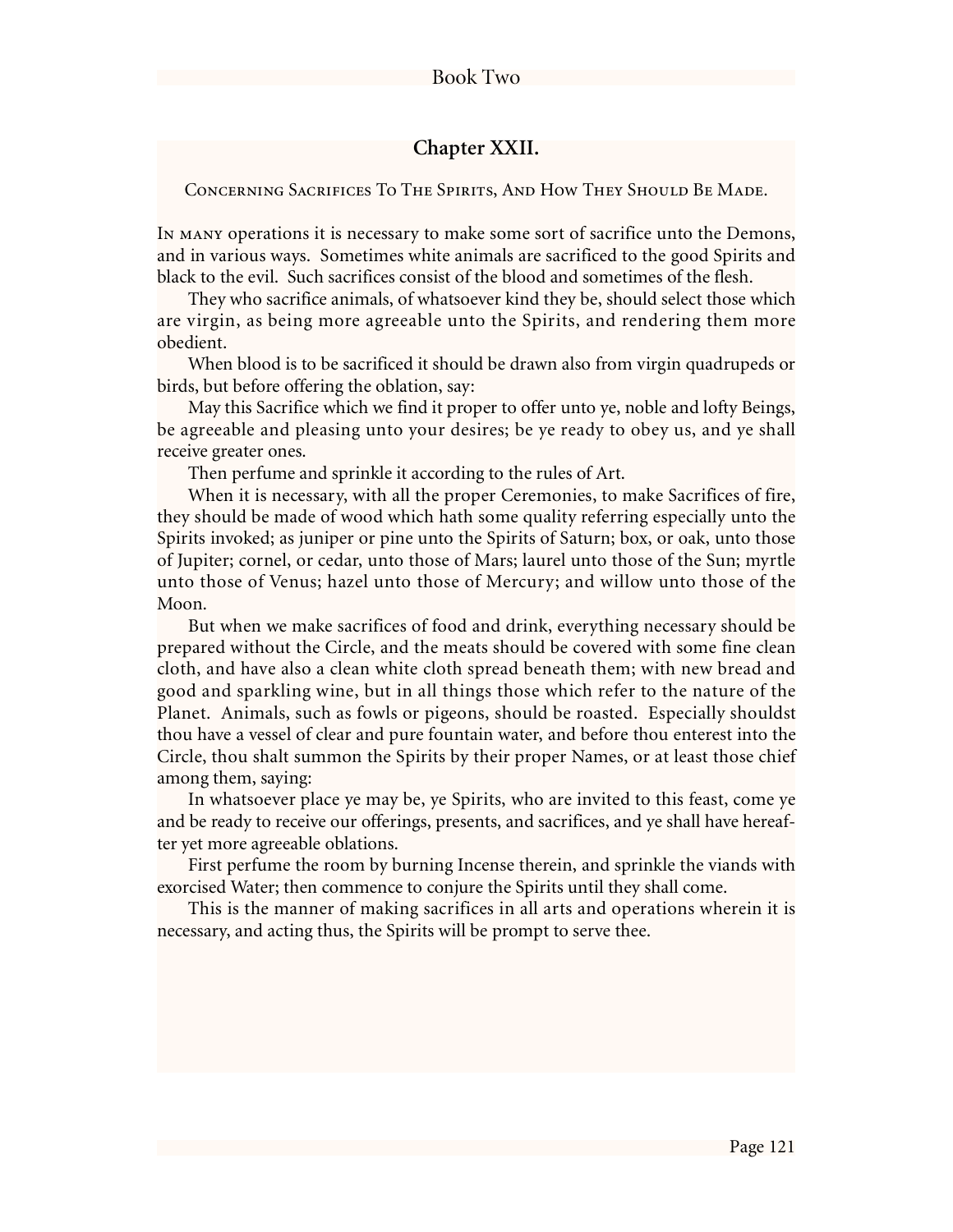### **Conclusion**

Here endeth our "Key," the which if thou thoroughly instillest into thy memory, thou shalt be able, if it pleaseth thee, even to fly with the wings of the wind. But if thou takest little heed hereof, and despiseth this Book, never shalt thou attain unto the desired end in any Magical experiment or operation whatsoever.

For in this Book is comprised all science of Magical Art, and it should be strictly kept by thee. And hereunto is the end of our "Key," in the Name of God the righteous, the merciful, and the eternal, Who liveth and reigneth throughout the Ages. Amen.

THE END OF THE KEY OF SOLOMON THE KING.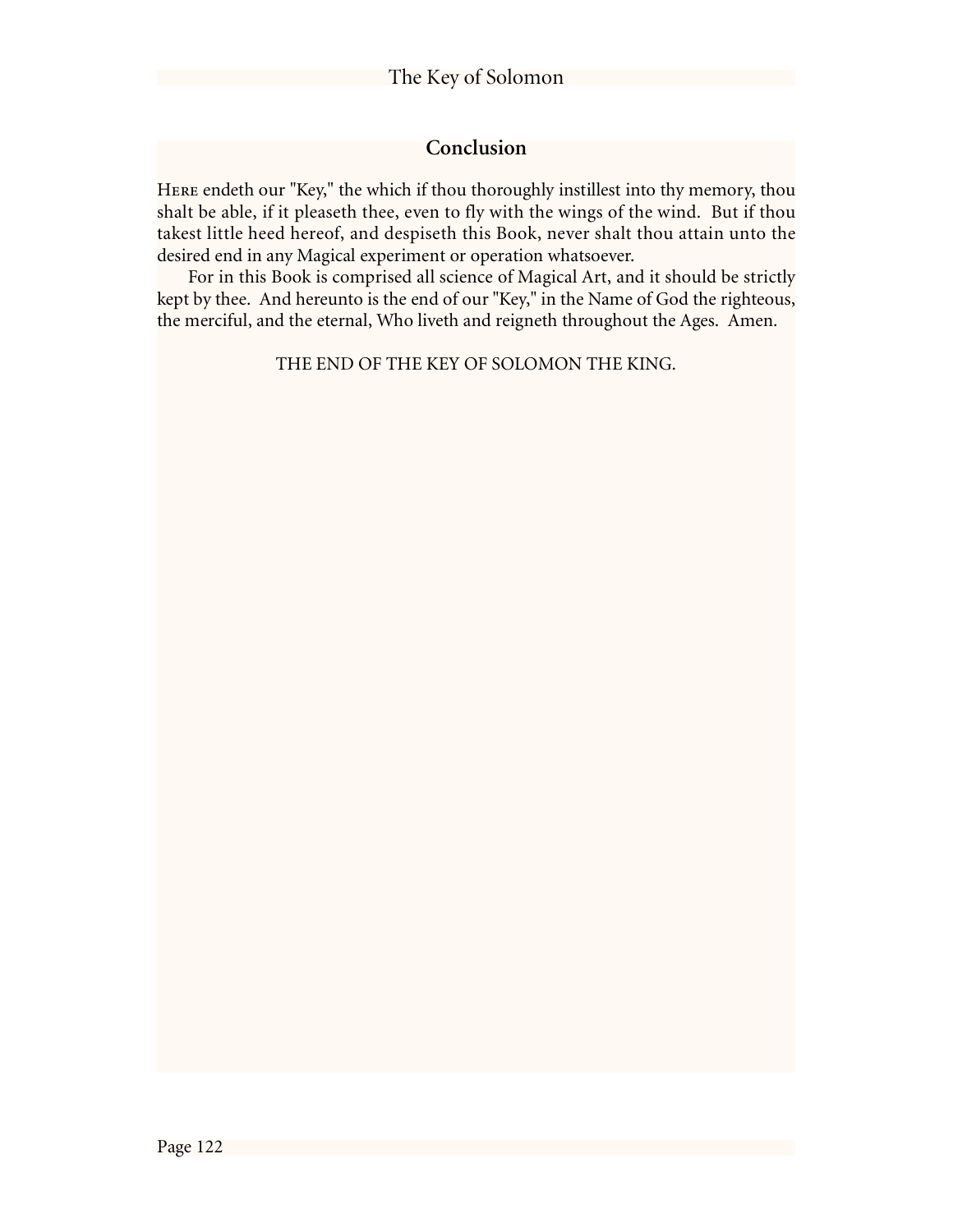### **ANCIENT FRAGMENT OF THE KEY OF SOLOMON.**

*Translated From The Hebrew By Eliphaz Levi; And Given In His "Philosophie Occulte." – Serie II, Page 136.*

I will now give unto thee the Key of the Kingdom of the Spirits.

This Key is the same as that of the Mysterious Numbers of Yetzirah. 84

The Spirits are governed by the natural and universal Hierarchy of things.

Thrice command Three through the medium of Three.

There are the Spirits of Above, those of Below, and those of the Center; then if thou investest the Sacred Ladder, if thou descendest instead of ascending, thou wilt discover the Counter-Hierarchy of the Shells, or of the Dead Spirits.

Know thou only that the Principalities of Heaven, the Virtues, and the Powers, are not Persons, but dignities.

They are the Degrees of the Sacred Ladder upon which the Spirits ascend and descend.

Michael, Gabriel, Raphael, and the others, are not Names but Titles.

The First of the Numbers is the Unity.

The First of the Divine Conceptions called the Sephiroth is Kether or the Crown.

The First Category of the Spirits is that of Chaioth Ha-Qadesh or the Intelligences of the Divine Tetragram, whose Letters are symbolized by the Mysterious Animals in the Prophecy of Ezekiel.

Their empire is that of unity and synthesis. They correspond to the Intelligence.

They have for adversaries the Thamiel or Double-Headed Ones, the Demons of revolt and of anarchy, whose two Chiefs, ever at war with each other, are Satan and Moloch.

The Second Number is two; the Second Sephira is Chokmah or Wisdom.

The Spirits of Wisdom are the Auphanim, a Name which signifieth the Wheels, because all acts in Heaven like immense Wheels spangled with Stars. Their Empire is that of Harmony. They correspond to the Reason.

They have for Adversaries the Chaigidel, or the Shells which attach themselves to Material and Lying Appearances. Their Chief, or rather their Guide, for Evil Spirits obey no one, is Beelzebub, whose Name signifieth the God of Flies, because Flies haunt putrefying corpses.

The third Number is three. The third Sephira is Binah or Understanding.

The Spirits of Binah are Aralim, or the Strong. Their empire is the creation of ideas; they correspond to activity and energy of thought.

They have for adversaries the Satariel, or concealers, the Demons of absurdity, of intellectual inertia, and of Mystery. The Chief of the Satariel is Lucifuge, called falsely and by anti-phrase Lucifer (as the Eumenides, who are the Furies, are called in Greek the Gracious Ones.).

The fourth Number is four. The fourth Sephira is Gedulah or Chesed, Magnificence or Mercy.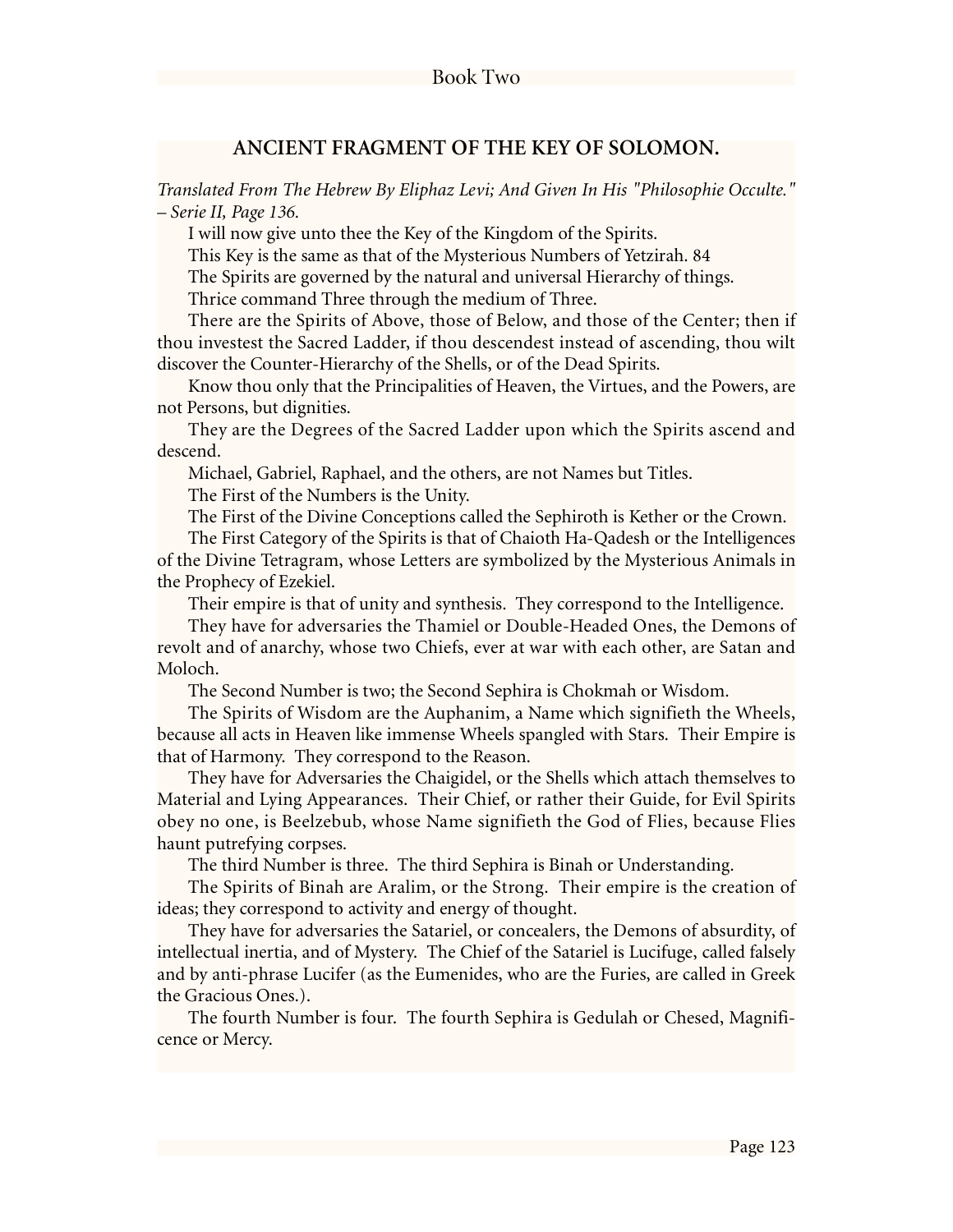The Spirits of Gedulah are the Chaschmalim, or the Lucid Ones. Their empire is that of beneficence; they correspond to the imagination.

They have for adversaries the Gamchicoth or the Disturbers of Souls. The Chief or Guide of these Demons is Ashtaroth or Astarte, the impure Venus of the Syrians, whom they represent with the head of an ass or of a bull, and the breasts of a woman.

The fifth Number is five. The fifth Sephira is Geburah or Justice.

The Spirits of Geburah are the Seraphim, or the Spirits burning with zeal. Their empire is that of the chastisement of crimes. They correspond to the faculty of comparing and of choosing.

They have for adversaries the Golab or incindiaries, Genii of wrath and sedition, whose Chief is Asmodeus, whom they also call Samael the Black.

The sixth Number is six. The sixth Sephira is Tiphereth the Supreme Beauty.

The Spirits of Tiphereth are the Malachim, or the Kings. Their empire is that of the Universal Harmony. They correspond to the judgment.

They have for adversaries the Tagaririm, or Disputers, whose Chief is Belphegor. The seventh Number is seven. The seventh Sephira is Netzach, or Victory.

The Spirits of Netzach are the Elohim or the Gods, that is to say the representatives of God. Their empire is that of progress and of life; they correspond to the Sensorium or to sensibility.

They have for adversaries the Harab-Serapel, or the Ravens of Death, whose Chief is Baal.

The eighth Number is eight. The eighth Sephira is Hod or eternal order.

The Spirits of Hod are the Beni Elohim or Sons of the Gods. Their empire is that of order; they correspond to the inner sense.

They have for adversaries the Samael or jugglers, whose Chief is Adramelech.

The ninth Number is nine. The ninth Sephira is Yesod, or the fundamental principle.

The Spirits of Yesod are the Cherubim or Angels, those powers which fecundate the earth, and which are represented in Hebrew symbolism under the form of bulls. Their empire is that of fecundity. They correspond to true ideas.

They have for adversaries the Gamaliel or obscene, whose Queen is Lilith, the Demon of debaucheries.

The tenth Number is ten. The tenth Sephira is Malkuth, or the kingdom of forms.

The Spirits of Malkuth are the Ischim, or the virile ones; they are the souls of the Saints whose Chief is Moses. (Let us not forget that it is Solomon who speaks.– Eliphaz Levi)

They have for adversaries the wicked ones who obey Nahema, the Demon of Impurity.

The wicked are symbolized by the five accursed nations whom Joshua was to destroy.

Joshua, or Jehoshua the Saviour, is a symbol of the Messiach.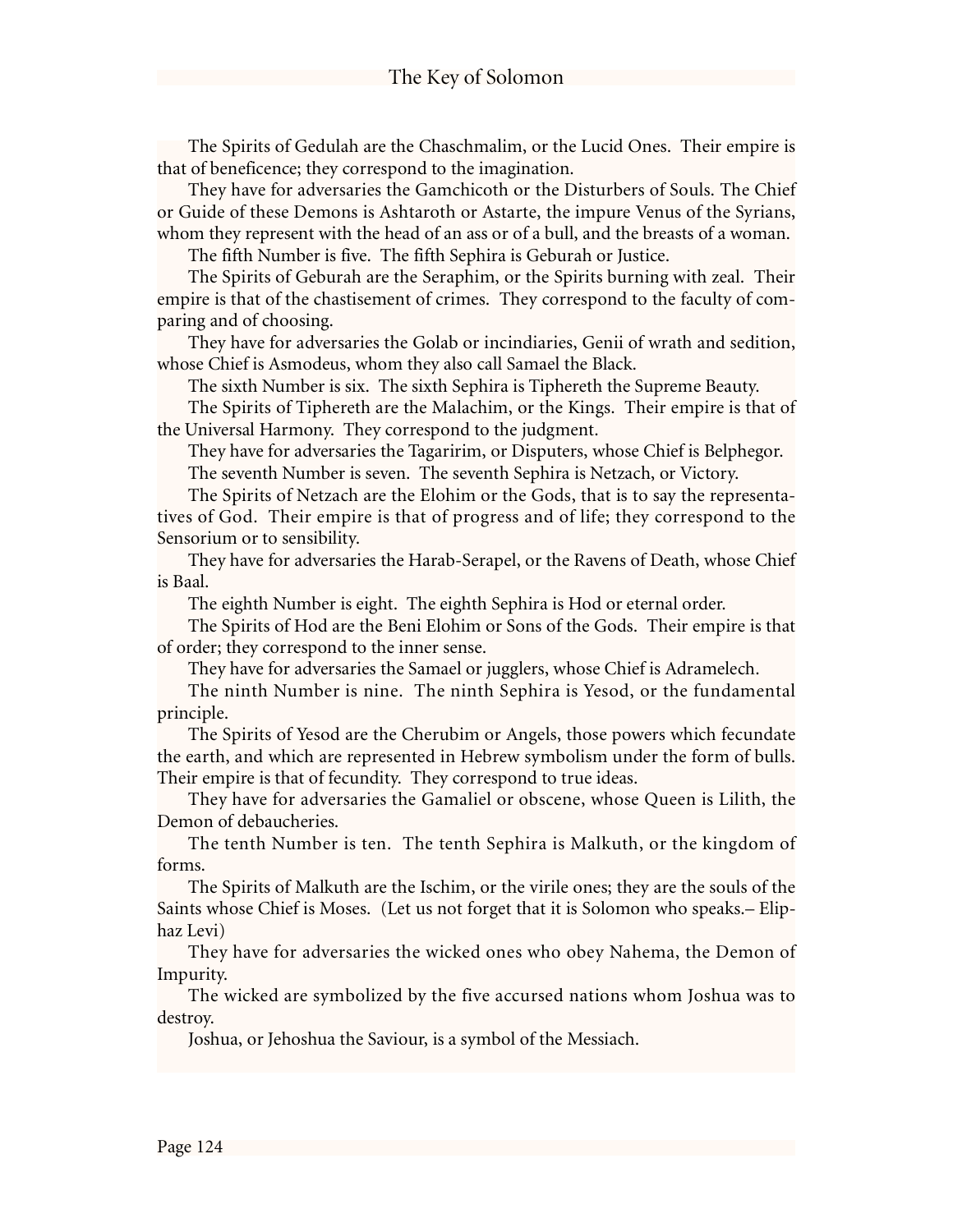His Name is composed of the letters of the Divine Tetragram changed into the Pentagram by the addition of the Letter Schin (see Figure 94).

Each letter of this Pentagram represents a power of good attacked by the five accursed nations.

For the real history of the people of God is the allegorical legend of Humanity. The five accursed nations are:

1. The Amalekites or Aggressors;

2. The Geburim or Violent Ones;

3. The Raphaim or Cowards;

4. The Nephilim or Voluptuous Ones;

5. The Anakim or Anarchists.

The Anarchists are vanquished by the Yod, which is the Sceptre of the Father.

The Violent are vanquished by the HE, which is the Gentleness of the Mother.

The Cowards are vanquished by the Vau, which is the Sword of Michael, and Generation by travail and pain.

The Voluptuous are vanquished by the second HE, which is the painful bringing forth of the Mother.

Lastly, the Aggressors are vanquished by the Schin, which is the Fire of the Lord and the equilibrating Law of Justice.

The Princes of the Perverse Spirits are the False Gods whorm they adore.

Hell has then no other government than that fatal law which punishes perversity and corrects error, for the false Gods only exist in the false opinion of their adorers.

Baal, Belphegor, Moloch, Adramelech, have been the idols of the Syrians; idols without soul, idols now destroyed, and of whom the Name alone remaineth.

The True God hath vanquished all the Demons as Truth triumphs over Error. That is past in the opinions of men, and the Wars of Michael against Satan are the symbols of movement, and of the progress of Spirits.

The Devil is ever a God of refusal.

Accredited idolatries are religions in their time.

Superannuated idolatries are Superstitions and Sacrileges.

The Pantheon of Phantoms, which are then in vogue, is the Heaven of the Ignorant.

The Receptacle of Phantoms, whom Folly even wisheth for no longer, is the Hell. But all this existeth only in the Imagination of the Vulgar.

For the wise, Heaven is the Supreme Reason, and Hell is Folly.

But it must be understood that we here employ the word Heaven in the Mystical sense which we give it in opposing to it the word Hell.

In order to evoke Phantoms it is sufficient to intoxicate oneself or to render oneself mad; for Phantoms are ever the companions of drunkenness and of vertigo.

The Phosphorus of the imagination, abandoned to all the caprices of over-excited and diseased nerves, fills itself with Monsters and absurd visions.

We can also arrive at hallucination by mingling together wakefulness and sleep by the graduated use of narcotics; but such actions are crimes against nature.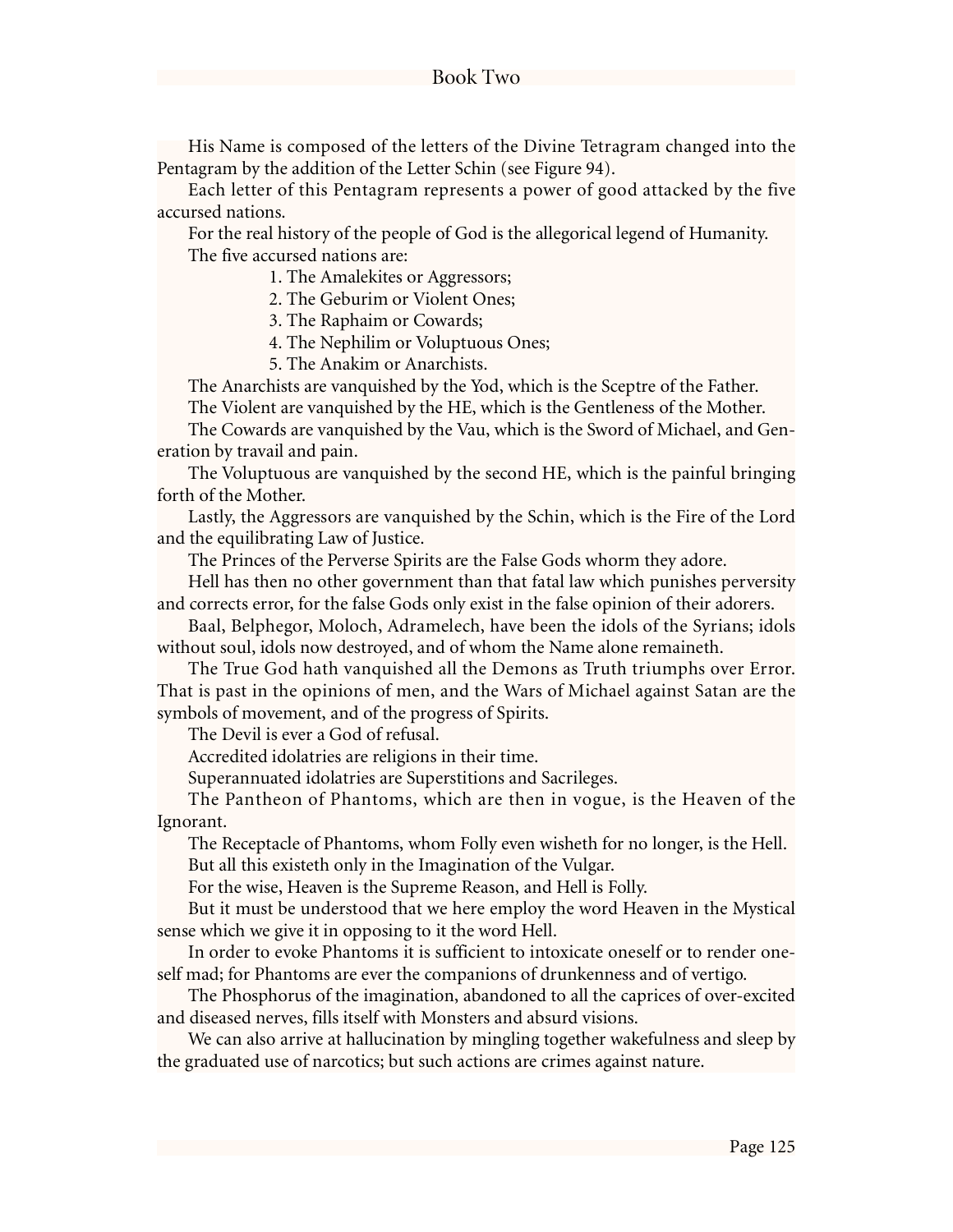### The Key of Solomon

Wisdom chaseth away Phantoms, and enables us to communicate with the Superior Spirits by the contemplation of the Laws of Nature and the study of the Holy Numbers.

(Here King Solomon addresseth himself to his son, Roboam):

Do thou, O my son Roboam, remember, that the fear of Adonai is only the beginning of Wisdom.

Keep and preserve those who have not understanding in the Fear of Adonai, which will give and will preserve unto thee my crown.

But learn to triumph thyself over Fear by Wisdom, and the Spirits will descend from Heaven to serve thee.

I, Solomon, thy father, King of Israel and of Palmyra, I have sought out and obtained in my lot the Holy Chokmah, which is the wisdom of Adonai.

And I have become King of the Spirits as well of Heaven as of Earth, Master of the Dwellers of the Air, and of the Living Souls of the Sea, because I was in possession of the Key of the Hidden Gates of Light.

I have done great things by the virtue of the Schema Hamphorasch, and by the Thirty-two Paths of Yetzirah.

Number, weight, and measure determine the form of things; the substance is one, and God createth it eternally.

Happy is he who comprehendeth the Letters and the Numbers.

The Letters are from the Numbers, and the Numbers from the Ideas, and the Ideas from the Forces, and the Forces from the Elohim. The Synthesis of the Elohim is the Schema.

The Schema is one, its columns are two, its power is three, its form is four, its reflection giveth eight, which multiplied by three giveth unto thee the twenty-four Thrones of Wisdom.

Upon each Throne reposeth a Crown with three Rays, each Ray beareth a Name, each Name is an Absolute Idea. There are Seventy-two Names upon the Twenty-four Crowns of the Schema.

Thou shalt write these Names upon Thirty-six Talismans, two upon each Talisman, one on each side.

Thou shalt divide these Talismans into four series of nine each, according to the number of the Letters of the Schema.

Upon the first Series thou shalt engrave the Letter Yod, symbolized by the Flowering Rod of Aaron.

Upon the second the Letter HE, symbolized by the Cup of Joseph.

Upon the third the Letter Vau, symbolized by the Sword of David my father.

And upon the fourth the HE final, symbolized by the Shekel of Gold.

These thirty-six Talismans will be a Book which will contain all the Secrets of Nature. And by their diverse combinations thou shalt make the Genii and Angels speak.

HERE ENDETH THE FRAGMENT OF THE KEY OF SOLOMON.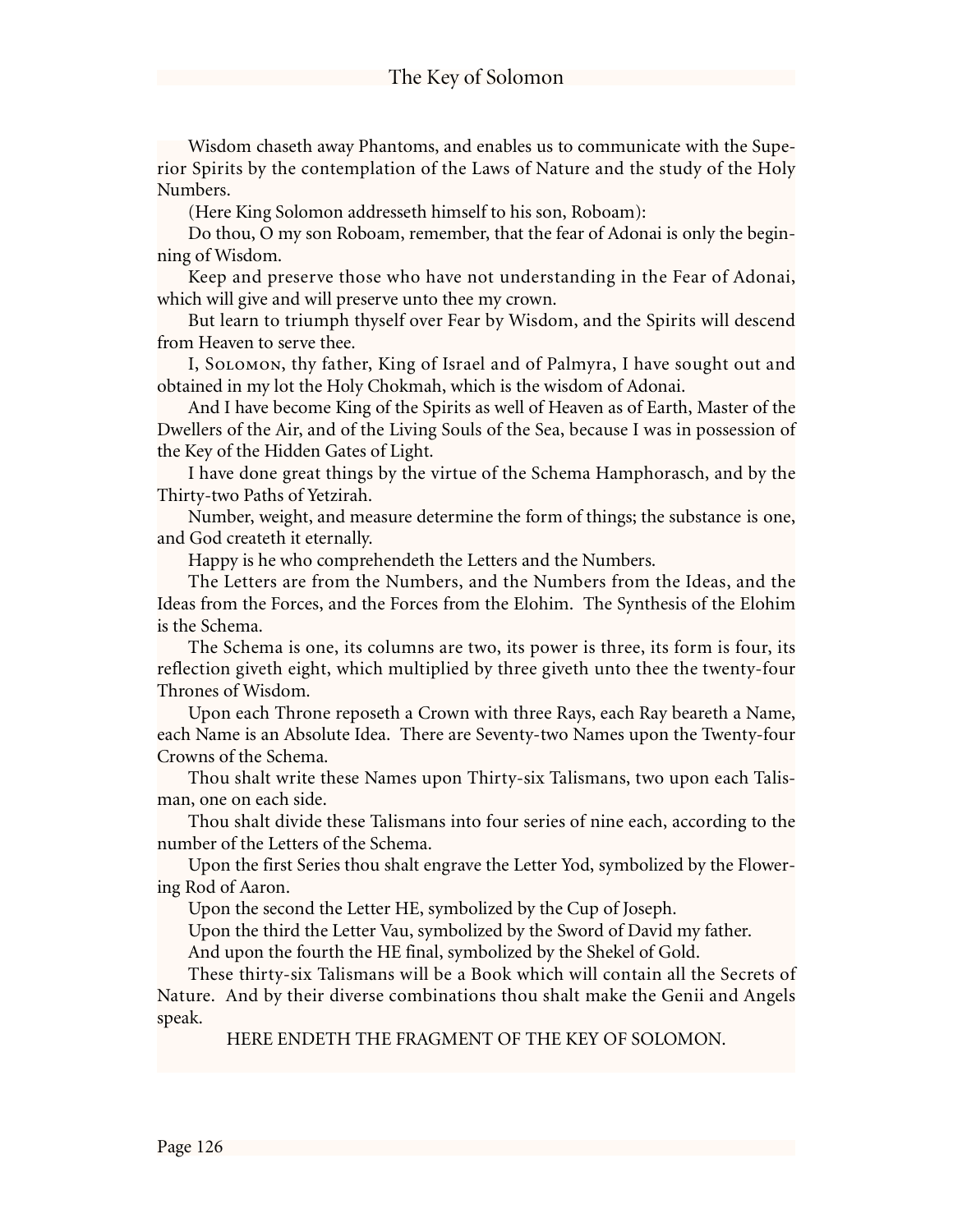### **THE QABALISTICAL INVOCATION OF SOLOMON.**

*Given by Eliphaz Levi in "Rituel de la Haute Magie," Chapter xiii.* Powers of the Kingdom, be beneath my left foot, and within my right hand. Glory and Eternity touch my shoulders, and guide me in the Paths of Victory. Mercy and Justice be ye the Equilibrium and splendor of my life. Understanding and Wisdom give unto me the Crown. Spirits of Malkuth conduct me between the two columns whereon is supported

the whole edifice of the Temple.

Angels of Netzach and of Hod strengthen me upon the Cubical Stone of Yesod. O GEDULAHEL! O GEBURAHEL! O TIPHERETH!

BINAHEL, be Thou my Love!

RUACH CHOKMAHEL, be Thou my Light!

Be that which Thou art, and that which Thou willest to be, O KETHERIEL! Ishim, assist me in the Name of SHADDAI.

Cherubim, be my strength in the Name of ADONAI.

Beni Elohim, be ye my brethren in the Name of the Son, and by the virtues of TZABAOTH.

Elohim, fight for me in the Name of TETRAGRAMMATON.

Malachim, protect me in the Name of YOD HE VAU HE. Seraphim, purify my love in the Name of ELOAH.

Chaschmalim, enlighten me with the splendors of ELOHI, and of SCHECHINAH.

Aralim, act ye; Auphanim, revolve and shine.

Chaioth Ha-Qadosch, cry aloud, speak, roar, and groan; Qadosch, Qadosch, Qadosch, SHADDAI, ADONAI, YOD CHAVAH, EHEIEH ASHER EHEIH!

Halelu-Yah! Halelu-Yah! Halelu-Yah. Amen.